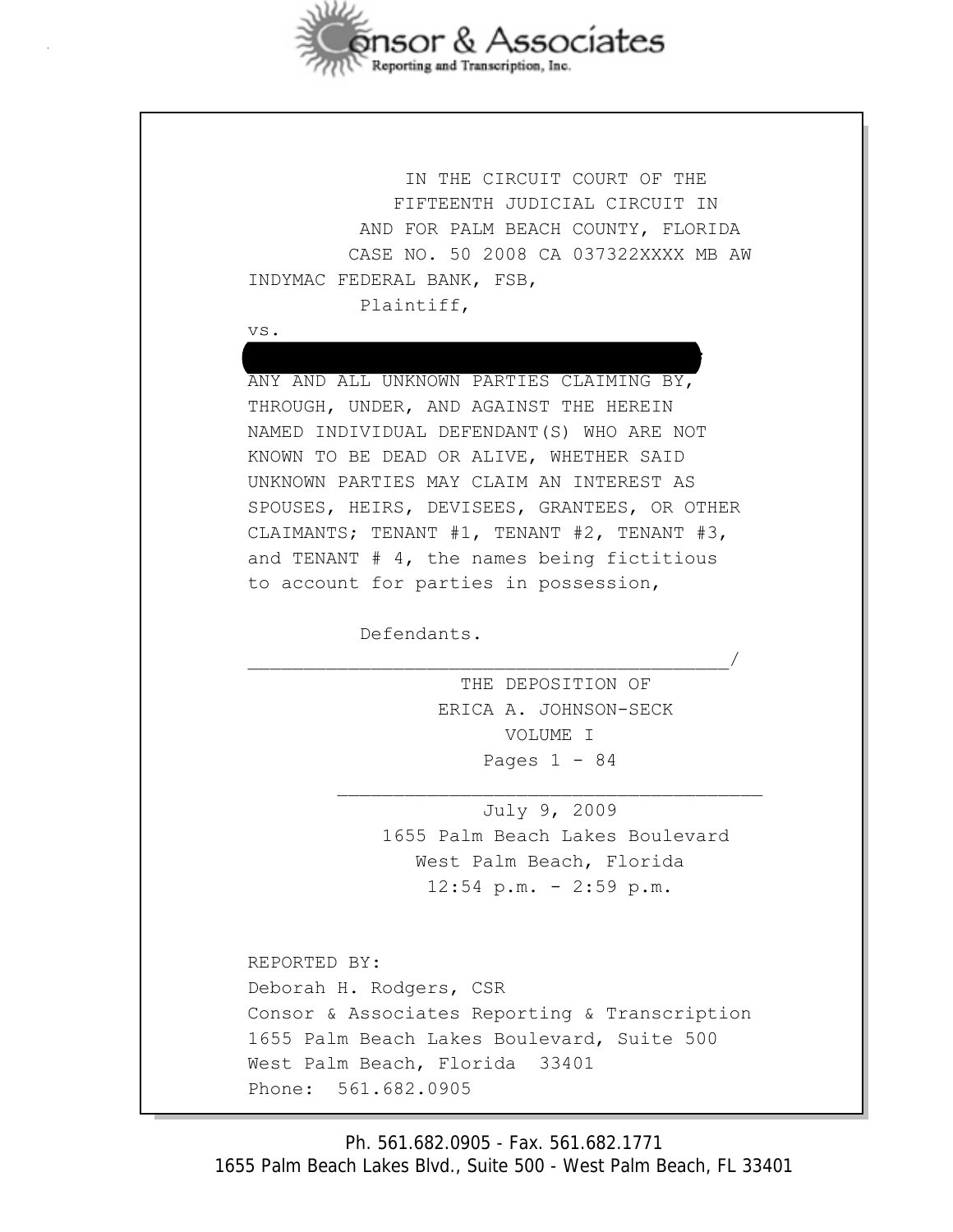

Page 2 1 APPEARANCES: 2 On behalf of the Plaintiff: 3 JOSEPH MANCILLA, JR., ESQ. Florida Default Law Group, P.L. 4 9119 Corporate Lake Drive Suite 300 5 Tampa, Florida 33634 6 On behalf of the Defendants: 7 THOMAS E. ICE, ESQ. DUSTIN A. ZACKS, ESQ. 8 Ice legal, P.A. 1975 Sansburys Way, Suite 104 9 West Palm Beach, Florida 33411 10 11 12 13 14 15 16 17 18 19 20 21 22 23 24 25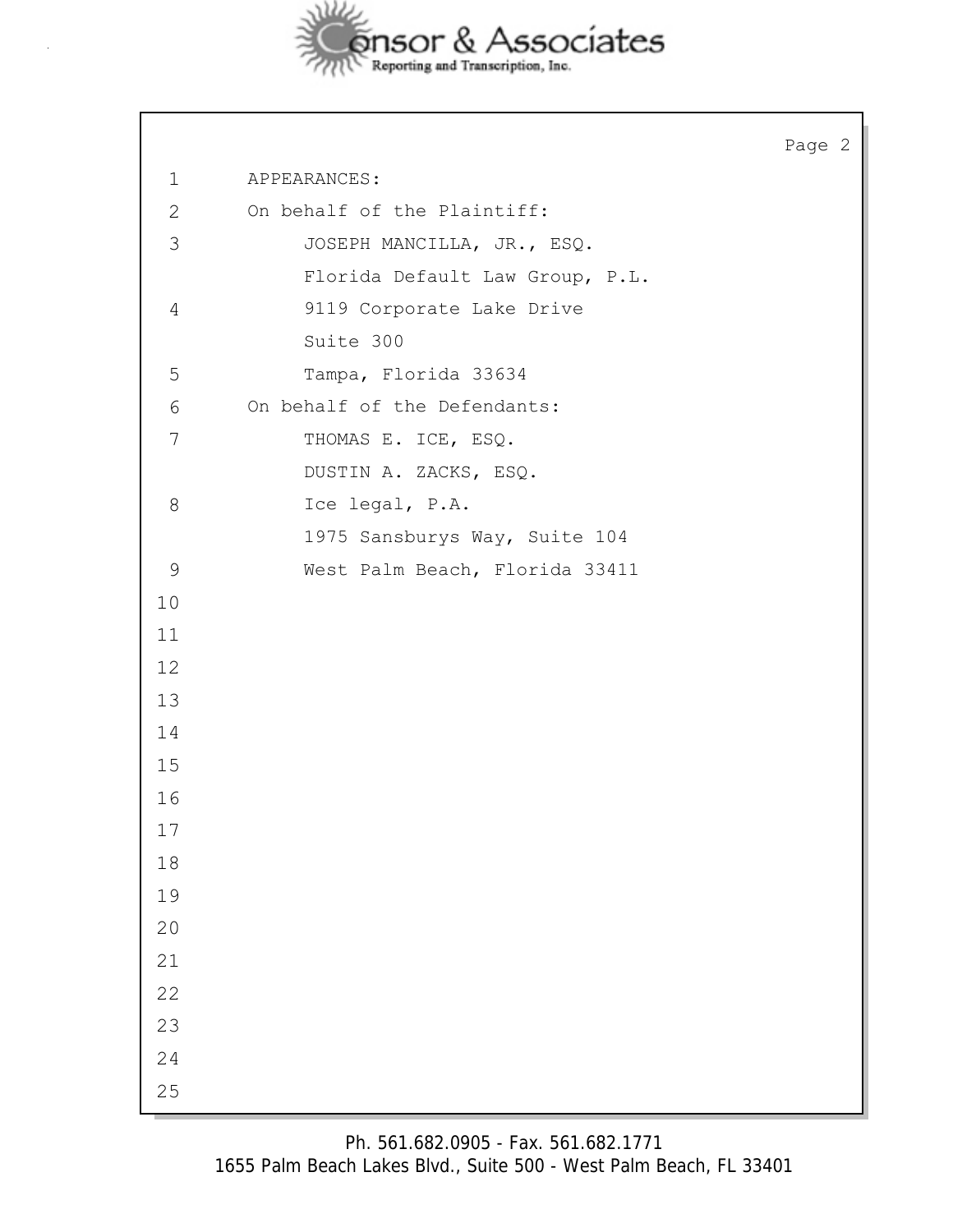

|              |                                    | Page 3 |
|--------------|------------------------------------|--------|
| $\mathbf 1$  | INDEX                              |        |
| $\mathbf{2}$ |                                    | PAGE   |
| 3            | TESTIMONY OF ERICA A. JOHNSON-SECK |        |
| 4            | Direct Examination by Mr. Ice      | 4      |
| 5            | CERTIFICATE OF OATH                | 215    |
| 6            | CERTIFICATE OF REPORTER            | 216    |
| 7            | ERRATA SHEET                       | 217    |
| 8            | ERRATA CERTIFICATE                 | 218    |
| 9            | READ AND SIGN NOTIFICATION         | 219    |
| 10           |                                    |        |
| 11           | EXHIBITS                           |        |
| 12           | NUMBER                             | PAGE   |
| 13           | Defendants' Exhibits A - Q         | 4      |
|              | Defendants' Exhibit R              | 88     |
| 14           | Defendants' Exhibit S              | 113    |
|              | Defendants' Exhibit T              | 114    |
| 15           | Defendants' Exhibit U              | 162    |
|              | Defendants' Exhibit V              | 167    |
| 16           | Defendants' Exhibit W              | 174    |
|              | Defendants' Exhibit X              | 179    |
| 17           | Defendants' Exhibit Y              | 181    |
|              | Defendants' Exhibit Z              | 204    |
| 18           |                                    |        |
| 19           |                                    |        |
| 20           |                                    |        |
| 21           |                                    |        |
| 22           |                                    |        |
| 23           |                                    |        |
| 24           |                                    |        |
| 25           |                                    |        |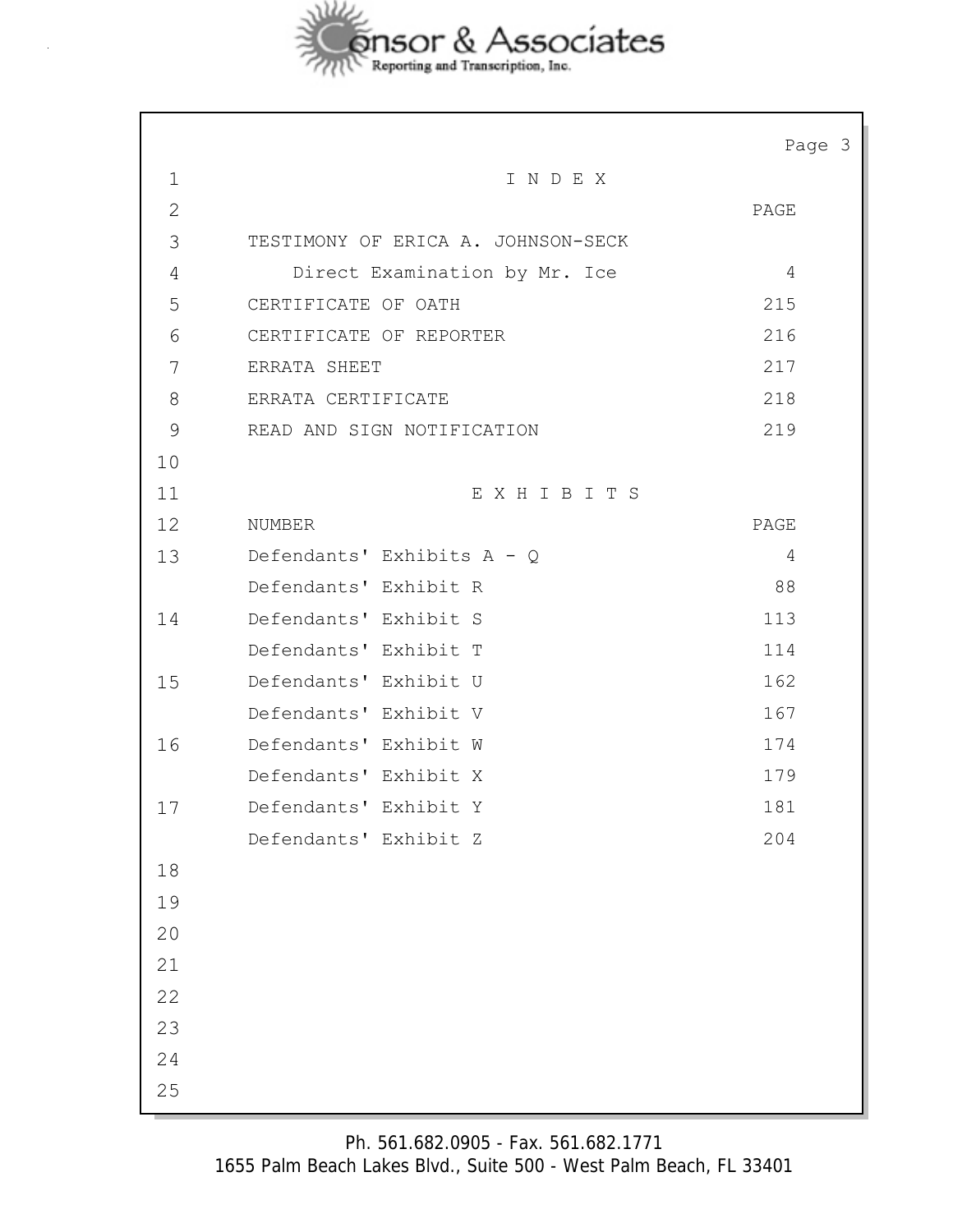

Page 4 1 THEREUPON, 2 (Thereupon, Defendants' Exhibits No. A 3 through Q were marked for identification.) 4 THEREUPON, 5 ERICA A. JOHNSON-SECK, 6 was called as a witness herein, and after being first 7 duly sworn, testified as follows: 8 THE WITNESS: Yes. 9 DIRECT EXAMINATION 10 BY MR. ICE: 11 Q. Could you state your full name for the 12 record, please. 13 A. Erica Antoinette Johnson-Seck. 14 Q. And what is your business address? 15 A. 7700 West Parmer Lane, P-A-R-M-E-R, Building 16 D, Austin, Texas, 78729. 17 Q. And who is your employer? 18 A. OneWest Bank. 19 Q. How long have you been employed by OneWest 20 Bank? 21 A. Since March 19th, 2009. 22 Q. Prior to that you were employed by IndyMac 23 Federal Bank, FSB? 24 A. Yes. 25 Q. And prior to that you were employed by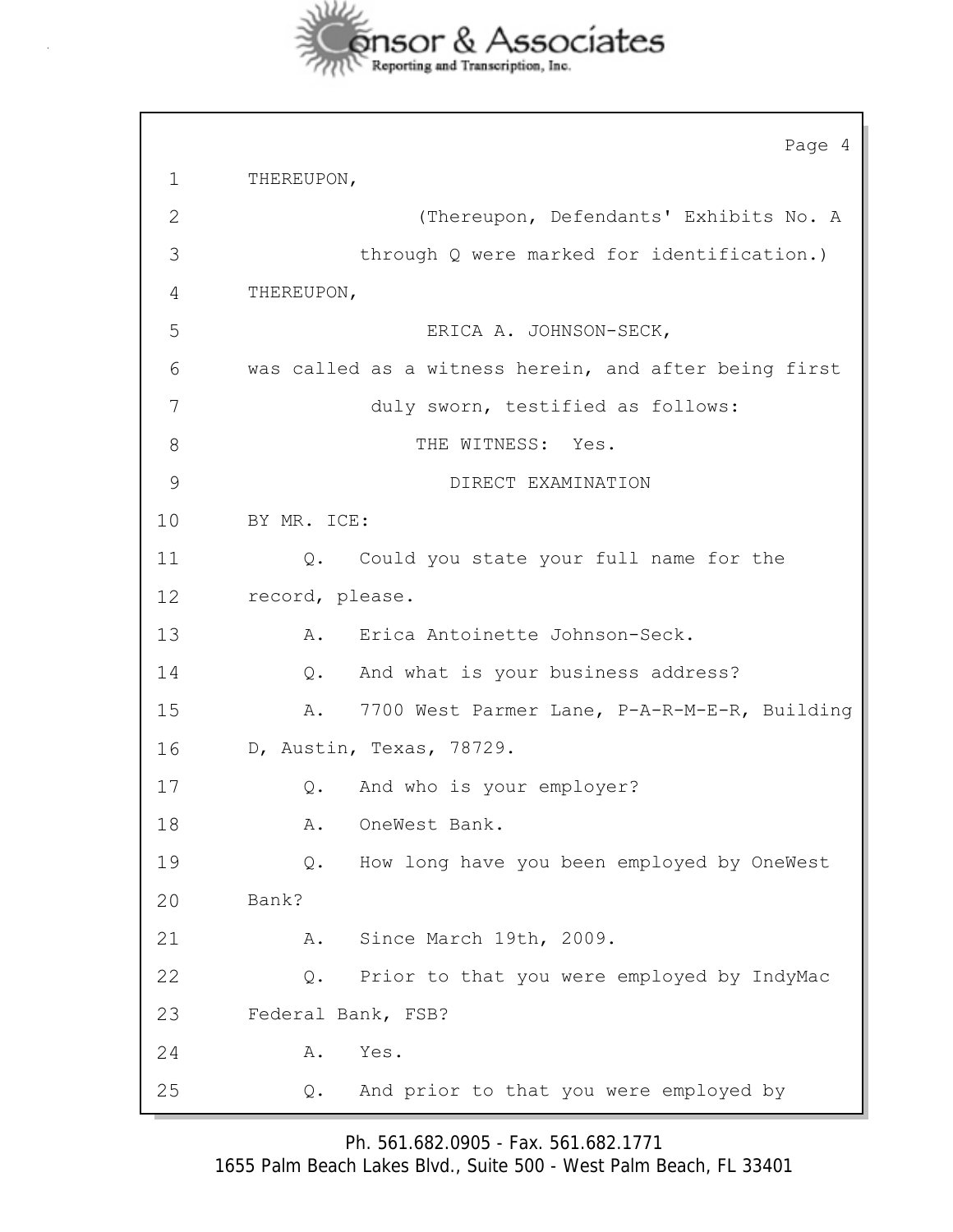

 $\overline{\phantom{a}}$ 

|              | Page 5                                              |
|--------------|-----------------------------------------------------|
| $\mathbf 1$  | IndyMac Bank, FSB?                                  |
| $\mathbf{2}$ | Α.<br>Yes.                                          |
| 3            | Your title with OneWest Bank is what?<br>Q.         |
| 4            | Vice president, bankruptcy and foreclosure.<br>Α.   |
| 5            | That hasn't changed in all the various<br>Q.        |
| 6            | IndyMac carnantions -- incarnations, I should say?  |
| 7            | No.<br>Α.                                           |
| 8            | Now, the IndyMac Bank, FSB ceased to exist<br>Q.    |
| 9            | July 11th of last year, correct?                    |
| 10           | Yes.<br>Α.                                          |
| 11           | That was taken over by the FDIC, correct?<br>Q.     |
| 12           | Yes.<br>A.                                          |
| 13           | And that's when IndyMac Federal Bank, Federal<br>Q. |
| 14           | Bank, FSB took over?                                |
| 15           | Yes.<br>Α.                                          |
| 16           | And then as of March 19th of this year,<br>Q.       |
| 17           | OneWest came in and purchased the assets of IndyMac |
| 18           | Federal Bank?                                       |
| 19           | Yes.<br>Α.                                          |
| 20           | Now, the plaintiff in this case is IndyMac<br>Q.    |
| 21           | Federal Bank, FSB, correct?                         |
| 22           | Α.<br>Yes.                                          |
| 23           | When I say this case, I know we're scheduled<br>Q.  |
| 24           | for two depositions. I don't know if you know we're |
| 25           | starting with the<br>case.                          |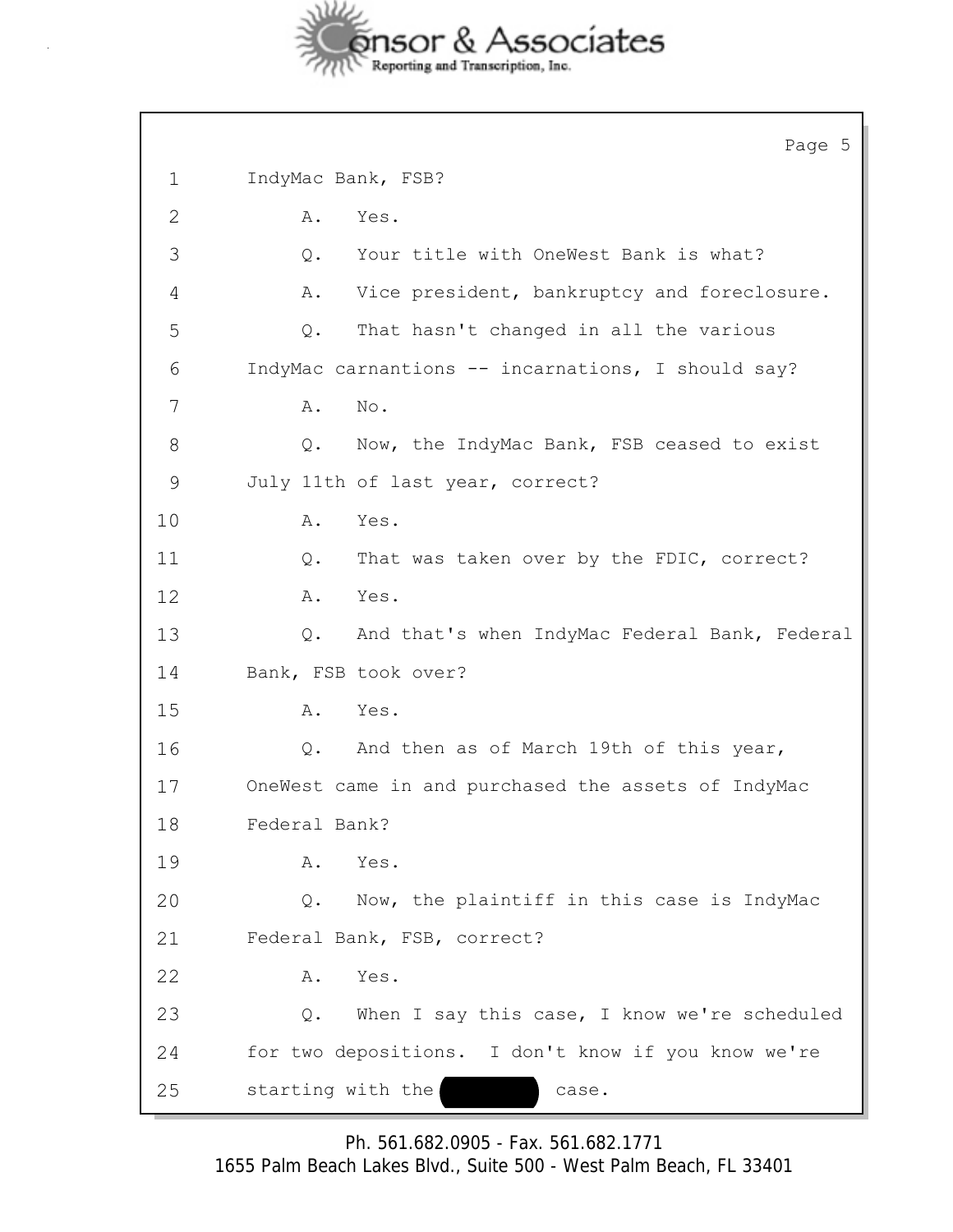

|               | Page 6                                                 |
|---------------|--------------------------------------------------------|
| $\mathbf 1$   | Okay.<br>Α.                                            |
| 2             | Would you agree with me that the plaintiff in<br>$Q$ . |
| 3             | this case, the<br>case, no longer exists?              |
| 4             | Α.<br>Yes.                                             |
| 5             | Q.<br>Are you also an officer of Mortgage              |
| 6             | Electronic Registration Systems?                       |
| 7             | No.<br>Α.                                              |
| 8             | You have signing authority to sign on behalf<br>Q.     |
| $\mathcal{G}$ | of Mortgage Electronic Registration Systems as a vice  |
| 10            | president, correct?                                    |
| 11            | Α.<br>Yes.                                             |
| 12            | Are you an officer of any other corporation?<br>$Q$ .  |
| 13            | No.<br>Α.                                              |
| 14            | Do you have signing authority for any other<br>Q.      |
| 15            | corporation?                                           |
| 16            | Yes.<br>Α.                                             |
| 17            | What corporations are those?<br>Q.                     |
| 18            | IndyMac Federal Bank, IndyMac Bank, FSB, FDIC<br>Α.    |
| 19            | as receiver for IndyMac Bank, FDIC as conservator for  |
| 20            | IndyMac, Deutsche Bank, Bank of New York, U.S. Bank.   |
| 21            | And that's all I can think of off the top of my head.  |
| 22            | What was the one before U.S. Bank of New<br>Q.         |
| 23            | York?                                                  |
| 24            | Bank of New York.<br>Α.                                |
| 25            | Bank of New York. Is that Bank of New York<br>Q.       |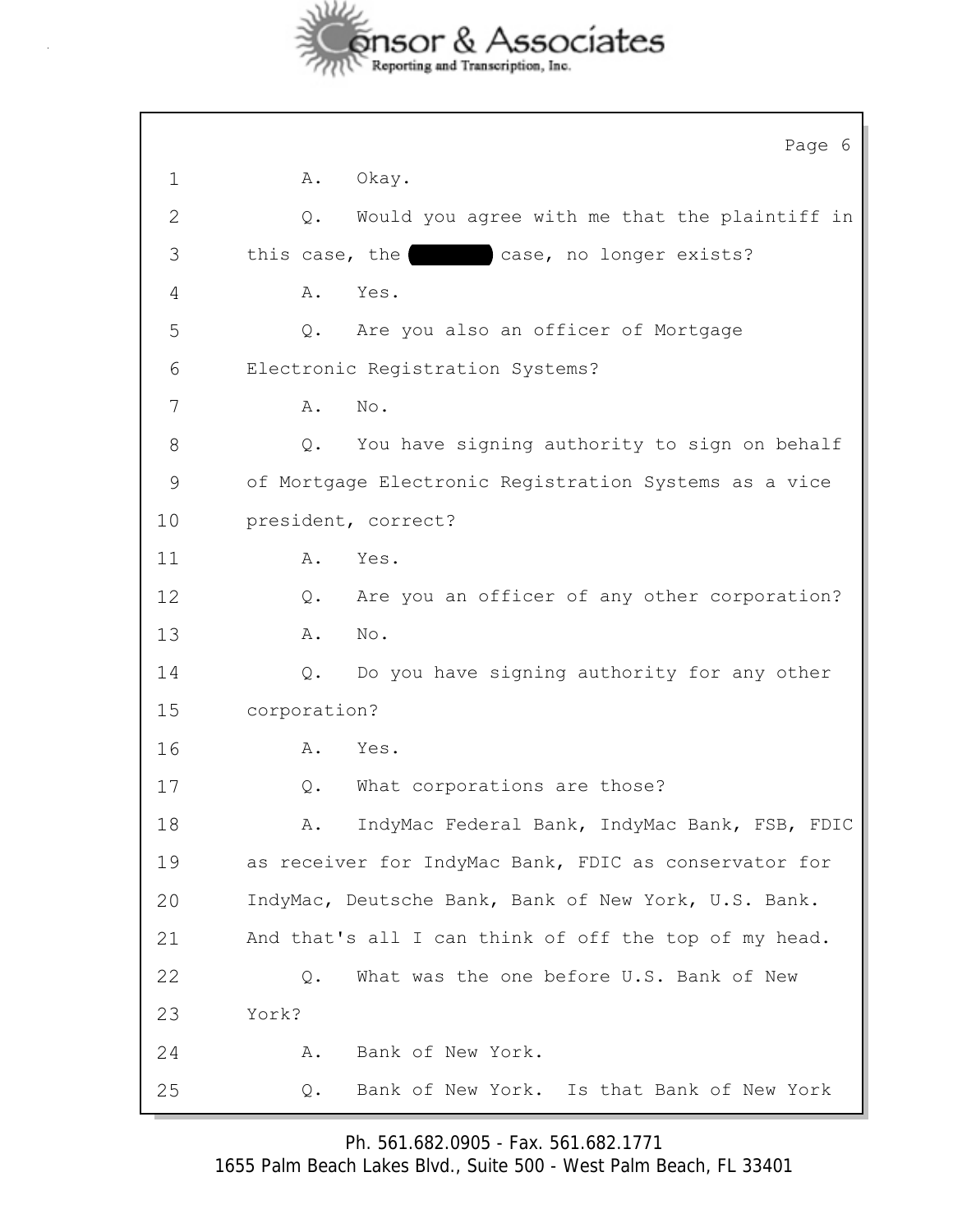

|               | Page 7                                                |
|---------------|-------------------------------------------------------|
| $\mathbf 1$   | Mellon?                                               |
| $\mathbf{2}$  | I don't know.<br>Α.                                   |
| 3             | When you say you have signing authority, is<br>$Q$ .  |
| 4             | your authority to sign as an officer of those         |
| 5             | corporations?                                         |
| 6             | Some. Deutsche Bank I have a POA to sign as<br>Α.     |
| 7             | attorney-in-fact. Others I sign as an officer.<br>The |
| 8             | FDIC I sign as attorney-in-fact. IndyMac Bank and     |
| $\mathcal{G}$ | IndyMac Federal Bank I now sign as attorney-in-fact.  |
| 10            | And now I only sign as a vice president for OneWest.  |
| 11            | As part of your job, how often do you give<br>Q.      |
| 12            | depositions?                                          |
| 13            | Α.<br>Twice a month.                                  |
| 14            | So you're familiar with the deposition<br>Q.          |
| 15            | process and what the rules are and what the court     |
| 16            | reporter is doing and that you're under oath?         |
| 17            | Α.<br>Yes.                                            |
| 18            | Okay. I don't need to explain all of those<br>Q.      |
| 19            | things to you?                                        |
| 20            | No.<br>Α.                                             |
| 21            | Your job duties include supervision of three<br>Q.    |
| 22            | direct reports and 52 employees?                      |
| 23            | It did.<br>Α.                                         |
| 24            | Okay. How's that changed?<br>Q.                       |
| 25            | Let's see. Now I have two direct reports and<br>Α.    |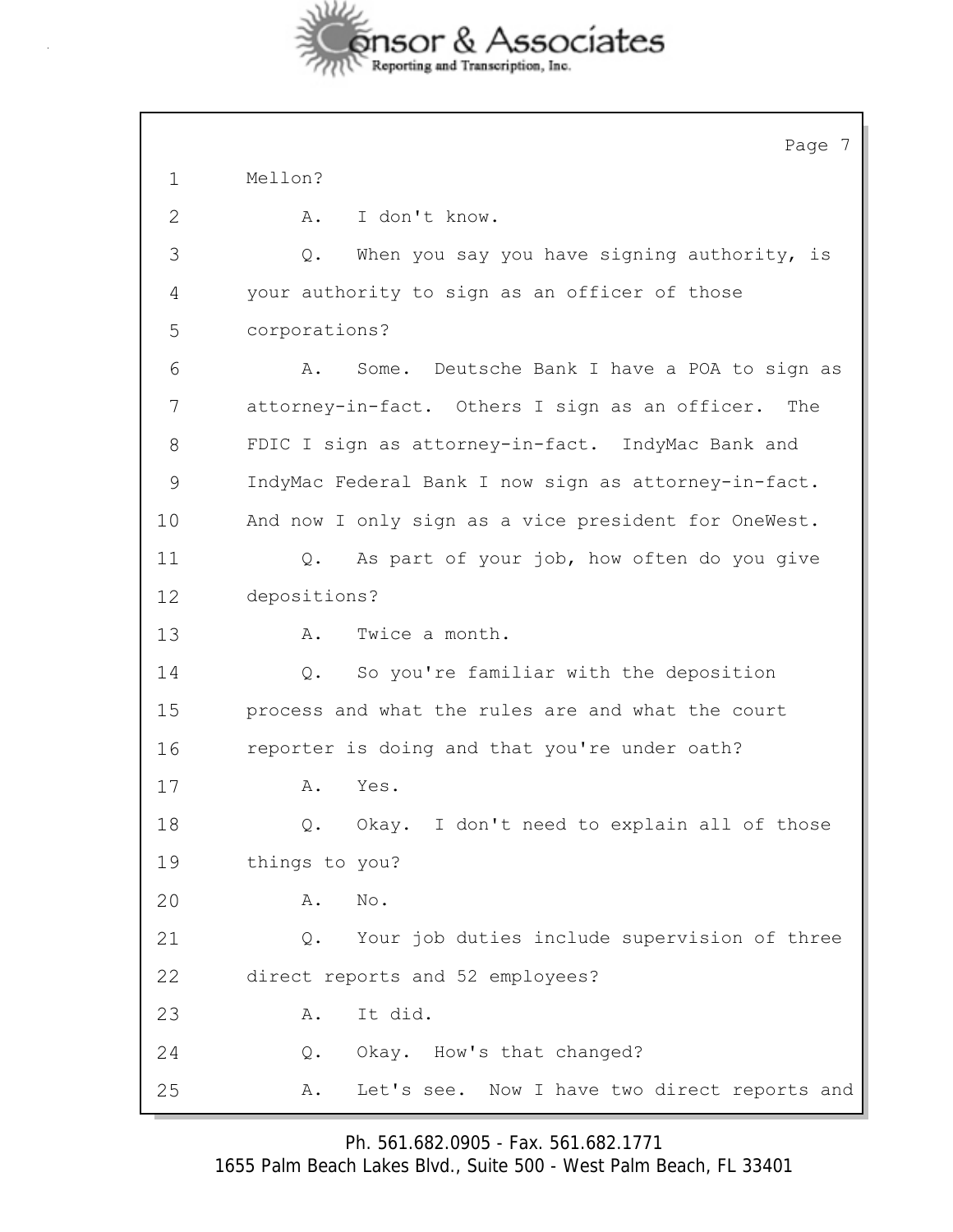

Page 8 1 47 people with 17 openings. 2 Q. Openings meaning you're looking for someone 3 to fill those positions? 4 A. Yes. 5 Q. Are you in charge of the loss mit department? 6 **A.** No. 7 Q. Who is? 8 A. Karen Mastro is the senior vice president of 9 loss mit. 10 Q. Can you spell the last name, please? 11 A. M-A-S-T-R-O. Oh, I'm sorry. She is the 12 first vice president. 13 Q. Is she nevertheless in charge of the loss mit 14 department? 15 A. Yes. 16 Q. Do you have the authority to settle any 17 foreclosure case? 18 A. Up to a certain dollar amount of loss, yes. 19 Q. How is that dollar amount of loss determined? 20 A. It depends on what the settlement offer looks 21 like. Are you asking me how -- I mean, it depends. 22 Q. Who sets the dollar amount? 23 A. The senior executive committee. 24 Q. Of IndyMac? 25 A. Of IndyMac, but it was adopted by IndyMac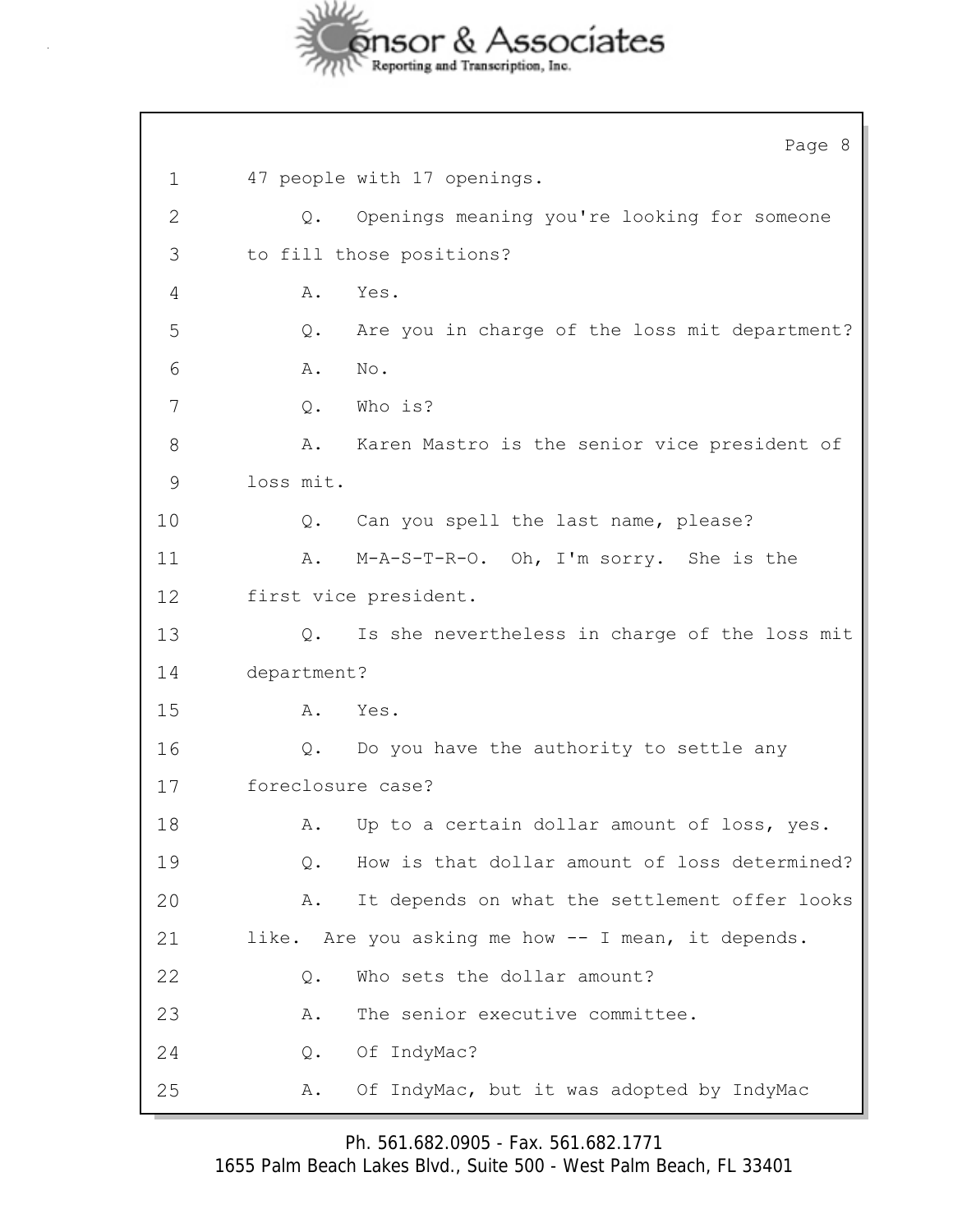

Page 9 1 Federal and has been adopted by OneWest, yes. 2 Q. I'll probably be doing that all afternoon. 3 So thank you for correcting me. If OneWest is the 4 correct answer to that, please feel free to let me 5 know. 6 As part of your job duties, you personally manage 7 the attorney network? 8 A. Yes. 9 Q. What other job duties do you have? 10 A. I manage the bankruptcy and the foreclosure 11 process. I also manage the breach process, the 12 compliance of the breach letters as changes are made by 13 different states and jurisdictions. And I manage a 14 default, a forensic default group, research group that 15 handles everything that's high loss related, compliance 16 related, high level research. 17 Q. Can you give me an example of what this 18 forensic group default would be researching? 19 A. We foreclose on a property where the investor 20 won't cover the advances we've made. So one of the 21 auditors would look to see if we got approval to make 22 that advance, if there's some reason we wouldn't be 23 getting approval for it, work with the investor to try 24 to get approval or work to bill it back to our 25 outsource vendor or one of the firms -- now, this is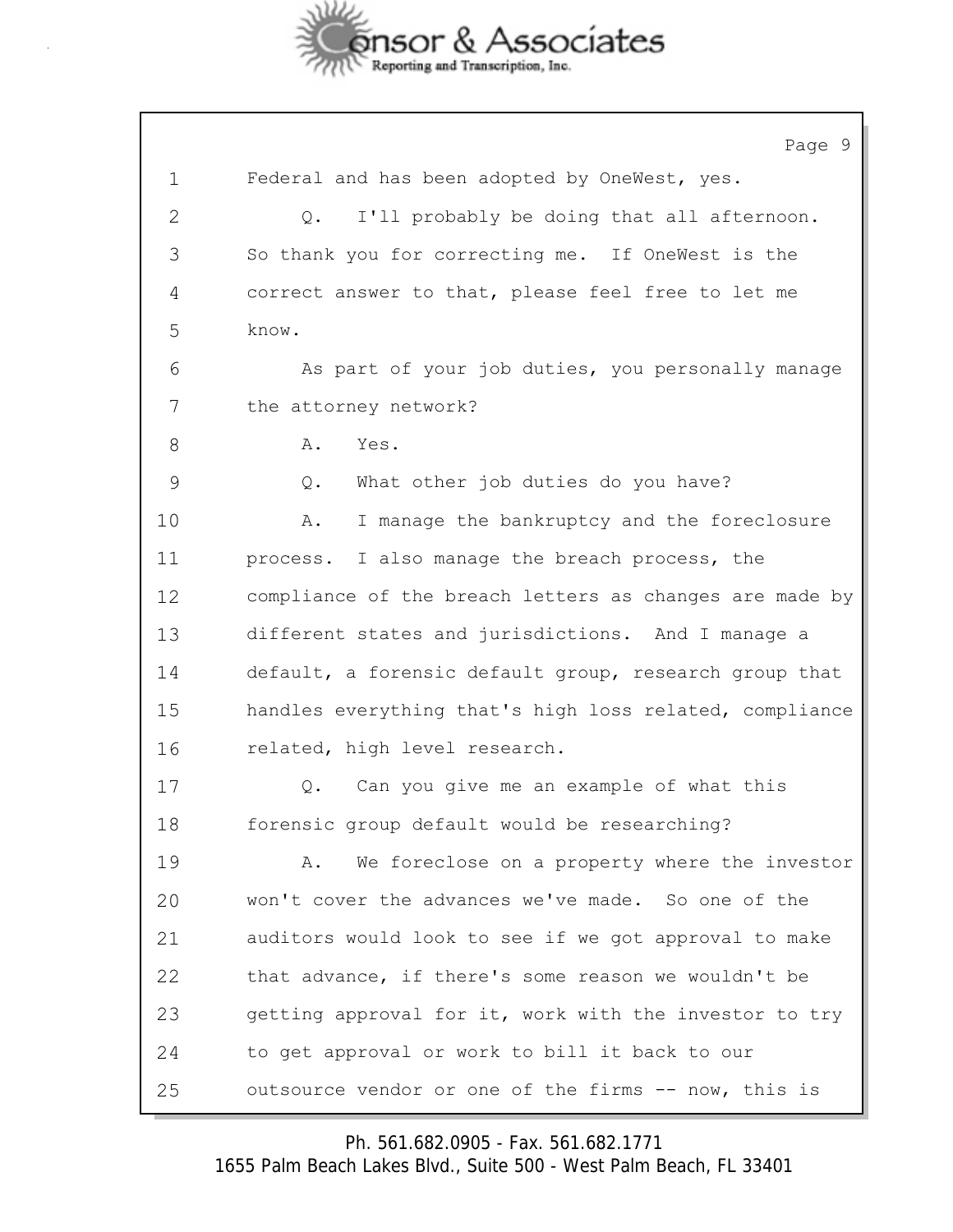

Page 10 1 one of very many things that they do -- were at fault 2 for a reason why we can't claim for the advances; 3 taxes, let's say. 4 Q. So when you say high loss, you're referring 5 to the losses that OneWest is experiencing versus the 6 investor that you're doing the work for? 7 A. That's another facet of what's managed in 8 that group. That example I gave you is not necessarily 9 a high-loss example. High loss is anything with a loss 10 between the total debt and the current value of 250 or 11 more. So those loans, whether it is owned by the bank 12 or owned by an investor, are scrutinized because the 13 losses are large. 14 Q. And you said that's losses greater than 15 250,000? 16 A. Yes. 17 Q. If a property goes to foreclosure and the 18 ultimate recovery is more than \$250,000 of the debt on 19 that property, is that something that the forensic 20 default group would study? 21 A. Not from that perspective. 22 Q. In other words, they're not concerned about 23 losses due to property values going down? 24 A. That's economic, so it's baked into the 25 equation of what they would review, but an economic

Ph. 561.682.0905 - Fax. 561.682.1771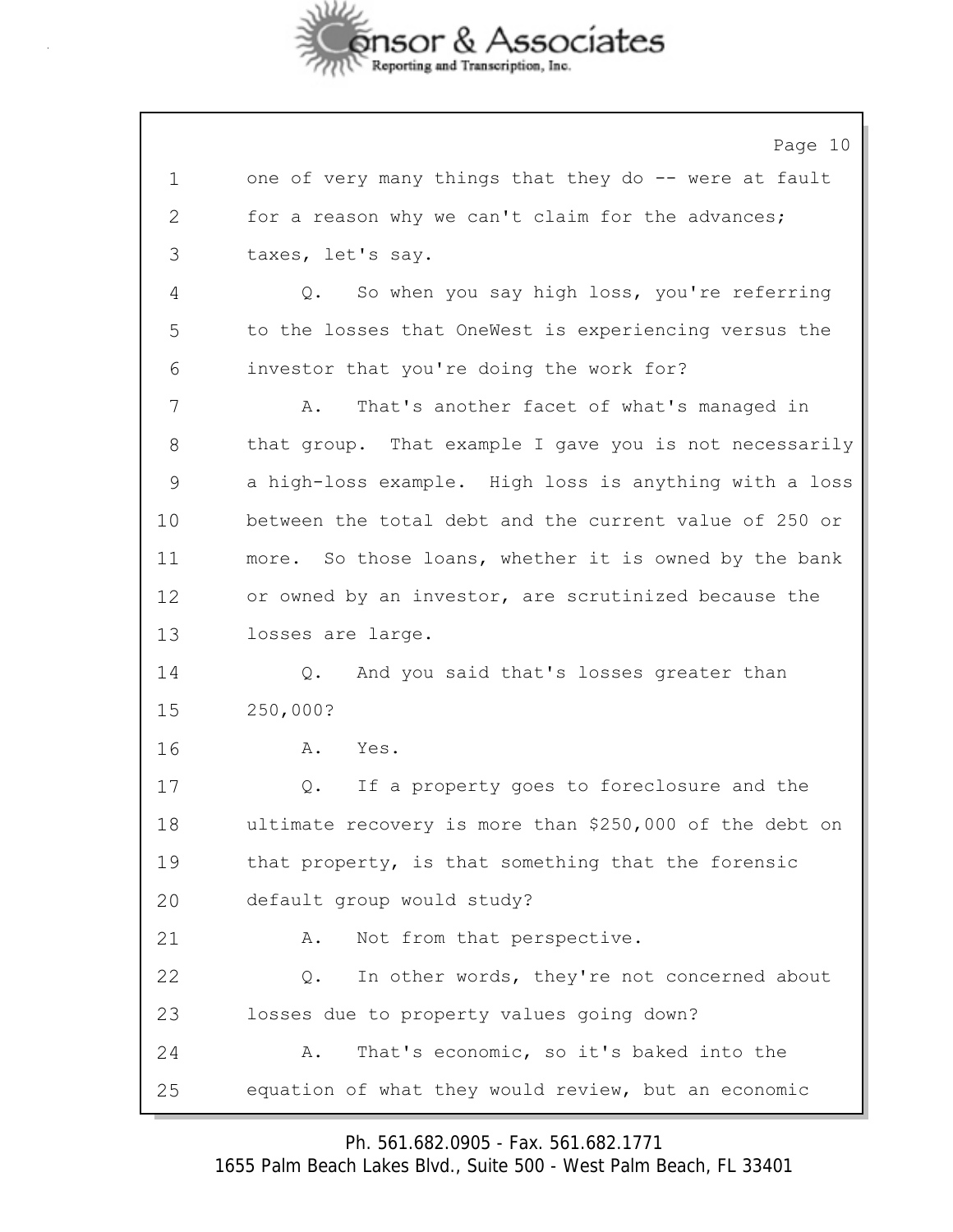

|    | Page 11                                                       |
|----|---------------------------------------------------------------|
| 1  | reason, like the property values going down in the            |
| 2  | state of California, if something statistical, it             |
| 3  | doesn't mean that they don't review it the same way           |
| 4  | they would review something that was not statistical,         |
| 5  | but we do -- we are keeping in mind that property             |
| 6  | values are decreasing everywhere. The high-loss value         |
| 7  | used to be \$100,000 when I first started working at          |
| 8  | IndyMac Bank and has increased to 250,000 for that            |
| 9  | reason.                                                       |
| 10 | Would it study a case where a voluntary<br>Q.                 |
| 11 | dismissal was entered and the opposing counsel had to         |
| 12 | be paid fees?                                                 |
| 13 | No.<br>Α.                                                     |
| 14 | No?<br>Q.                                                     |
| 15 | No.<br>Α.                                                     |
| 16 | Any other job duties that we haven't talked<br>Q.             |
| 17 | about?                                                        |
| 18 | Α.<br>No.                                                     |
| 19 | One of your job duties is to sign documents?<br>Q.            |
| 20 | Yes.<br>Α.                                                    |
| 21 | Do you still spend an hour a day signing<br>$\mathsf{Q}$ .    |
| 22 | documents?                                                    |
| 23 | $\mathop{\rm No}\nolimits$ .<br>Α.                            |
| 24 | Okay. How much time do you spend a day now?<br>$\mathsf{Q}$ . |
| 25 | Ten minutes, maybe.<br>Α.                                     |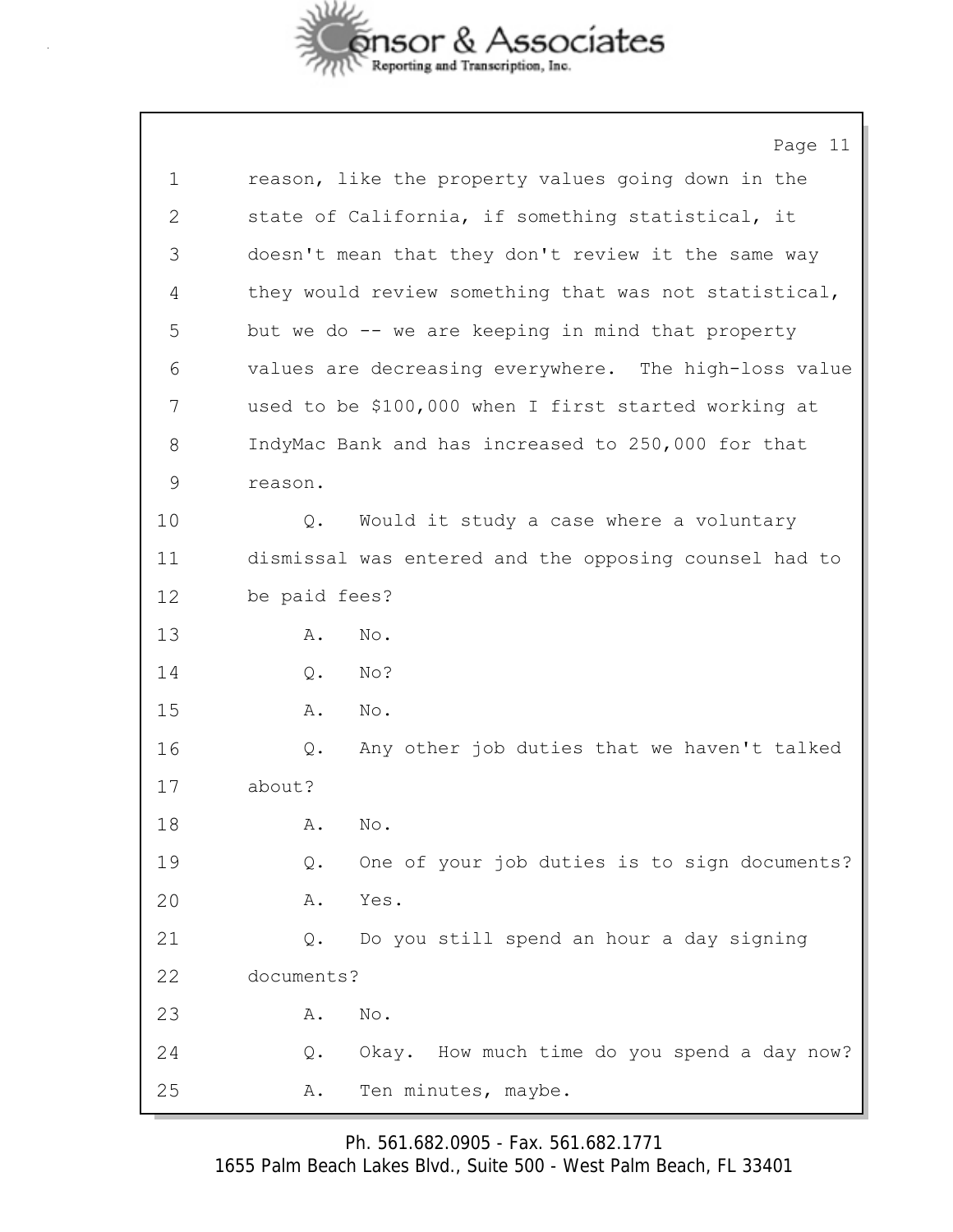

Page 12

| 1            | Is that because you're signing fewer<br>Q.             |
|--------------|--------------------------------------------------------|
| $\mathbf{2}$ | documents?                                             |
| 3            | Actually, from the last time we spoke, there<br>Α.     |
| 4            | are more that have to be signed by the bank. The FDIC  |
| 5            | did not agree that our outsource vendor, who had power |
| 6            | of authority to sign for some docs, that they didn't   |
| 7            | like that idea so all the docs came in-house. We lost  |
| 8            | a couple of VPs, which is why I, at that time, was the |
| 9            | main signer. Now there are four VPs signing documents  |
| 10           | or that can sign foreclosure documents, and most do,   |
| 11           | and my supervisors are now approved signers.           |
| 12           | Those are among the four that you mentioned?<br>Q.     |
| 13           | In addition to.<br>Α.                                  |
| 14           | Okay. So how many total in your department<br>Q.       |
| 15           | have authority to sign documents?                      |
| 16           | In my department, just specifically in my<br>Α.        |
| 17           | department for foreclosure- and bankruptcy-related     |
| 18           | documents, four of us, but my peers are alternative    |
| 19           | signers to me, and I have three peers that can sign as |
| 20           | an alternative to my signature.                        |
| 21           | And when you say peers, these are<br>Q.                |
| 22           | vice-presidents --                                     |
| 23           | Yes.<br>Α.                                             |
| 24           | -- of other departments?<br>Q.                         |
| 25           | Yes.<br>Α.                                             |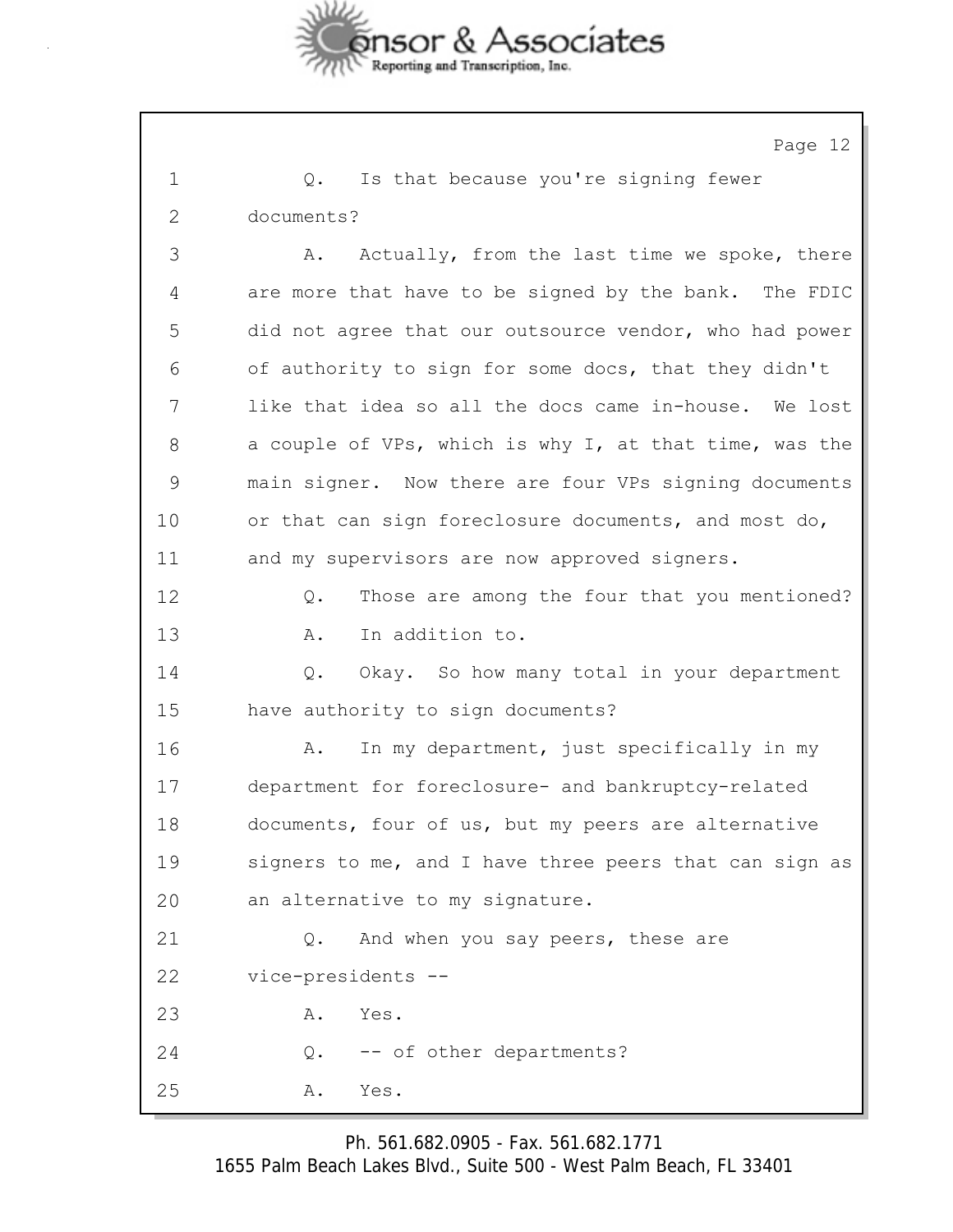

Page 13 1 Q. Okay. How is the decision made as to who 2 will sign what documents? 3 A. There really is not a matrix. Only so many 4 of us can sign Lost Note Affidavits. I happen to be 5 the only one in my department, besides my boss, that 6 can sign a Lost Note Affidavit, so all those would come 7 to me. Other than that, there's not a -- I think they 8 just try to make it even. 9 Q. Just distribute them evenly? 10 A. Yes. 11 Q. Okay. How many documents would you say that 12 you sign on a week on average, in a week on average? 13 A. I could have given you that number if you had 14 that question in there because I would have brought the 15 report. However, I'm going to guess, today I saw an 16 e-mail that 1,073 docs are in the office for signing. 17 So if we just -- and there's about that a day. So 18 let's say 6,000 a week and I do probably -- let's see. 19 There's eight of us signing documents, so what's the 20 math? 21 Q. Six thousand divided by eight, that gives me 22 750. 23 A. That sounds, that sounds about right. 24 Q. Okay. That would be a reasonable estimate of 25 how many you sign, you personally sign per week?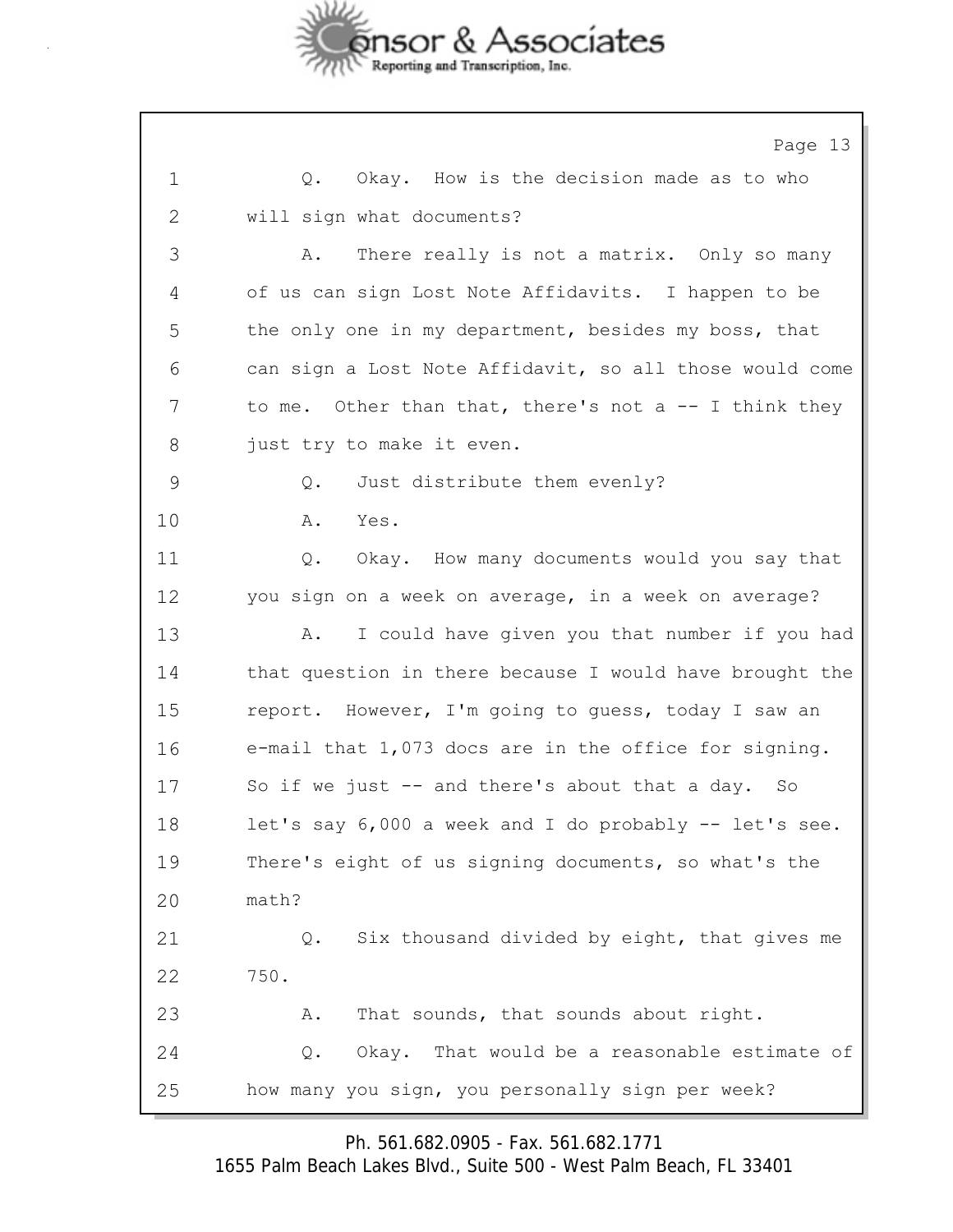

|               | Page 14                                                |
|---------------|--------------------------------------------------------|
| $\mathbf 1$   | A.<br>Yes.                                             |
| 2             | And that would include Lost Note Affidavits,<br>Q.     |
| 3             | Affidavits of Debt?                                    |
| 4             | Yes.<br>Α.                                             |
| 5             | Q.<br>What other kind of documents would be            |
| 6             | included in that?                                      |
| 7             | Assignments, declarations. I can sign<br>Α.            |
| 8             | anything related to a bankruptcy or a foreclosure.     |
| $\mathcal{G}$ | How long do you spend executing each<br>Q.             |
| 10            | document?                                              |
| 11            | I have changed my signature considerably.<br>Α.        |
| 12            | It's just an E now. So not more than 30 seconds.       |
| 13            | Is it true that you don't read each document<br>Q.     |
| 14            | before you sign it?                                    |
| 15            | That's true.<br>Α.                                     |
| 16            | The procedure that we talked about last time,<br>Q.    |
| 17            | and I will go over it again to see if that's still the |
| 18            | procedure, before you would sign an Affidavit of       |
| 19            | Debt --                                                |
| 20            | Yes.<br>Α.                                             |
| 21            | -- it goes to your foreclosure specialist who<br>Q.    |
| 22            | makes sure that the information is correct?            |
| 23            | The figures are correct, yes.<br>Α.                    |
| 24            | It is fair to say that you don't personally<br>Q.      |
| 25            | check the accuracy of anything in the documents that   |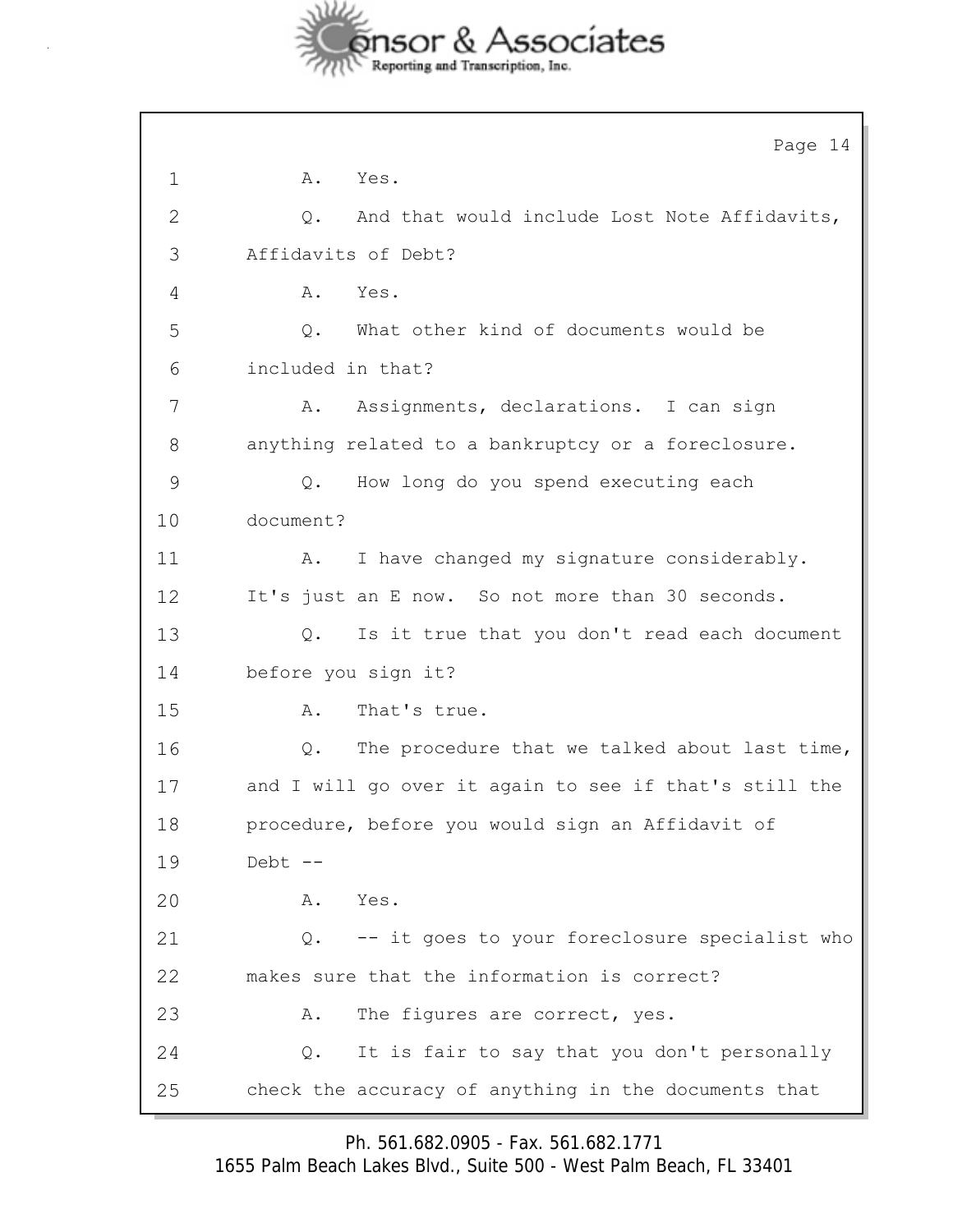

Page 15

| you're signing? |  |
|-----------------|--|
|-----------------|--|

| $\mathbf{2}$ | Not, it's not clear that I don't check<br>Α.              |
|--------------|-----------------------------------------------------------|
| 3            | anything. The figures I don't, I do not check. We         |
| 4            | have a QC process around that used to be a 100 percent    |
| 5            | of the Affidavits of Debts and any figures for loans      |
| 6            | and bankruptcy, that have now been reduced to 10          |
| 7            | percent because the errors were relatively low. Now I     |
| 8            | pay, what I pay most attention to is the jurat and what   |
| 9            | entity I'm signing for, which is why I said 30 seconds    |
| 10           | instead of two seconds.                                   |
| 11           | Q. Right. Now, when you say 10 percent, that              |
| 12           | means that they're spot checking 10 percent of the        |
| 13           | documents to make sure that they're accurate?             |
| 14           | The outsource or our outsource vendor checks<br>Α.        |
| 15           | the document completely. I'm QCing my outsource vendor    |
| 16           | with the 10 percent, yes.                                 |
| 17           | When you say outsource vendor, you're talking<br>Q.       |
| 18           | about LPS?                                                |
| 19           | Yes.<br>Α.                                                |
| 20           | Does LPS put the figures in the affidavit?<br>Q.          |
| 21           | No.<br>Α.                                                 |
| 22           | Who puts the figures in the affidavit?<br>Q.              |
| 23           | It depends on what relationship we have with<br>Α.        |
| 24           | Usually we download the information through<br>our firms. |
| 25           | process management, the system we use to communicate      |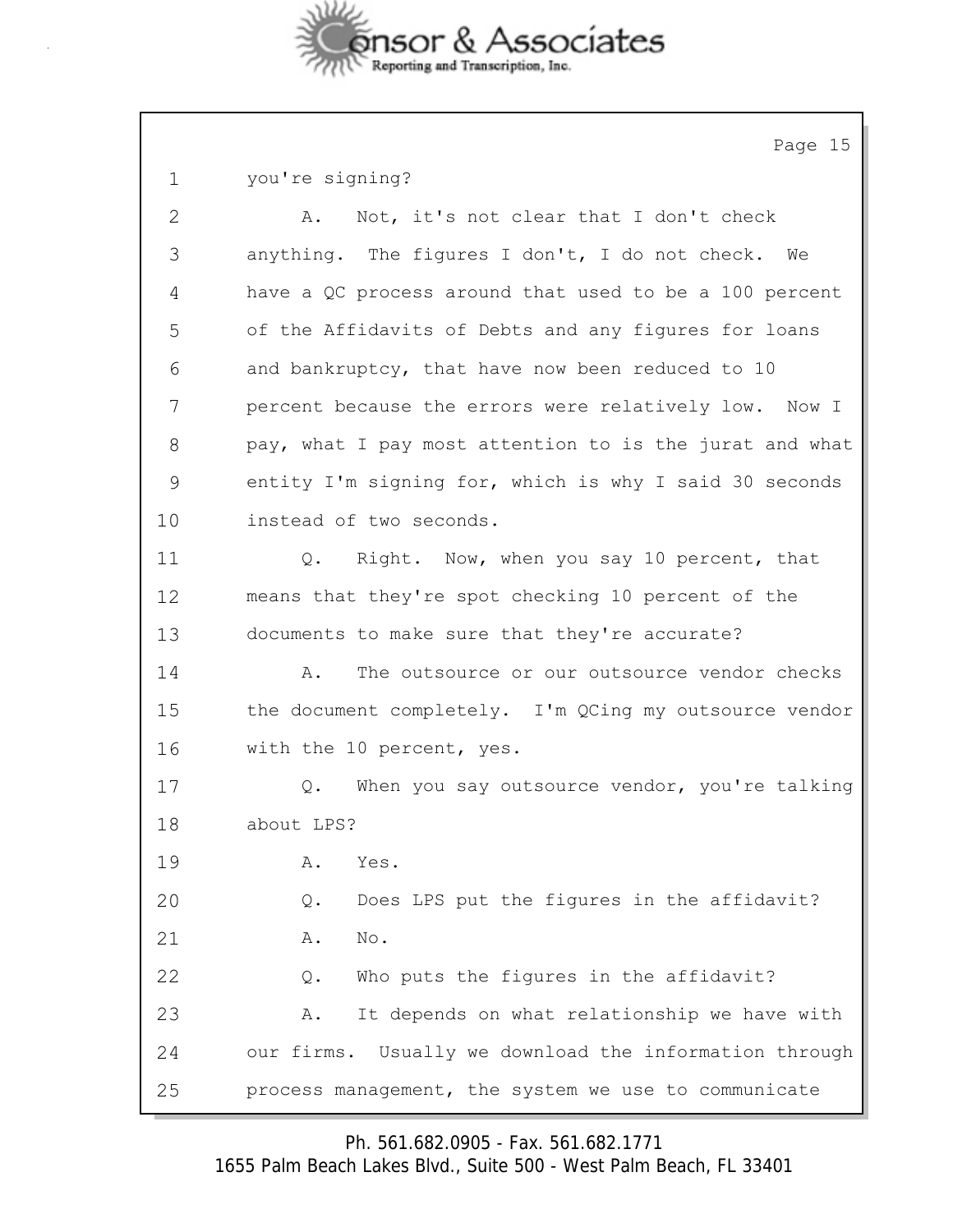

Page 16 1 with our firms, and they will populate the document. 2 Or sometimes we get it in blank and a foreclosure or a 3 bankruptcy specialist would populate the document. 4 Q. And when you say "they" would populate the 5 document, you're talking about the attorneys? 6 A. Someone in the firm, yes. 7 Q. Might be a paralegal, correct? 8 A. Maybe. 9 Q. Then those are sent, after they're populated 10 or filled out by someone at the law firm, those are 11 sent to LPS? 12 A. They're sent -- they're uploaded into the 13 system, like an image copy, and then LPS prints it off, 14 and they go through their various checks and balances, 15 and then based on a matrix that we have provided, they 16 will look to see if this is an entity any of us can 17 sign for. They may reject it back to the firm and say 18 Indy -- OneWest Bank can't sign for it, or they will 19 ship the document to our -- because these documents get 20 printed in Minnesota. The documents get shipped to our 21 Austin office. Those folks again look to make sure 22 it's something that an officer of OneWest Bank in 23 Austin can sign for it and, I mean, that's basically 24 how we get it. 25 Q. When you say "those folks" check again,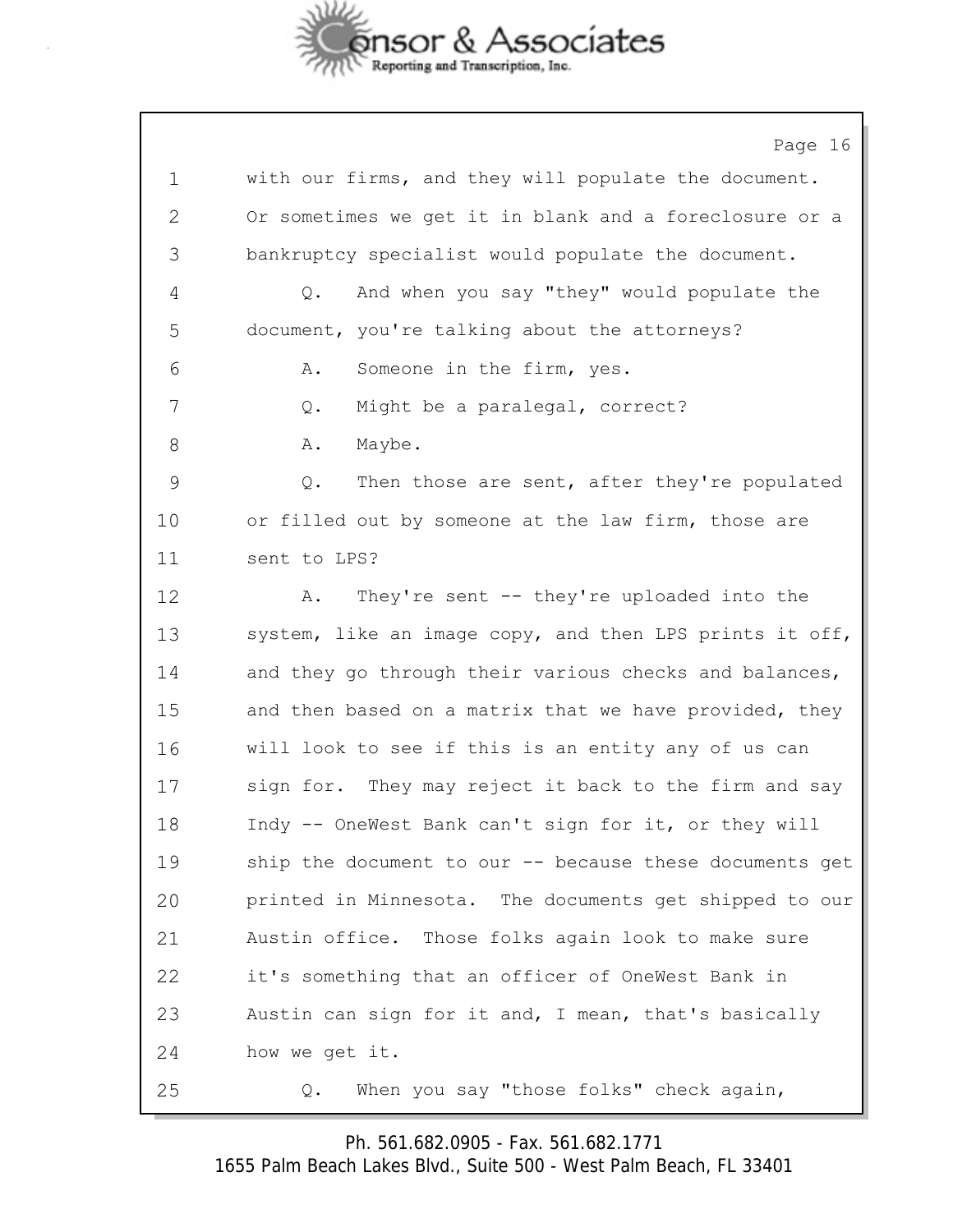

Page 17 1 you're talking about your own staff when the documents 2 arrive? 3 A. No, we have LPS on site. 4 Q. In Austin? 5 A. Yes. 6 Q. Take me through the procedure for getting 7 your actual signature on the documents once they've 8 gone through this quality control process. 9 A. The documents are delivered to me for 10 signature and I do a quick purview to make sure that 11 I'm not signing for an entity that I cannot sign for. 12 And I sign the document and I hand it to the Notary, 13 who notarizes it, who then hands it back to LPS, who 14 uploads the document so that the firms know it's 15 available and they send an original. 16 Q. "They" being LPS? 17 A. LPS, yes. 18 Q. Are all the documents physically, that you 19 were supposed to sign, are they physically on your 20 desk? 21 A. Yes. 22 Q. In your office? 23 A. Yes. 24 Q. You don't go somewhere else to sign 25 documents?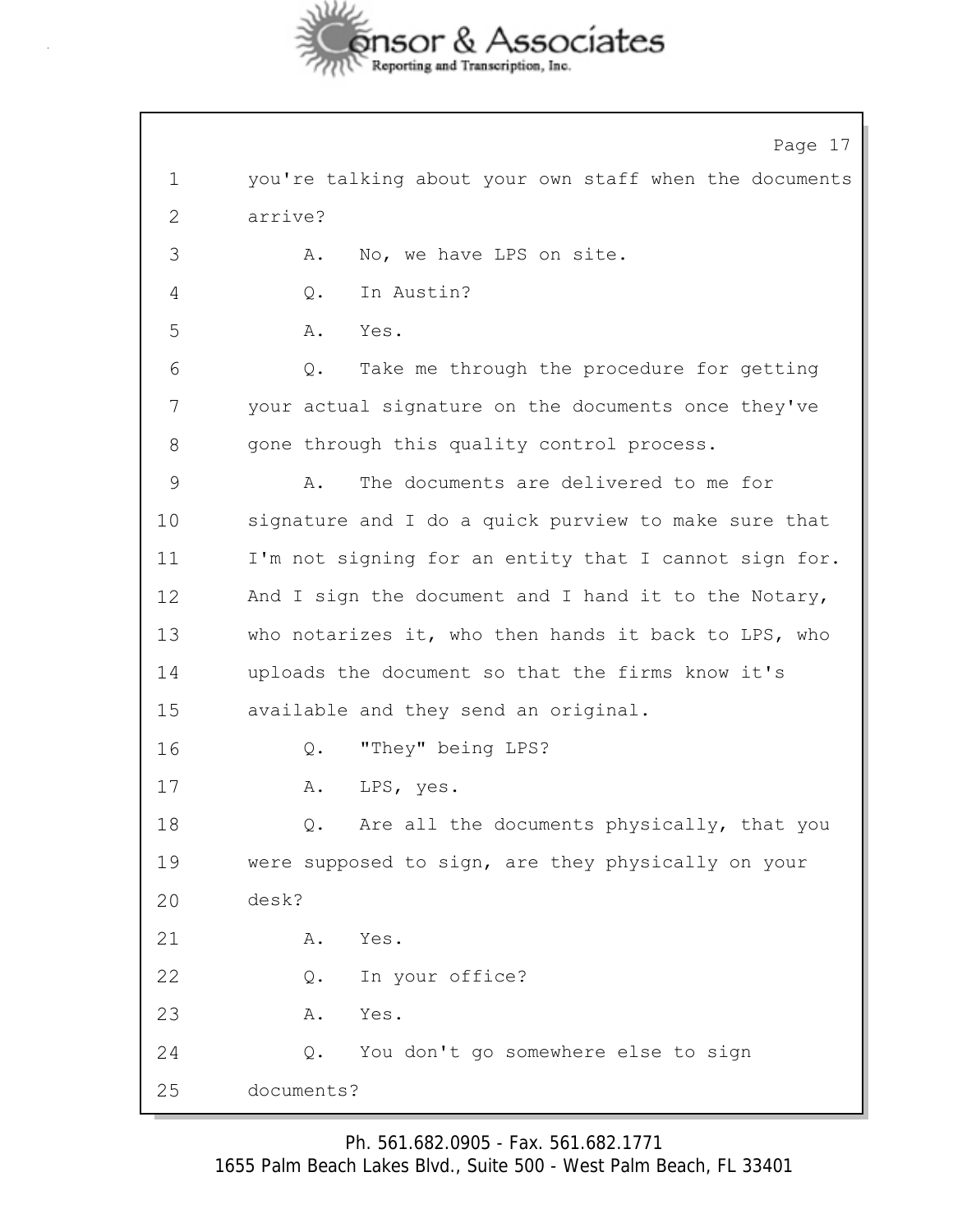

|    | Page 18                                               |
|----|-------------------------------------------------------|
| 1  | No.<br>Α.                                             |
| 2  | When you sign them, there's no one else in<br>Q.      |
| 3  | your office?                                          |
| 4  | Sometimes.<br>Α.                                      |
| 5  | Well, the Notaries are not in your office,<br>Q.      |
| 6  | correct?                                              |
| 7  | They don't sit in my office, no.<br>Α.                |
| 8  | And the witnesses who, if you need witnesses<br>Q.    |
| 9  | on the document, are not sitting in your office?      |
| 10 | That's right.<br>Α.                                   |
| 11 | So you take your ten minutes and you sign<br>Q.       |
| 12 | them and then you give them to the supervisor of the  |
| 13 | Notaries, correct?                                    |
| 14 | I supervise the Notaries, so I just give them<br>Α.   |
| 15 | to a Notary.                                          |
| 16 | You give all, you give the whole group that<br>Q.     |
| 17 | you just signed to one Notary?                        |
| 18 | Α.<br>Yes.                                            |
| 19 | Last time we talked about that there were a<br>$Q$ .  |
| 20 | group of Notaries and that you had a supervisor that  |
| 21 | manages a group of loans and passes them out to the   |
| 22 | different Notaries. Has that changed?                 |
| 23 | It used to go to -- well, a little bit.<br>Α.<br>It   |
| 24 | used to go -- and that's with the shift of people     |
| 25 | leaving and people coming with everything that's been |

Ph. 561.682.0905 - Fax. 561.682.1771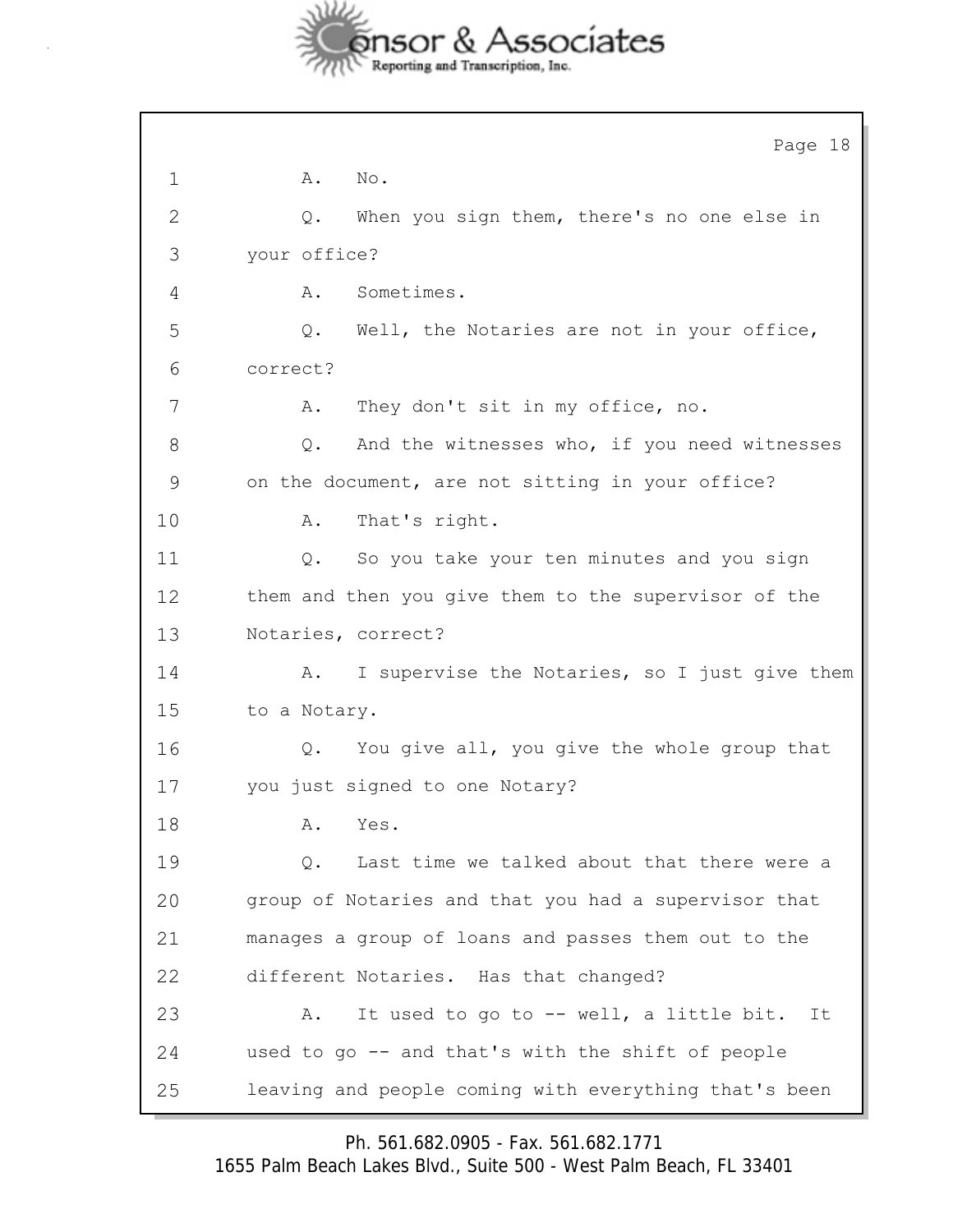

Page 19

1 going on with the bank. All the documents went to one 2 of my supervisors, who manages the default forensic 3 group, and she would pass it out. That's what I was 4 describing to you. 5 We don't have to have a process like that any more 6 now because everyone's in a groove now with what the 7 process should be. So we don't have to manage someone 8 physically making sure everyone's notarizing. So now I 9 just walk out of my office and hand them to one of my 10 folks that can notarize that don't report directly to 11 me. They still report up to their supervisor and then 12 those direct reports report to me. 13 0. And does that Notary notarize all of those 14 documents, or does she then distribute them to various 15 Notaries?

16 A. He or she would notarize all the documents I 17 handed them.

18 0. Do they still have the requirement of 19 returning them notarized within 24 hours?

20 A. That got tough. That is tough. That's where 21 we would like to be but we aren't. It takes us about a 22 week for it to go through the process of verifying the 23 information, getting it on my desk, me signing it, 24 getting it to a Notary, and getting uploaded. So we 25 have document delays.

Ph. 561.682.0905 - Fax. 561.682.1771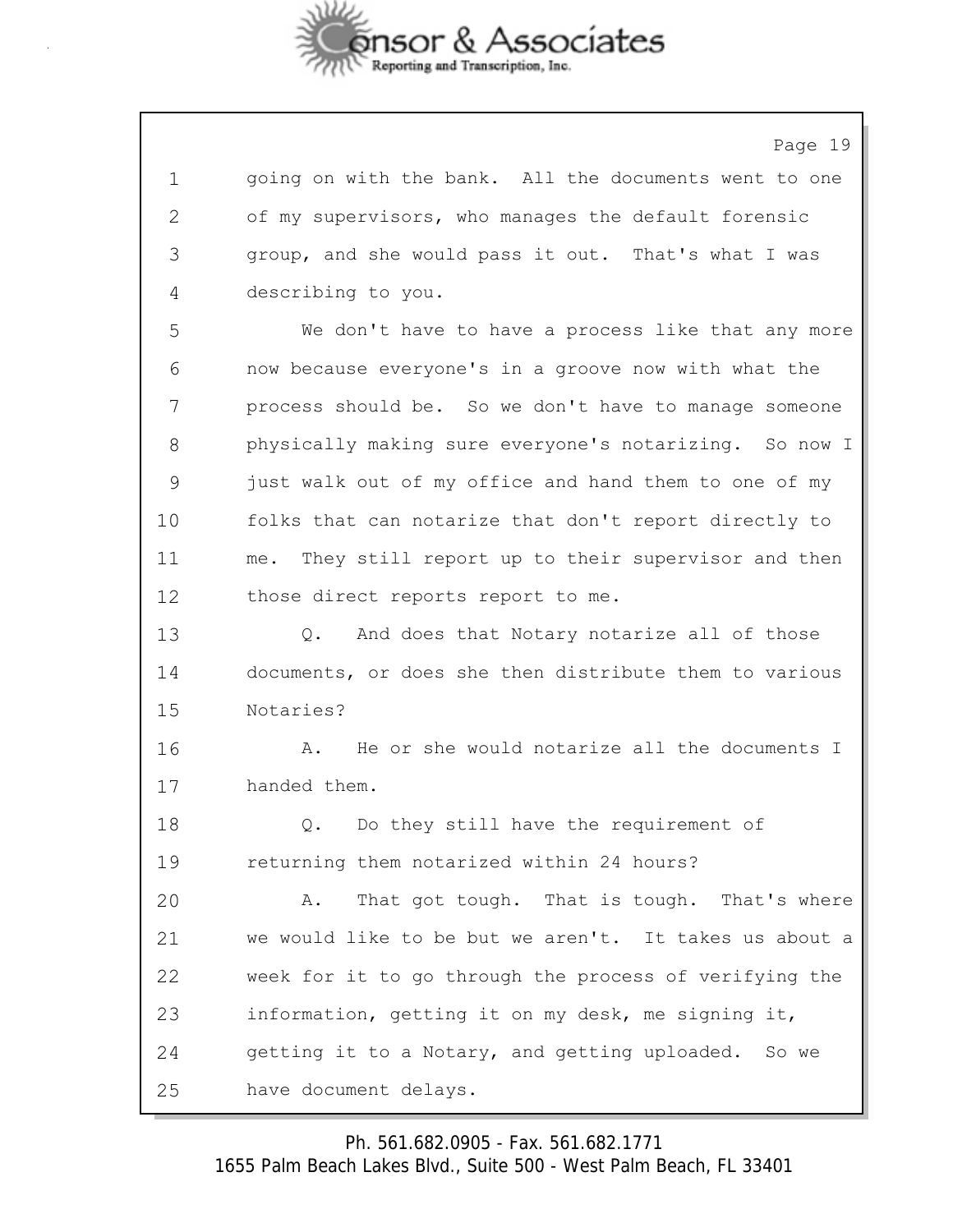

Page 20 1 Q. I'm mostly interested in how long it takes 2 for the Notary to notarize your signature. 3 A. I can't say categorically because the Notary, 4 that's not the only job they do, so. 5 Q. In any event, it doesn't have to be the same 6 day? 7 A. No. 8 Q. When they notarize it and they put a date 9 that they're notarizing, is it the date that you signed 10 or is it the date that they're notarizing? 11 A. I don't know. 12 Q. When you execute a sworn document, do you 13 make any kind of a verbal acknowledgment or oath to 14 anyone? 15 A. I don't know if I know what you're talking 16 about. What's a sworn document? 17 Q. Well, an affidavit. 18 A. Oh. No. 19 Q. In any event, there's no Notary in the room 20 for you to -- 21 A. Right. 22 Q. -- take an oath with you, correct? 23 A. No, there is not. 24 Q. In fact, the Notaries can't see you sign the 25 documents; is that correct?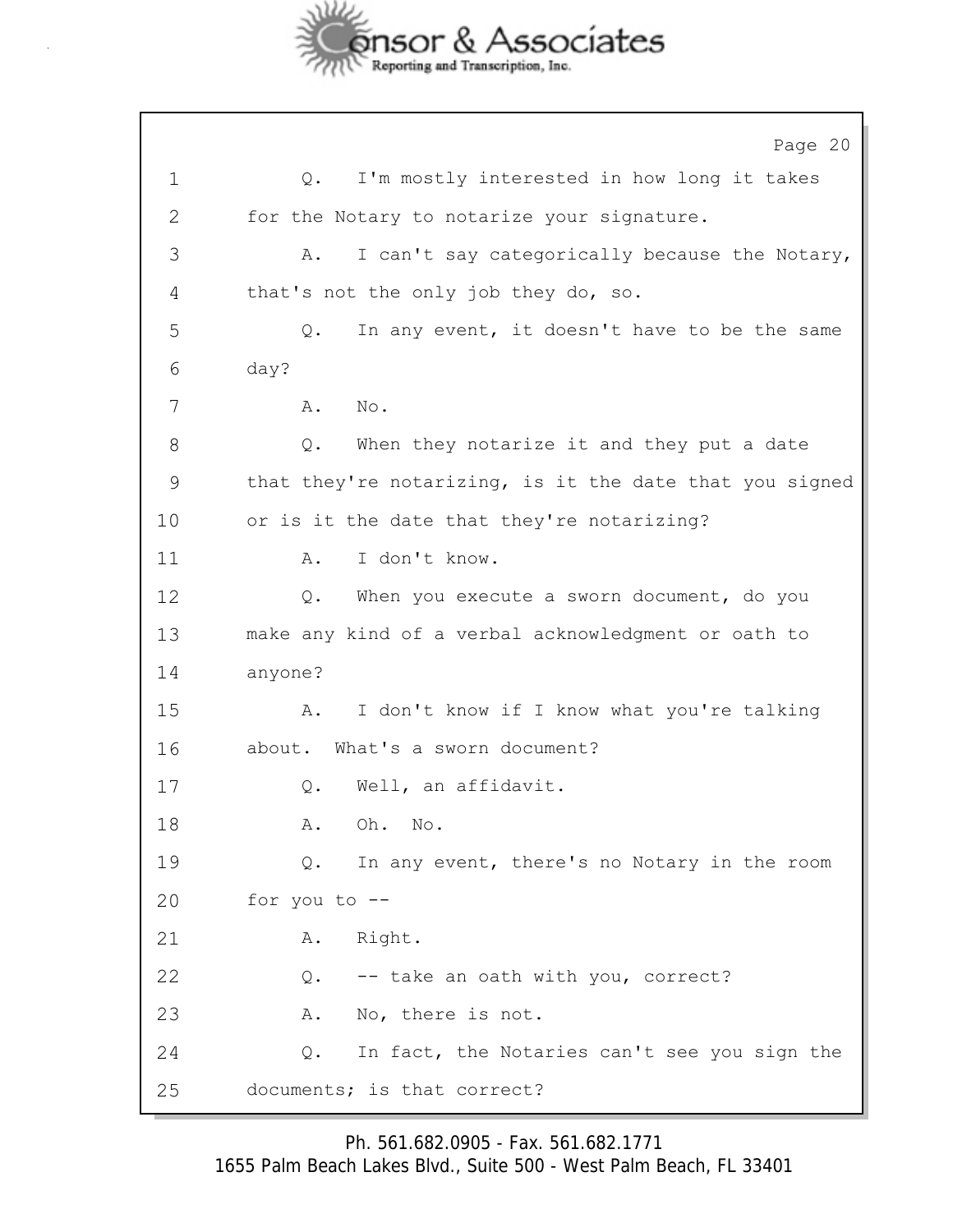

Page 21 1 A. Not unless they made it their business to do 2 so. 3 Q. To peek into your office? 4 A. Yes. 5 Q. At what point does the document get to the 6 witnesses for signature? 7 A. The witnesses are, generally, are LPS 8 on-sites, but if it's a witness, like if it has to be 9 an authorized witness, then it would have my name and 10 one of my peer's names or my name and my boss's name. 11 And I would have a cover sheet on top of a stack that 12 would say Erica and Eric. So after I signed, I would 13 walk them over to my boss for him to sign. 14 Q. Okay. But you're talking about documents 15 that have dual signatures? 16 A. Some that require dual signatures. If it's 17 just a witness, it doesn't have to be an authorized 18 signer, then other LPS on-sites will witness. 19 Q. And do they do that before or after the 20 notarization? 21 A. I don't know. I want to say after, but I 22 really don't know. I haven't picked apart that 23 process. 24 Q. Well, it seems logically, when you get the 25 document, there's no witness signatures on there,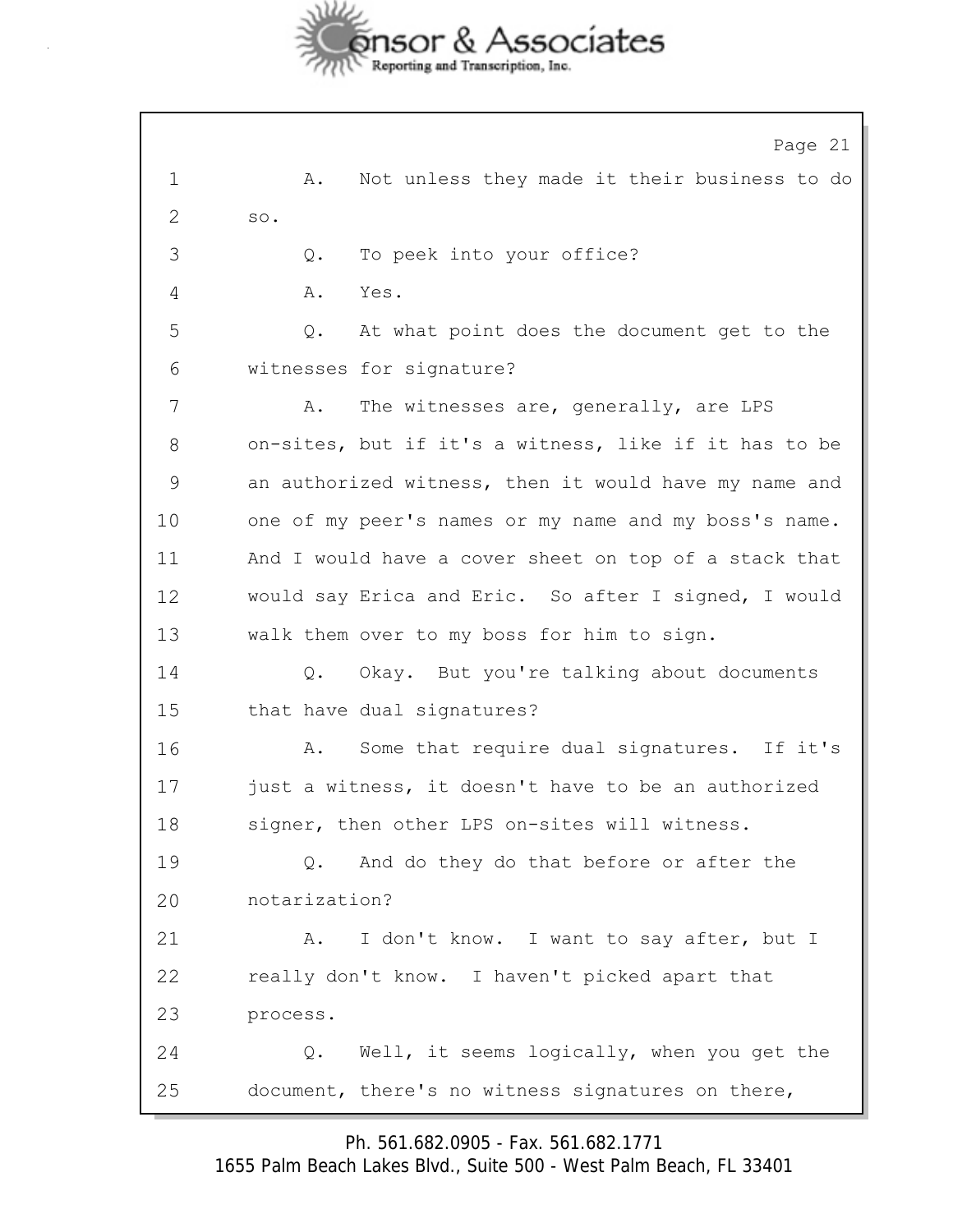

|               | Page 22                                                |
|---------------|--------------------------------------------------------|
| 1             | correct?                                               |
| 2             | No.<br>Α.                                              |
| 3             | And you said that you take them and you give<br>Q.     |
| 4             | them to the Notary. You don't give them to the witness |
| 5             | to sign, correct?                                      |
| 6             | That's right.<br>Α.                                    |
| 7             | Q.<br>So logically it would have to go from the        |
| 8             | Notary then to the witness?                            |
| $\mathcal{G}$ | Well, yes. Yes, that's logical. I just<br>Α.           |
| 10            | really don't know.                                     |
| 11            | Let me jump back a moment to our discussion<br>Q.      |
| 12            | about the quality control that goes on at LPS. Do you  |
| 13            | have any familiarity with what they do per the quality |
| 14            | control in Minnesota?                                  |
| 15            | I've been told what they do, yes.<br>Α.                |
| 16            | And what is it that you were told that they<br>Q.      |
| 17            | do?                                                    |
| 18            | For each of their clients, they have a matrix<br>Α.    |
| 19            | of who that client can sign for. And the processors    |
| 20            | that work in Minnesota, when they print the documents  |
| 21            | off line, they're checking to see if it's a document   |
| 22            | that their client can sign for. They're checking to    |
| 23            | see if that the document is aesthetically correct,     |
| 24            | looks, you know, looks like it should look. They check |
| 25            | to see that the document includes the number of pages  |

Ph. 561.682.0905 - Fax. 561.682.1771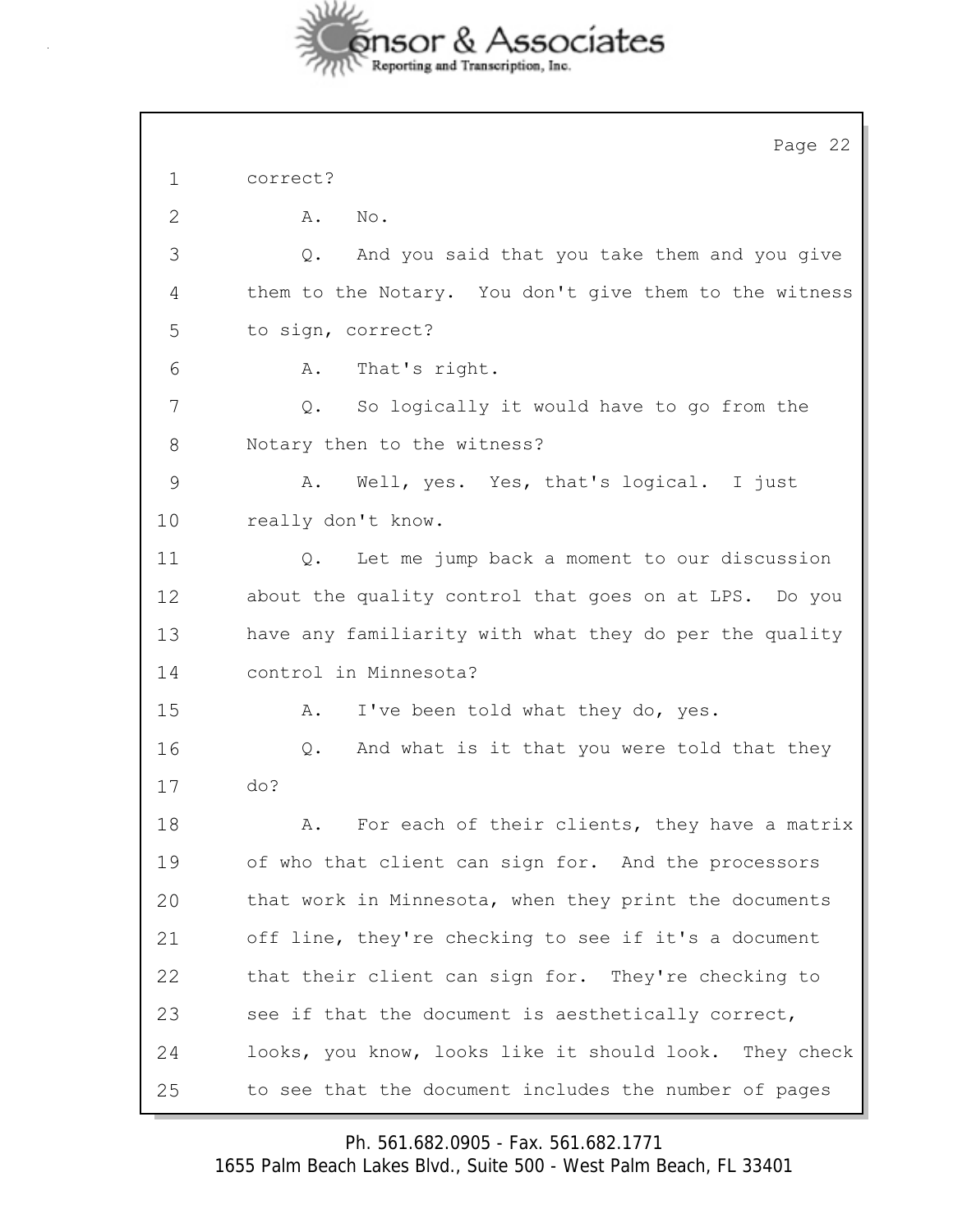

Page 23 1 that it's supposed to include. They check that the 2 document has the appropriate cover letter with the loan 3 number on it and that document does not have the loan 4 number on it for states that have the privacy act. I 5 went through a presentation with what they do, and I 6 want to say there was eight or nine different 7 checkpoints. 8 Q. Did that presentation, was a report included 9 with that that you could read what they were saying? 10 A. Yes, and there actually is a report that the 11 LPS folks use in Minnesota for what they reject back to 12 the firms because the documents aren't accurate. 13 Q. Do you still have a copy of that report? 14 A. I can find one. You didn't list that in your 15 list of things. 16 Q. Yeah. I didn't mean do you have it in here, 17 but is it somewhere where you could get it for us if we 18 needed it? 19 A. Yes. 20 Q. Okay. Did they say that they check the 21 numbers that are in the affidavits? 22 A. There's no way they can check the numbers, 23 no. 24 Q. Do they have access to the computer program 25 that tracks all the debt numbers?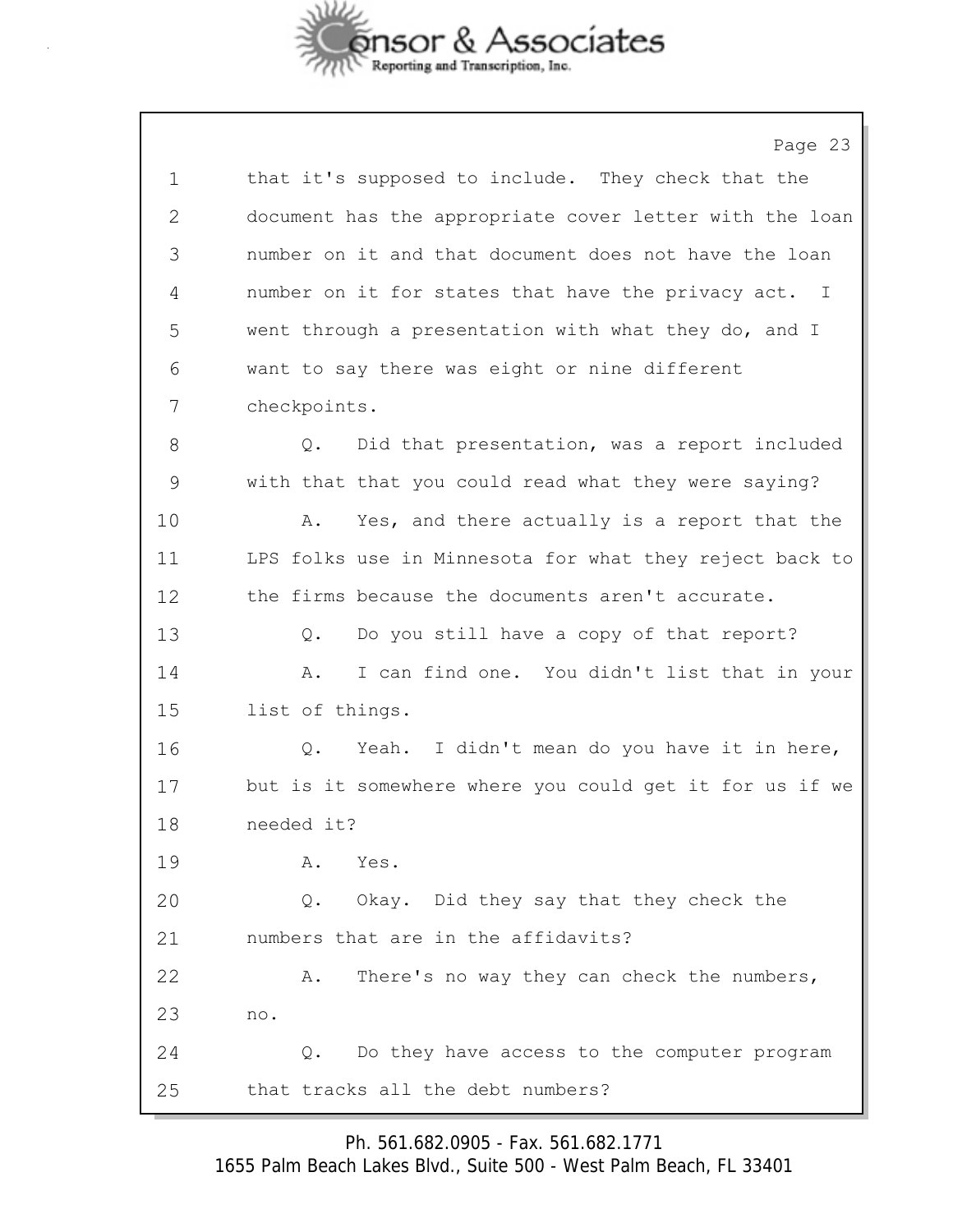

Page 24 1 A. LPS, in itself, has access to its client's 2 system mainframe because they do screen scrapes from 3 the systems to get data. I don't know if the 4 individual person that does docs has that access. 5 Q. Okay. Do you know who over at LPS would know 6 that information? 7 A. How high do you want to go? Do you want the 8 president of, Scott Barns, president of default? 9 Q. Okay. I'd like to talk about the procedure 10 for referring a loan for foreclosure. That's done in 11 your department, correct? 12 A. Yes. 13 Q. It's done by a person with the title of 14 foreclosure specialist? 15 A. Yes. 16 Q. And foreclosure specialists are folks that 17 report to you? 18 A. They report to one of the supervisors who 19 reports to me, yes. 20 Q. To one of your two direct reports? 21 A. Yes. 22 Q. The decision is made to send the case to LPS. 23 That's that first step in the procedure, correct? 24 A. No. The first step is to see if the loan is 25 ripe for referral; and, in conjunction with that, if

Ph. 561.682.0905 - Fax. 561.682.1771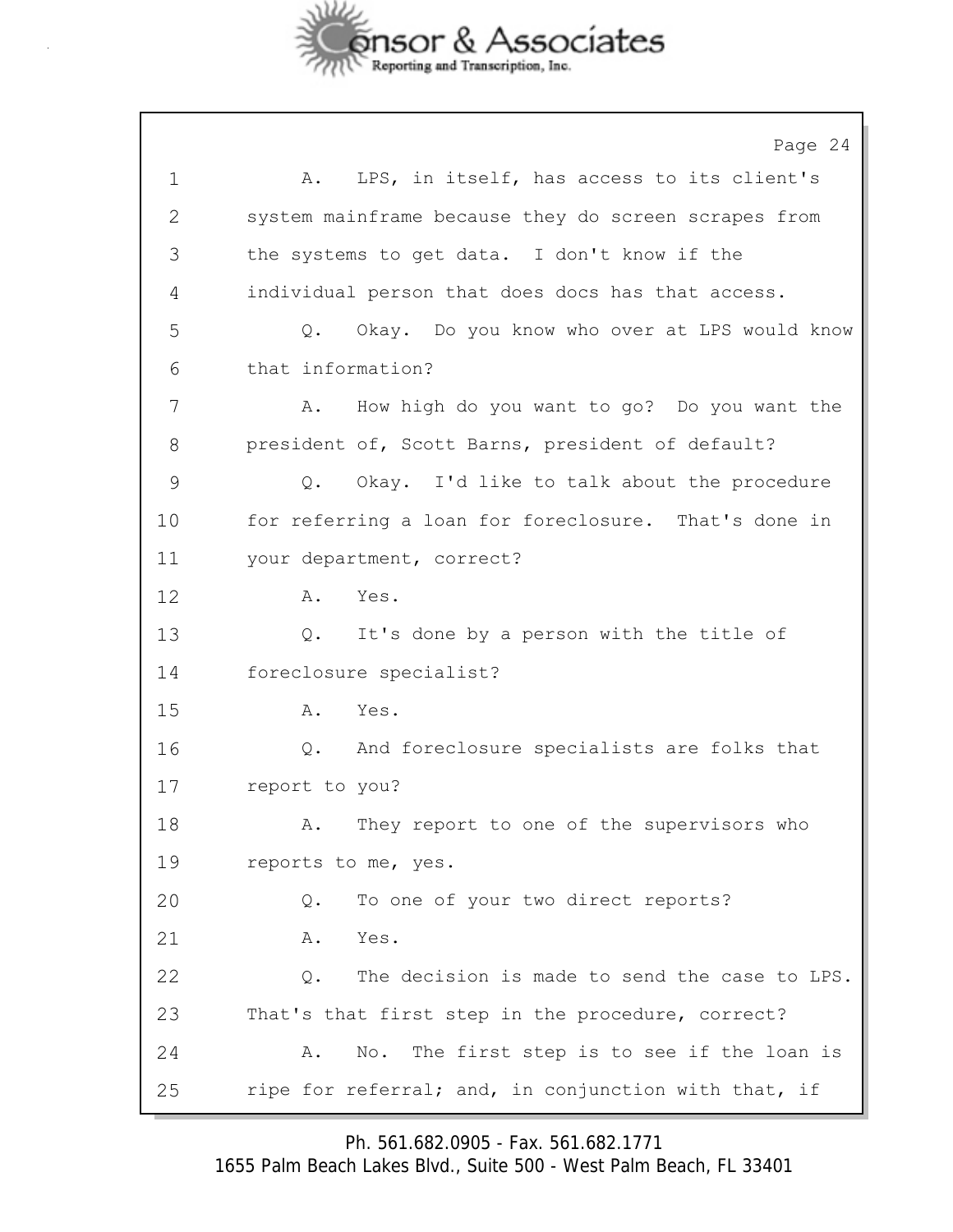

Page 25 1 that were following the investor's guidelines for its 2 prescribed plan to refer the loan. 3 Q. When you say "ripe for referral," what sort 4 of things determine whether it's ripe? 5 A. Is the loan delinquent. How much contact 6 have we had with the, have we, at OneWest Bank, had 7 with the borrower. Is there anything unresolved. Did 8 the borrower call in and has been expecting a phone 9 call back, in which case we're not going to refer it 10 until the borrower received that phone call. Is there 11 anything unresolved, like a payment plan, some 12 discussion about a payment plan and a payment was to be 13 expected, you know, three days from today, in which 14 case the referral specialist won't refer it because 15 we're expecting a payment. 16 So they're like, they are really the first 17 gatekeepers to insure that nothing gets referred that 18 shouldn't be, because then we pay attorney fees and we 19 have to take that out, you know, that comes straight 20 from the bottom line. 21 Q. When you say whether it's delinquent, is 22 there a certain amount of time it has to be delinquent 23 before it qualifies for referral? 24 A. Yes, depending on the investor. Usually 60 25 days, but government loans go up to 120 days.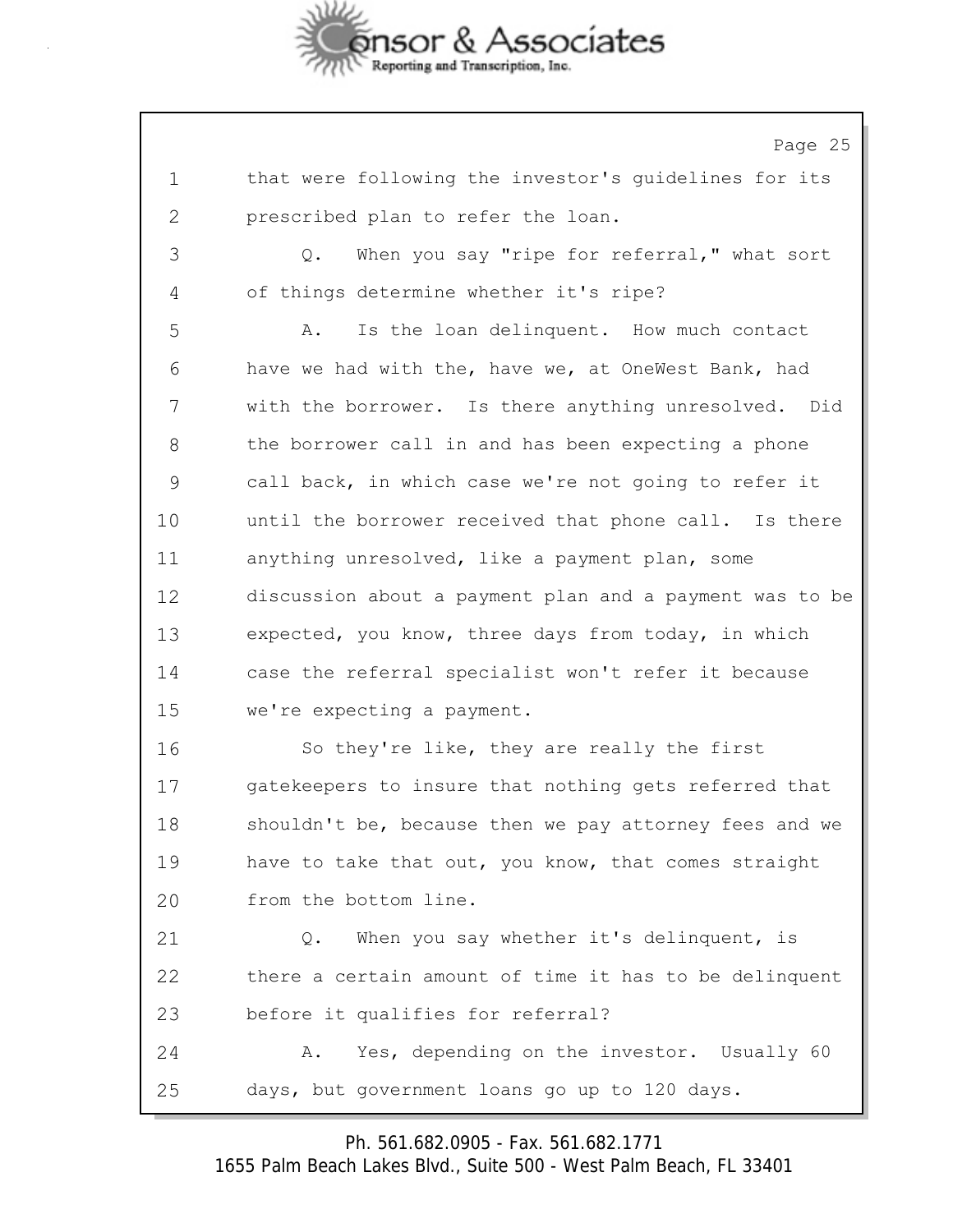

Page 26 1 Q. How much for Deutsche Bank, if Deutsche Bank 2 is the investor? 3 A. Deutsche Bank, we -- our PSA for Deutsche 4 Bank is that we service their loans as we would our 5 own. So we refer it, we try to refer it no sooner than 6 day 60 of delinquency and no later than day 120, unless 7 there is a reason. There has to be a reason it's 8 fallen out. 9 Q. Okay. When the decision is made to refer a 10 loan to foreclosure -- well, let me strike that. 11 Once the decision is made that it's ripe and all 12 of these conditions are met, then it gets sent to LPS? 13 A. Yes. 14 Q. And LPS, in return, refers it to an attorney? 15 A. An attorney that we have advised them that we 16 want the file sent to, yes. 17 Q. You have your own stable of preferred 18 attorneys? 19 A. Yes. 20 Q. In fact, that's part of your job to manage 21 that network? 22 A. Yes. 23 Q. At what point in this process does OneWest 24 start looking for the original note? 25 A. For an original note in a state like Florida,

Ph. 561.682.0905 - Fax. 561.682.1771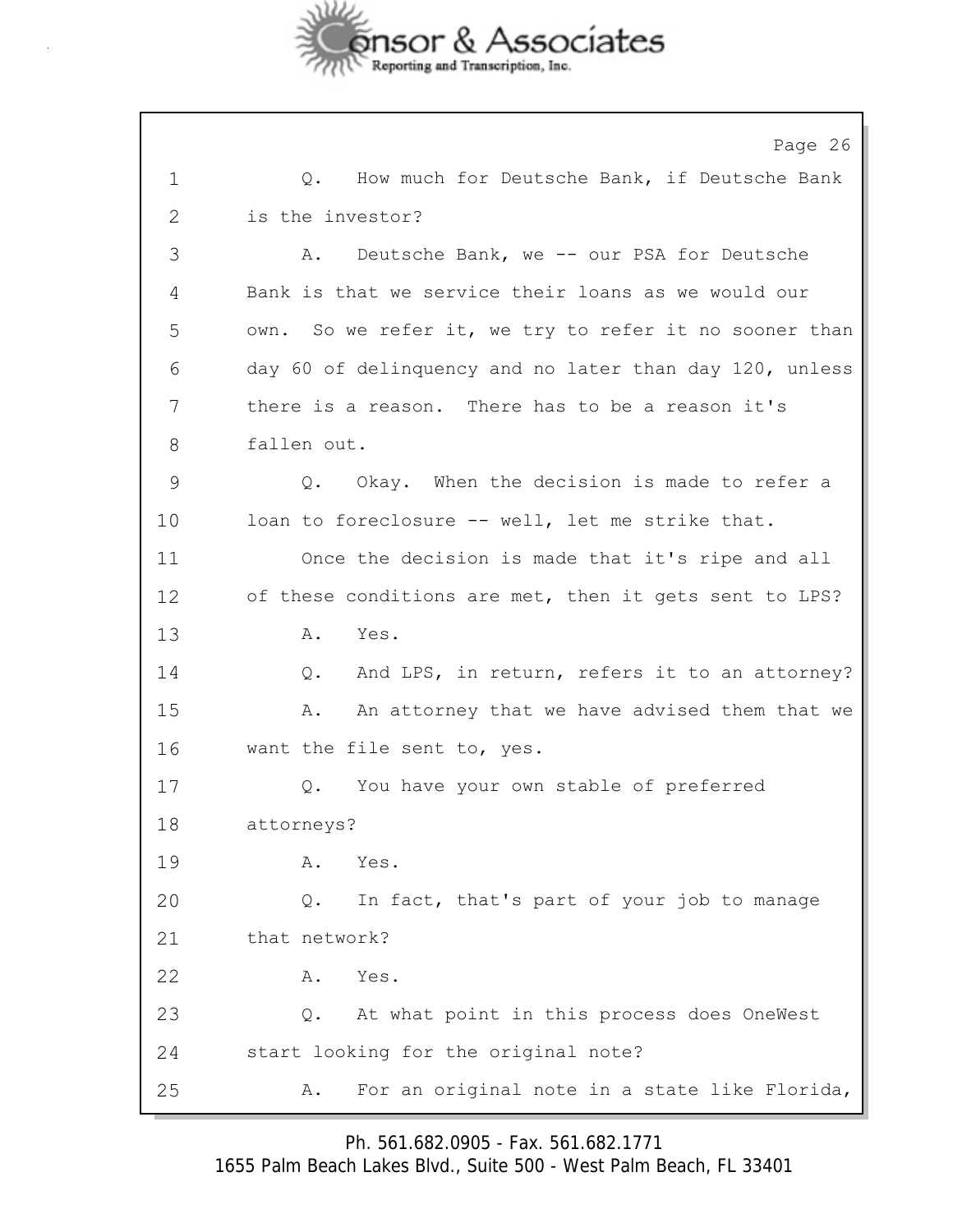

Page 27 1 as soon as the loan is referred to foreclosure because 2 the foreclosure attorney can't do what they need to do 3 without it. 4 Q. So on the day that it's referred to LPS, 5 OneWest begins the process of getting a hold of the 6 original note? 7 A. So what happens is it gets referred, and a 8 state like Florida, a loan in Florida goes to a queue. 9 It's also an LPS employee that's on site. She's on 10 site in Pasadena, Sylvia Carballo. It goes in her 11 queue and she begins ordering the original documents, 12 wherever they may be. And she manages that process of 13 receiving the original documents, preparing the bailee 14 letters, getting then sent to the firms, and sending 15 that all to the firms. 16 Q. At the point that OneWest is referring the 17 loan to LPS for foreclosure, is any kind of 18 representation made to LPS about whether the original 19 note cannot be found? 20 A. Say that one more time. 21 Q. Does OneWest tell LPS, when it's referring 22 the case for foreclosure, anything about the status of 23 the original note? 24 A. No, it's the other way around. So if Sylvia 25 learns that the original note cannot be found, that the

Ph. 561.682.0905 - Fax. 561.682.1771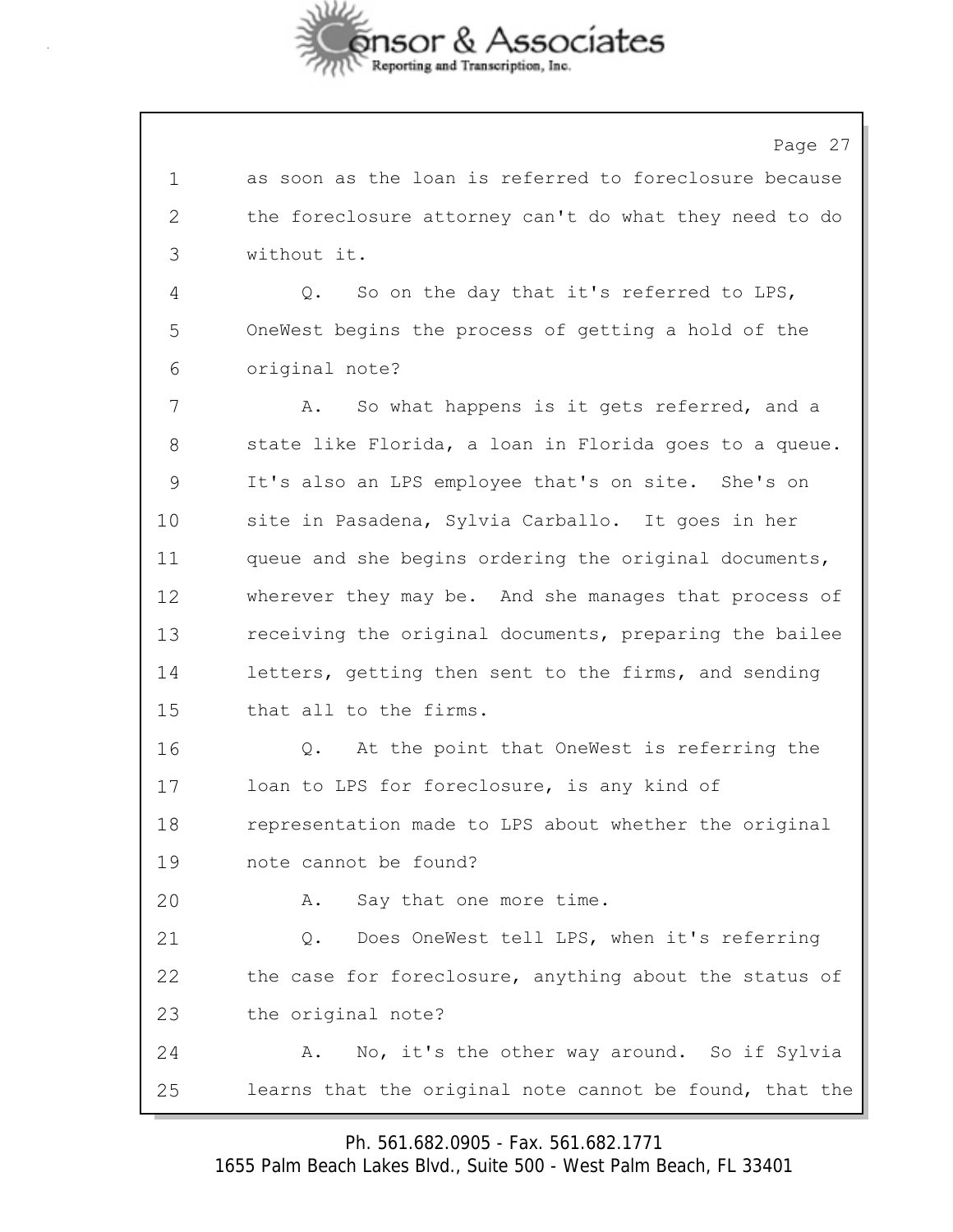

٦

|              | Page 28                                                |
|--------------|--------------------------------------------------------|
| $\mathbf 1$  | doc custodian does not have record of the original     |
| $\mathbf{2}$ | note, or it might be that there was a previous         |
| 3            | foreclosure and the original note never made it back,  |
| 4            | she is informed and she logs into a database.          |
| 5            | Sylvia is that LPS on-site person?<br>Q.               |
| 6            | Yes.<br>Α.                                             |
| 7            | And it's on site, but not on your site?<br>Q.          |
| 8            | She's in Pasadena, right.<br>Α.                        |
| 9            | OneWest has one main custodian, Deutsche<br>Q.         |
| 10           | Bank?                                                  |
| 11           | One bigger -- one of our biggest is Deutsche<br>Α.     |
| 12           | Bank, yes.                                             |
| 13           | That's where most of One --<br>Q.                      |
| 14           | Yes.<br>Α.                                             |
| 15           | -- West documents are housed?<br>$Q$ .                 |
| 16           | Yes.<br>Α.                                             |
| 17           | And would that be the custodian for any<br>$Q$ .       |
| 18           | documents where Deutsche Bank and National Trust       |
| 19           | Company is the investor?                               |
| 20           | Not necessarily.<br>Α.                                 |
| 21           | Is it the most probable custodian?<br>Q.               |
| 22           | Yes.<br>Α.                                             |
| 23           | When Wells Fargo is the investor, there might<br>$Q$ . |
| 24           | be a different custodian?                              |
| 25           | Wells Fargo is a good example. It could be<br>Α.       |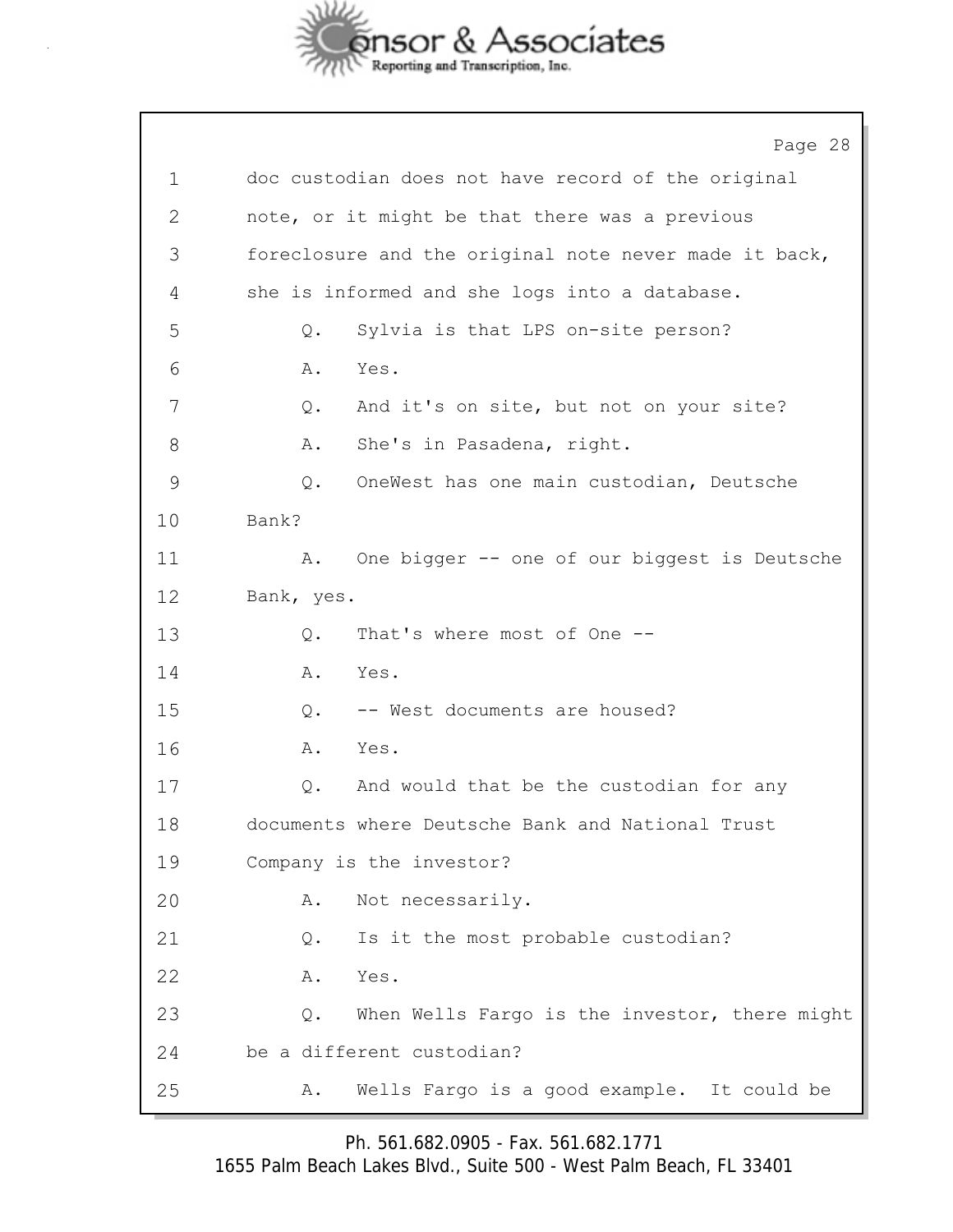

Page 29 1 at Wells Fargo or it could be at Deutsche Bank. 2 Q. But what you're telling me, I just want to 3 make sure I understand, what you're telling me today is 4 that a loan where Deutsche Bank National Trust Company 5 is the investor, the custodian may be Deutsche Bank or 6 it may be Wells Fargo or someone else? 7 A. Yes. 8 Q. It's Sylvia with LPS who determines which 9 custodian to ask for the document? 10 A. Based on information she receives from 11 OneWest Bank's computer system, yes. 12 Q. When we talked last time, you said her name 13 was Sylvia Carballo? 14 A. Yes. 15 Q. Her supervisor was Luis Tena? 16 A. Yes. 17 Q. You had not -- 18 A. I'm sorry. 19 Q. That's all right. You hadn't had much 20 contact with Luis Tena. I think he had just started 21 then? 22 A. We are close friends now, yes. 23 Q. He works in the LPS office, but he's employed 24 by OneWest? 25 A. No, he works in the LPS office employed by

Ph. 561.682.0905 - Fax. 561.682.1771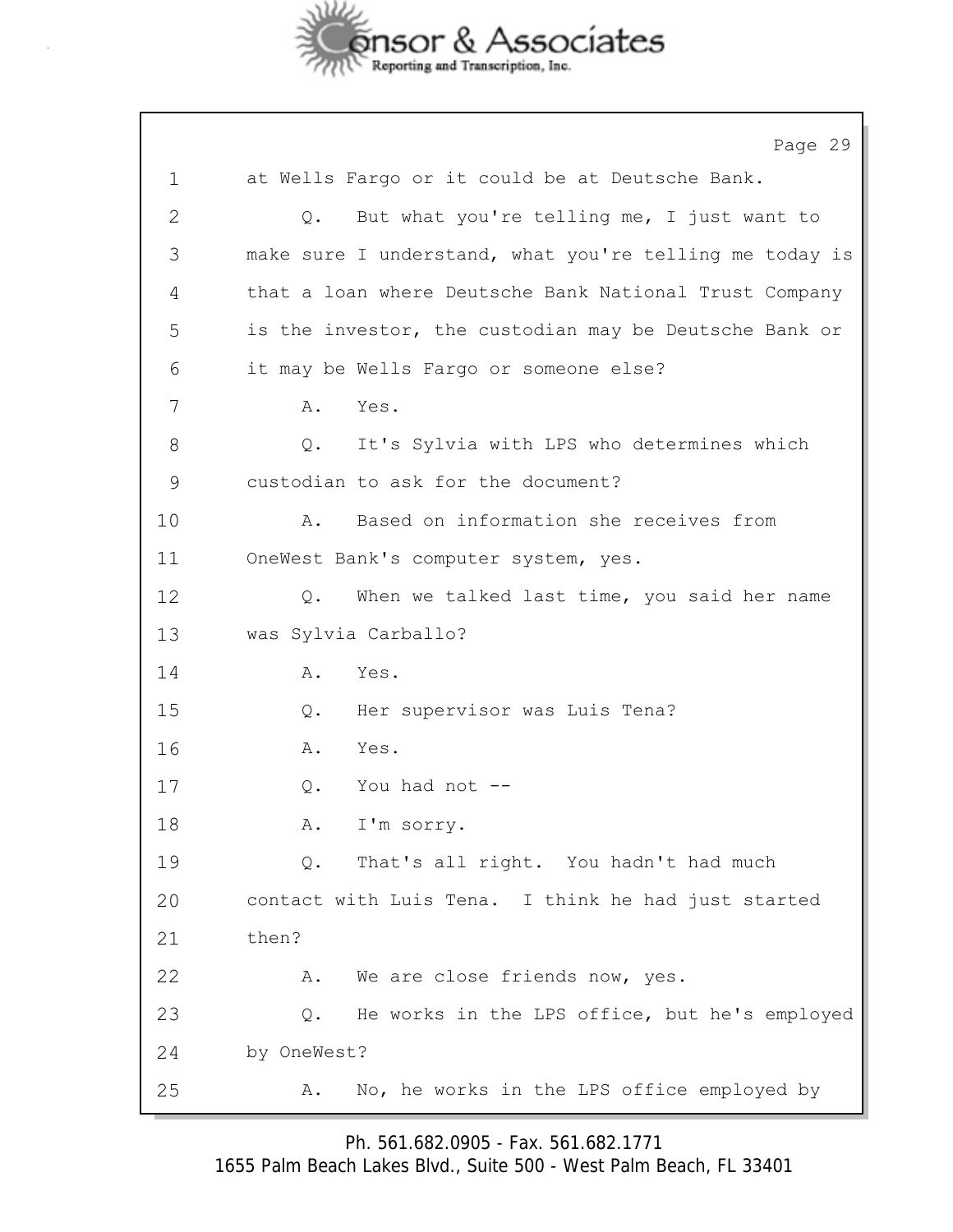

Page 30 1 LPS, but supervises the on-sites in Pasadena. 2 Q. And is that in Minnesota or Florida that he 3 does that? 4 A. He lives in Jacksonville. Excuse me. 5 Florida, yes. 6 Q. And Sylvia is in the Pasadena office? 7 A. Yes. 8 Q. Okay. The way that Sylvia would determine 9 who the custodian was, or what entity is functioning as 10 the custodian, is to look at a computer screen called 11 the MAS1 INV1? 12 A. That's her beginning point, yes. That 13 process has actually changed. 14 Q. Okay. What's the process today? 15 A. What we discussed last time is still the 16 underlying, the foundation, but there's a database now 17 that goes out, and based on the loan numbers in her 18 queue, it pulls the original doc, the original document 19 custodian information and the original investor, to try 20 to help her determine faster where the document might 21 be, and it has eliminated some of the errors that we 22 found in the past. 23 Q. So is it correct to say that that process has 24 been automated somewhat? 25 A. Yes.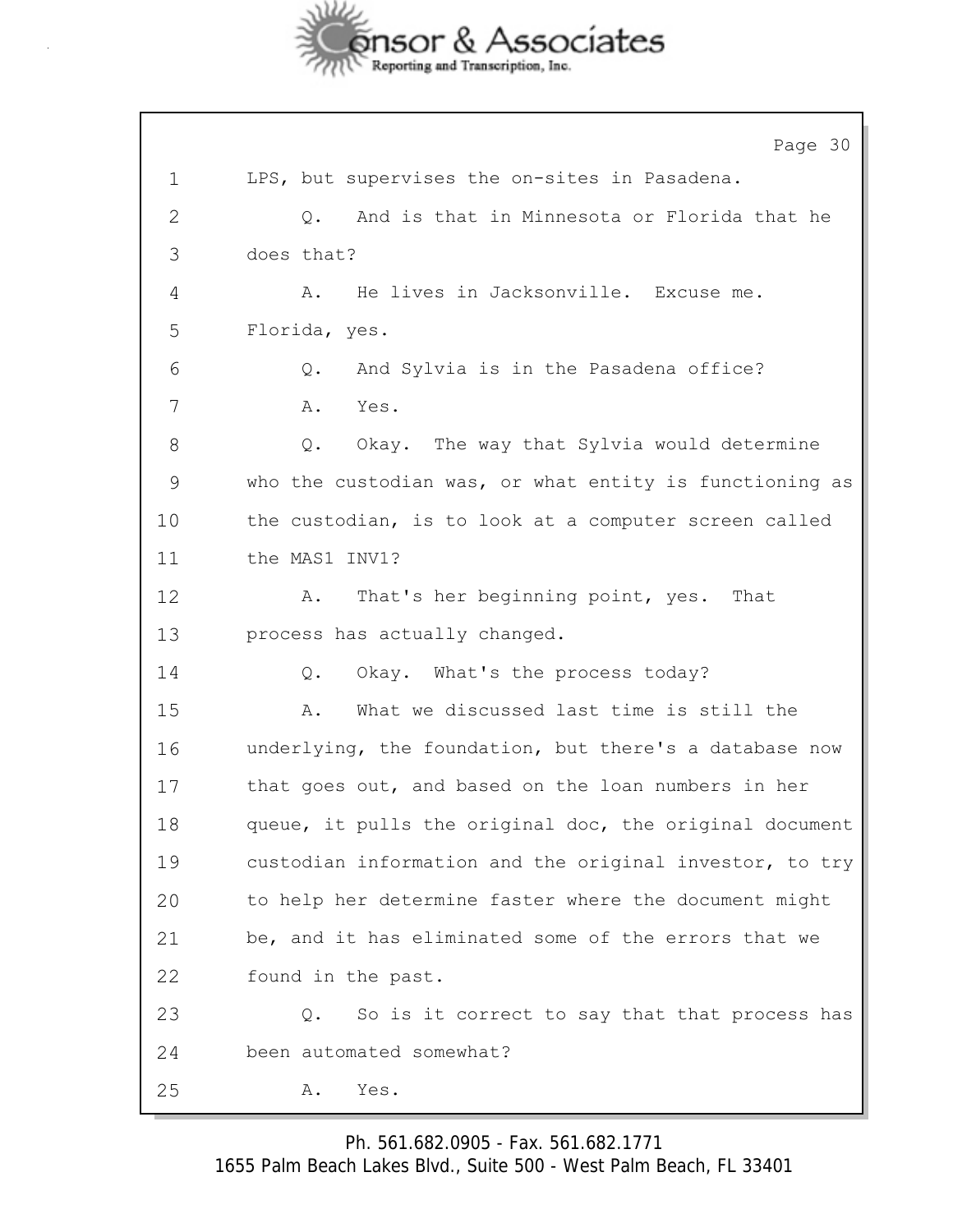

Page 31 1 Q. That screen -- and I'm saying it right? Is 2 it MAS1? How do you say that? 3 A. MAS1 INV1. 4 Q. INV1. Okay. It says who the investor is? 5 A. Yes. 6 Q. Sylvia, or whoever the specialist is that's 7 doing this job, then e-mails the custodian to ask for 8 the documents, correct? 9 A. Yes. 10 Q. And she e-mails you a copy of the list 11 because you have to approve it before the custodian 12 will release the records? 13 A. That's changed too. 14 Q. Okay. What happens now? 15 A. Now the list has to be approved by treasury. 16 Because of other things outside of the scope of, you 17 know, what's going on here, the doc custodians will now 18 only release them to one person and that person is in 19 treasury. 20 Q. When you say treasury, you're talking about 21 United States Department of Treasury? 22 A. No, at OneWest Bank's treasury department. 23 0. The what? 24 A. OneWest Bank's treasury department. 25 Q. Who is it at the treasury department they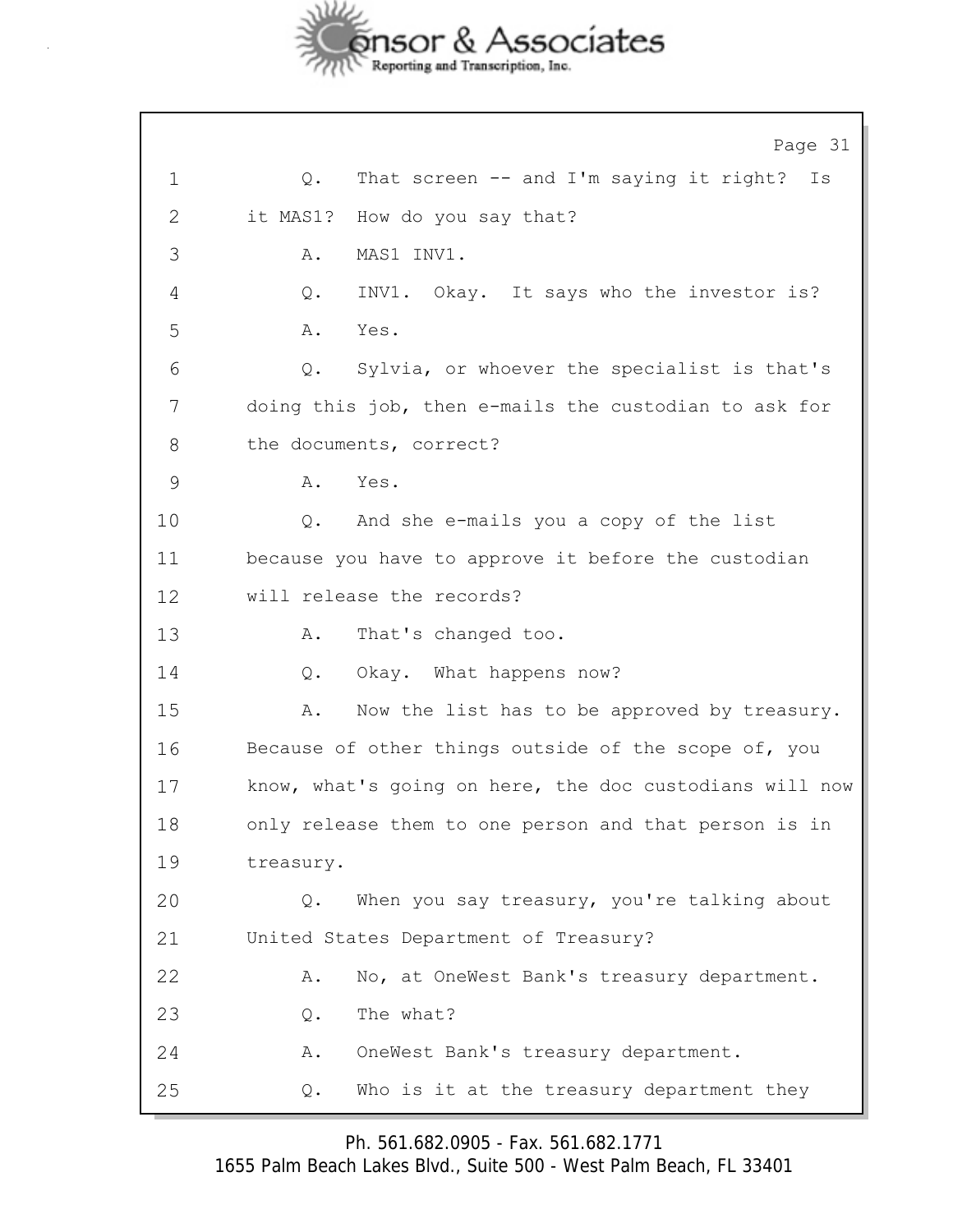

|              | Page 32                                                 |
|--------------|---------------------------------------------------------|
| $\mathbf 1$  | release it to?                                          |
| $\mathbf{2}$ | Sandy Schneider. Well, it's not that they<br>Α.         |
| 3            | release it to her. She has to -- she takes over that    |
| 4            | whole approving it.                                     |
| 5            | Right. I'm sorry. So Sandy Schneider --<br>$Q$ .        |
| 6            | Schneider.<br>Α.                                        |
| 7            | -- approves the release of the original<br>Q.           |
| 8            | documents?                                              |
| 9            | Α.<br>Yes.                                              |
| 10           | The custodians then will pull it from the<br>Q.         |
| 11           | fireproof vault that it's required to be kept in?       |
| 12           | I hope so.<br>Α.                                        |
| 13           | And they package it up and mail it to<br>Q.             |
| 14           | OneWest?                                                |
| 15           | They ship it Fed Ex or UPS to Sylvia's<br>Α.            |
| 16           | attention, and she sits outside of the office of one of |
| 17           | the corporate compliance VPs. There is a room off to    |
| 18           | the side that has a fireproof cabinet where she stores  |
| 19           | the documents if she can't get them turned around and   |
| 20           | out with the bailee letter to the firm via UPS or Fed   |
| 21           | Ex the same day.                                        |
| 22           | When the custodian ships the original<br>Q.             |
| 23           | documents, do they ship it in a manner that can be      |
| 24           | tracked?                                                |
| 25           | Yes.<br>Α.                                              |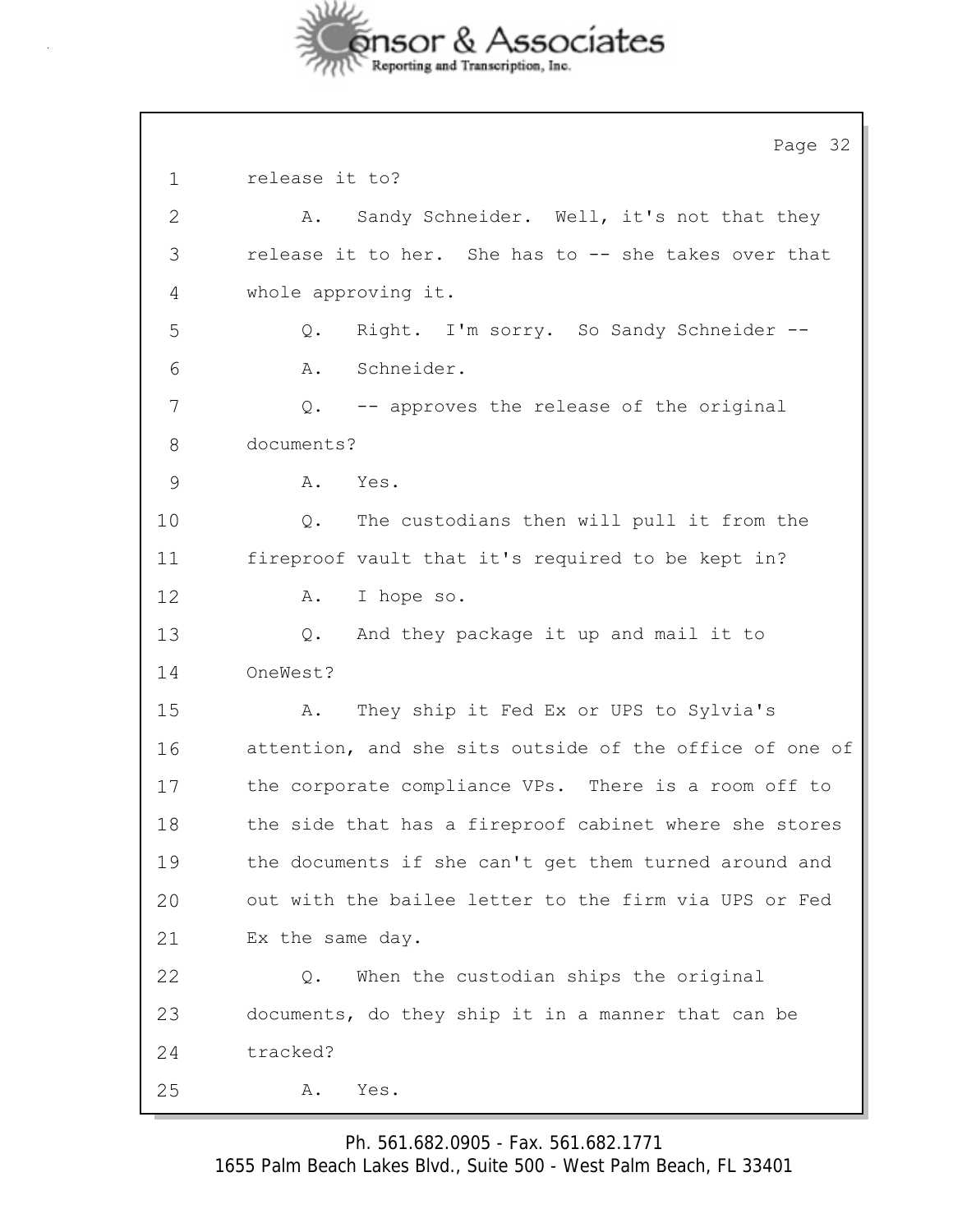

Page 33 1 Q. And do you -- you, OneWest -- keep records of 2 that tracking? 3 A. Yes. 4 Q. Do you keep the records even if it's safely 5 made it from the custodian to OneWest? 6 A. Yes. 7 Q. How are those kept? 8 A. In that database I mentioned. 9 Q. So it's a computer record of it? 10 A. Yes. 11 Q. How does that record get into the database? 12 A. Sylvia entered -- well, Sylvia or one of the 13 three people that work with her enters the information 14 in the database. 15 Q. You mentioned that she gets -- wants to turn 16 around and get it out with the bailee letter to the 17 attorneys. 18 **A.** Yes. 19 Q. I imagine she also sends it in a way that it 20 can be tracked? 21 A. Yes. 22 Q. Is it UPS? 23 A. UPS. 24 Q. Okay. The custodians can choose, use the UPS 25 or Fed Ex; is that right?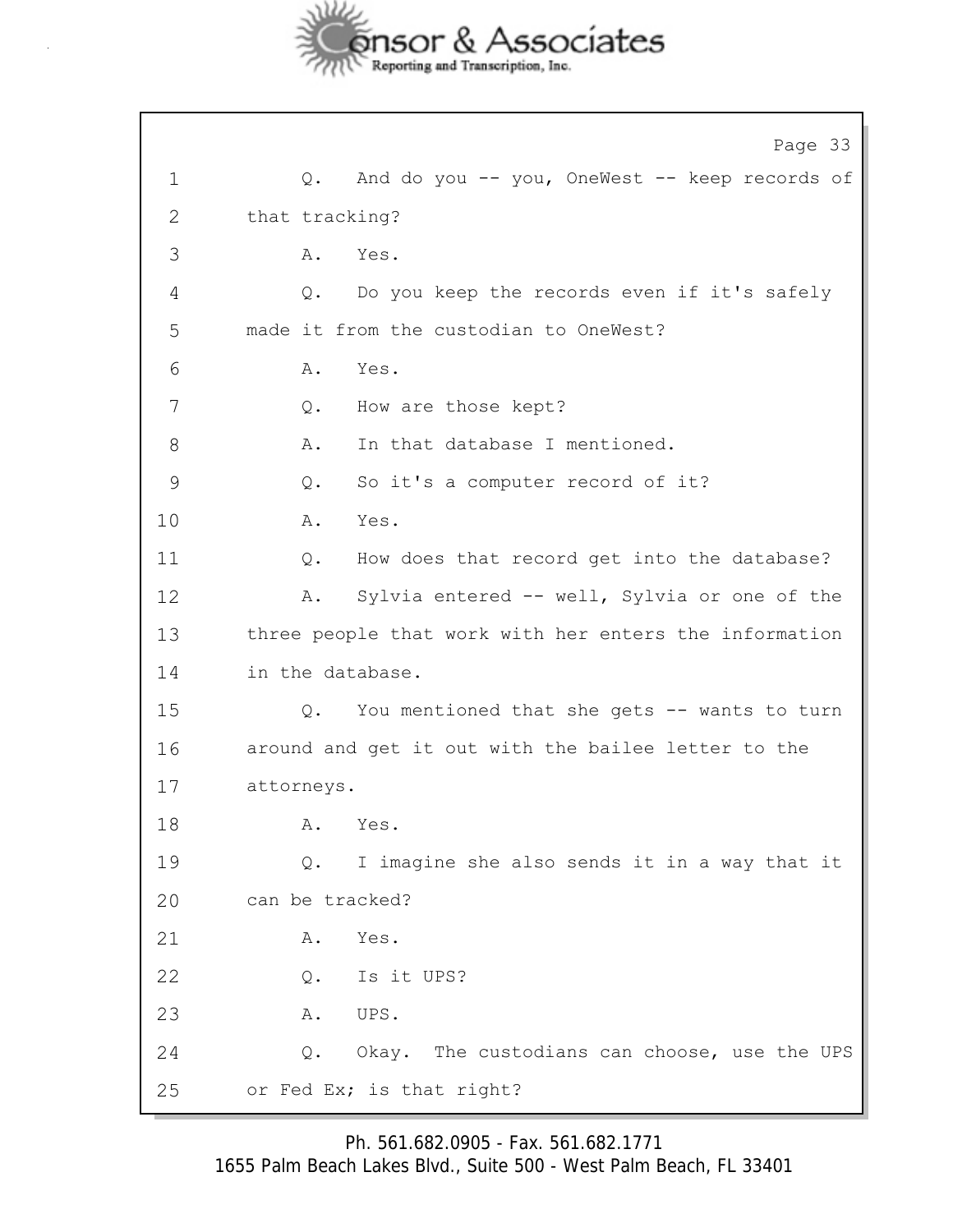

J.

|               | Page 34                                                      |
|---------------|--------------------------------------------------------------|
| 1             | Yes.<br>Α.                                                   |
| $\mathbf{2}$  | Whatever they feel like using?<br>Q.                         |
| 3             | Α.<br>Yes.                                                   |
| 4             | But OneWest uses UPS?<br>$Q$ .                               |
| 5             | Yes.<br>Α.                                                   |
| 6             | $\mathsf{Q}$ .<br>And you keep the records of that tracking, |
| 7             | correct?                                                     |
| 8             | Yes.<br>Α.                                                   |
| $\mathcal{G}$ | If the note is not received from the<br>Q.                   |
| 10            | custodian in ten days, then you, OneWest, follows up         |
| 11            | with the custodian?                                          |
| 12            | That's been changed.<br>Α.                                   |
| 13            | Okay. What's the new rule?<br>Q.                             |
| 14            | Seven days. There are three checkpoints back<br>Α.           |
| 15            | to the doc custodian. So that by day 21, after the doc       |
| 16            | custodian has not returned it, Sylvia is looking for an      |
| 17            | e-mail message or something in writing that explains,        |
| 18            | you know, why can't you find it, where's the note, so        |
| 19            | that we have better tracking, of not only the follow-up      |
| 20            | attempts, but what the responses were.                       |
| 21            | Then is there a second follow-up?<br>Q.                      |
| 22            | There's three follow-ups: Seven-day, 14-day,<br>Α.           |
| 23            | and 21-day.                                                  |
| 24            | What happens after the 21 or 21st day?<br>Q.                 |
| 25            | Then we send a request to the firms to<br>Α.                 |

Ph. 561.682.0905 - Fax. 561.682.1771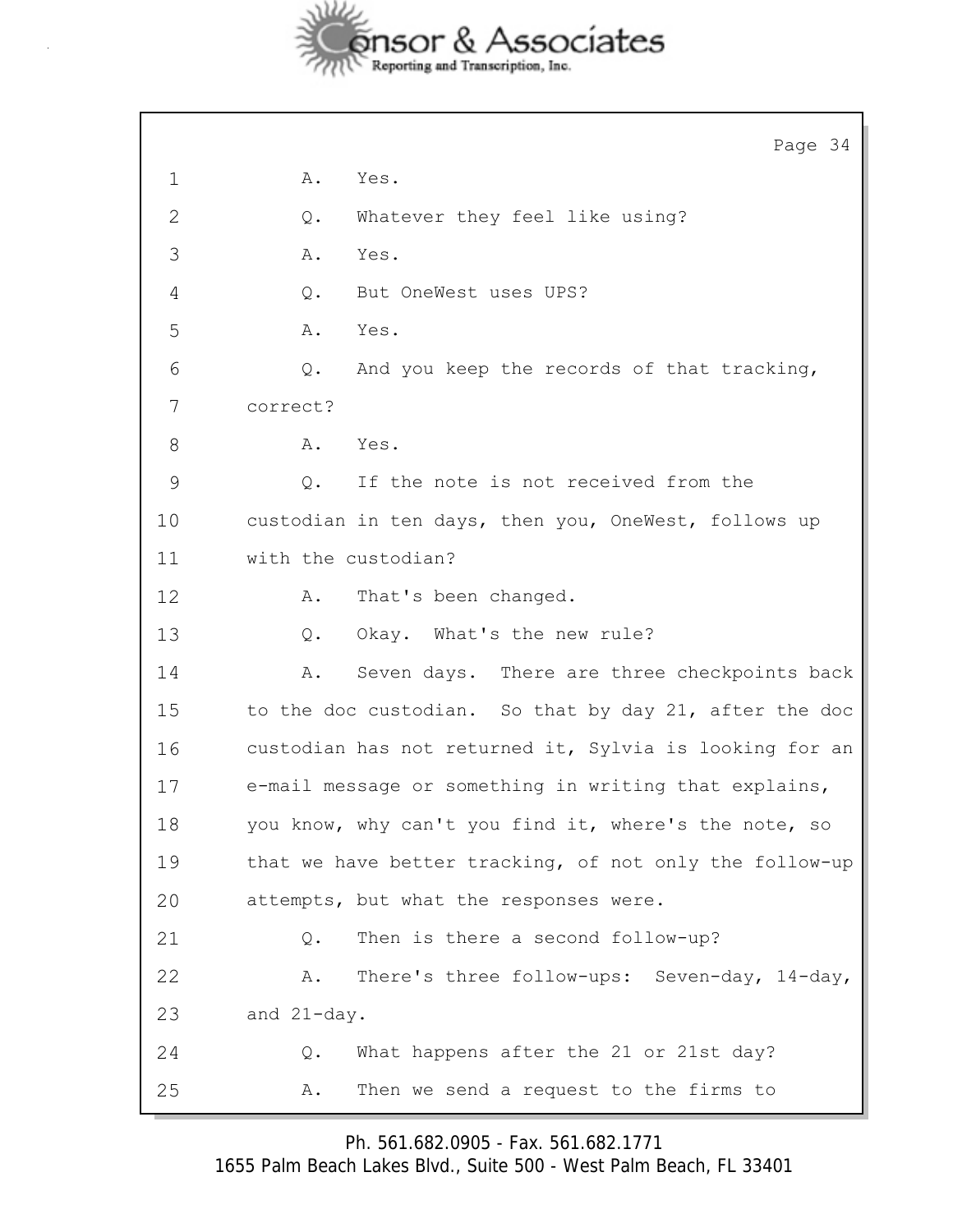

Page 35 1 prepare a Lost Note Affidavit. 2 Q. Before the first follow-up, or I should say 3 at the time of the first follow-up, does Sylvia notify 4 anyone else that the document hasn't shown up yet? 5 **A.** No. 6 Q. When is the first time that the law firm 7 would know that the original documents hadn't arrived 8 at OneWest? 9 A. They would receive an issue through process 10 management to prepare a Lost Note Affidavit. That 11 would be their indication. 12 Q. So that would be on the 21st day? 13 A. Or thereabouts, yes. 14 Q. Is it still true that OneWest isn't satisfied 15 if the custodian just says they couldn't find it; in 16 other words, you want them to come back and tell you 17 why they couldn't find it? 18 A. That's true, yes. 19 Q. You would hope that they would tell you that 20 somebody checked it out and didn't return it? 21 A. Yes. 22 Q. The custodian is required to keep the 23 original documents in a special fireproof locked vault? 24 A. Yes. 25 Q. Is it pretty unusual that the original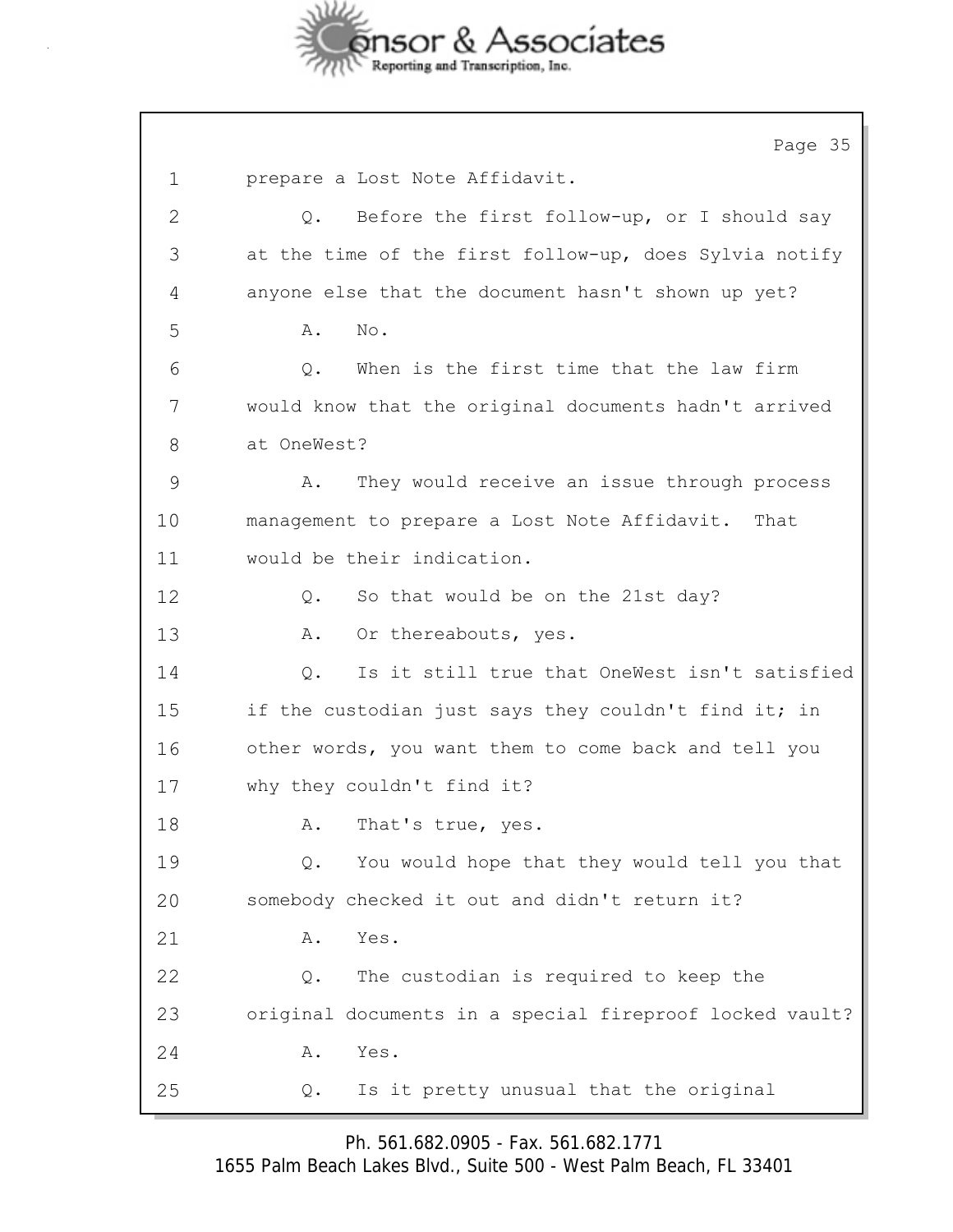

Page 36 1 document doesn't show up? 2 A. Unusual for whom or what? I mean, at what 3 circumstances? 4 Q. Let me rephrase that. Is it unusual for the 5 custodian to report back that they don't have it? 6 A. It happens. Does that answer your question? 7 It's not that it's unusual. It's not like warning 8 bells and whistles go off because the doc custodian 9 couldn't find one. Because it happens with multiple 10 foreclosure filings, with the bankruptcy filing, where 11 an original document, and with the hand-offs and with a 12 bank like OneWest who has several locations, an 13 attorney might get the original document and send it to 14 Pasadena and it should have come to Austin and it sat 15 on someone's desk and no one opened the mail. I mean 16 just, all the things that, you know, that managing a 17 mail system, that happens with managing a mail system. 18 So we try to make changes in our process to eliminate 19 some of the getting the notes back. That's where we 20 have found we have the issue with a lot of our lost 21 notes, is that there was some legal action previous. 22 In some cases we found, after going back two and 23 three times to the doc custodian, that the document was 24 there. It was the doc custodian who just, for whatever 25 reason, whoever they used to pull the document, that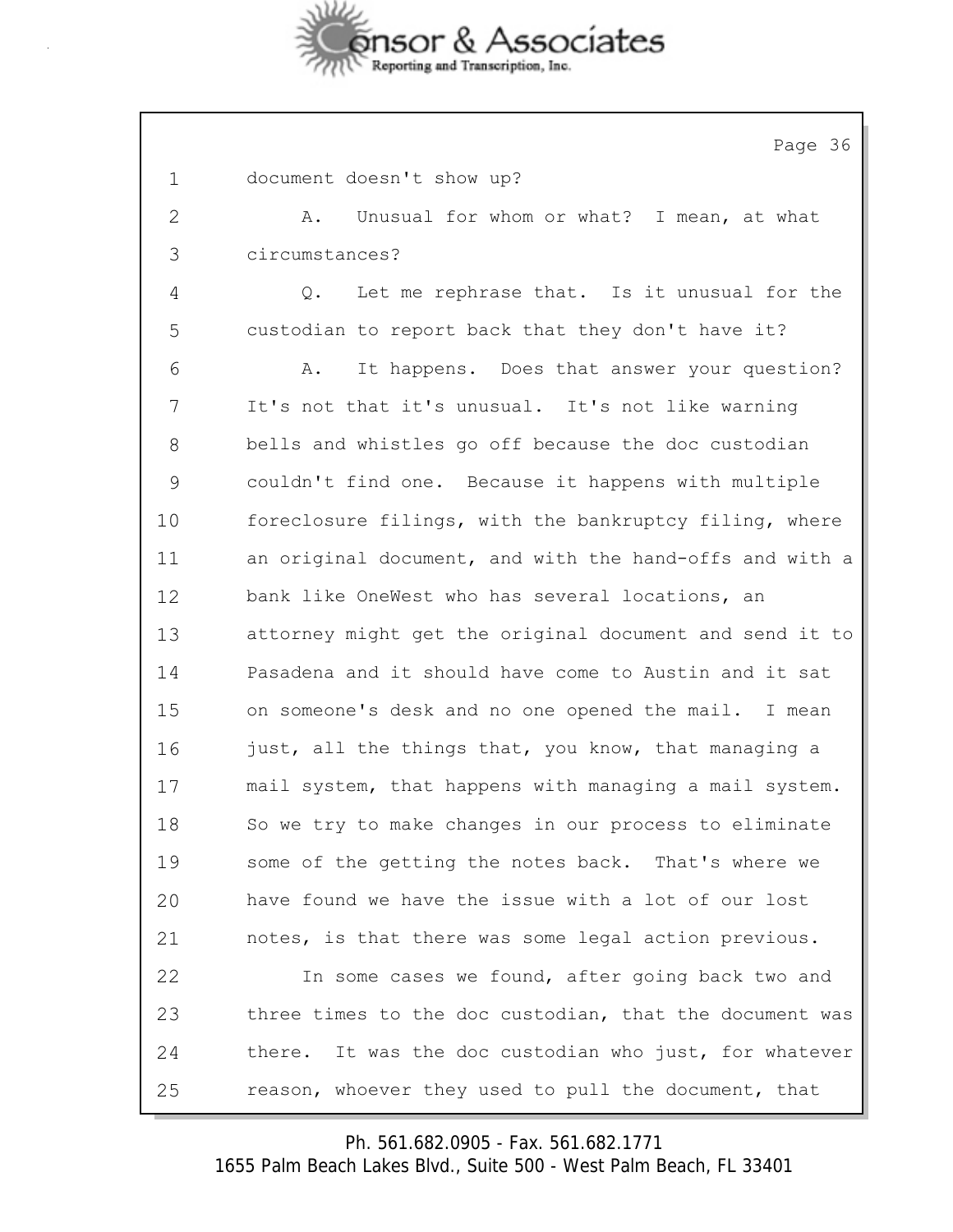

Page 37 1 person didn't pull the right document and we ended up 2 getting the document. So I don't think it's unusual. 3 One of the things, though, from the last time we 4 spoke till now, I noticed a gap in our procedure. I 5 think we were very aggressive at requesting a Lost Note 6 Affidavit at day ten, seven or ten, and with the 7 volumes happening all over the country, we probably 8 should have taken it out to 21 days a while ago because 9 the notes are there. It just was they hadn't found it 10 by the time we already shot off the request to the 11 firms. 12 Q. Well, when you say found it, it's not that it 13 was lost, you just hadn't got it transferred from -- 14 A. That's right. 15 Q. -- the custodian to OneWest, correct? 16 A. Yes. 17 Q. I'm still trying to get a sense of how often 18 this happens, though. Is it something that happens 19 every day at OneWest or -- 20 A. No. No, but it happened more as we were 21 going through our transition with the feds taking over 22 and losing a significant amount of staff. Now that we 23 are OneWest Bank, I can't even remember the last time I 24 saw a Lost Note Affidavit, honestly. 25 Q. Over the last year, let's say, what

Ph. 561.682.0905 - Fax. 561.682.1771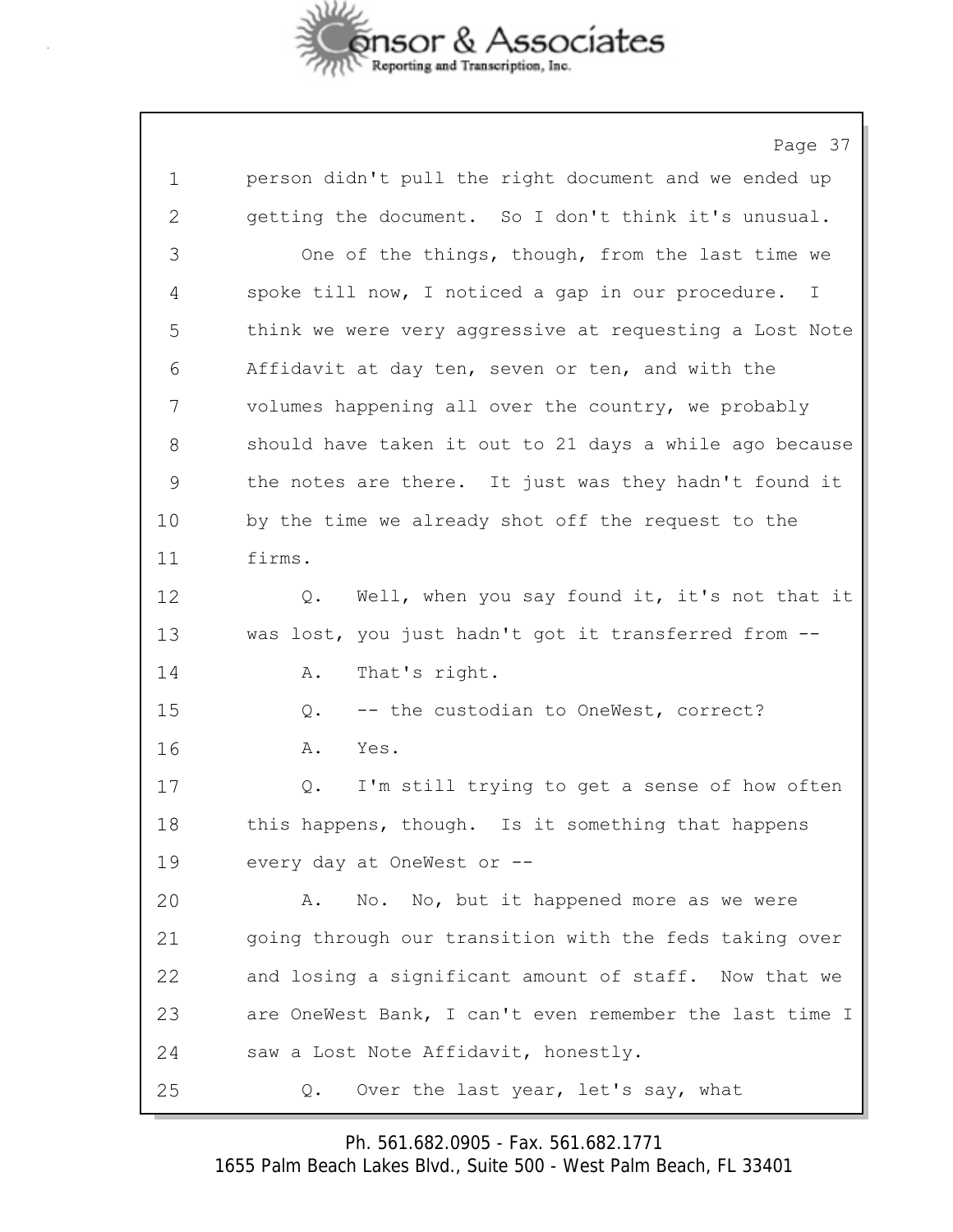

|              | Page 38                                                 |
|--------------|---------------------------------------------------------|
| $\mathbf 1$  | percentage of the loans that you've been involved in    |
| $\mathbf{2}$ | started out with being unable to find the original      |
| 3            | note?                                                   |
| 4            | What do you mean by involved in?<br>Α.                  |
| 5            | In your department.<br>Q.                               |
| 6            | I don't know.<br>Α.                                     |
| 7            | Do you have any sense? Is it 1 percent, 5<br>Q.         |
| 8            | percent, 10 percent?                                    |
| 9            | I don't know. There was a time, before we,<br>Α.        |
| 10           | you know, became less aggressive with our procedure to  |
| 11           | do the Lost Note Affidavit, assuming that Deutsche Bank |
| 12           | couldn't locate it, that I signed Lost Note Affidavits  |
| 13           | more frequently than I do now. And I think changing     |
| 14           | the procedure has made a big difference, because, like  |
| 15           | I said, I can't even remember the last time I signed    |
| 16           | one. Or it could be now when I get one, I won't sign    |
| 17           | it until I see that that custodian really can't find    |
| 18           | it, which is something that I wasn't necessarily doing  |
| 19           | before unless prompted to do so.                        |
| 20           | So I don't know, out of 77,000 loans in                 |
| 21           | foreclosure, well, then there was probably 60,000 loans |
| 22           | in foreclosure, I did several a week, but now I can't   |
| 23           | even remember, I can't remember what that number is,    |
| 24           | and now I do zero.                                      |
| 25           | Well, you're giving me a total of the loans<br>Q.       |

Ph. 561.682.0905 - Fax. 561.682.1771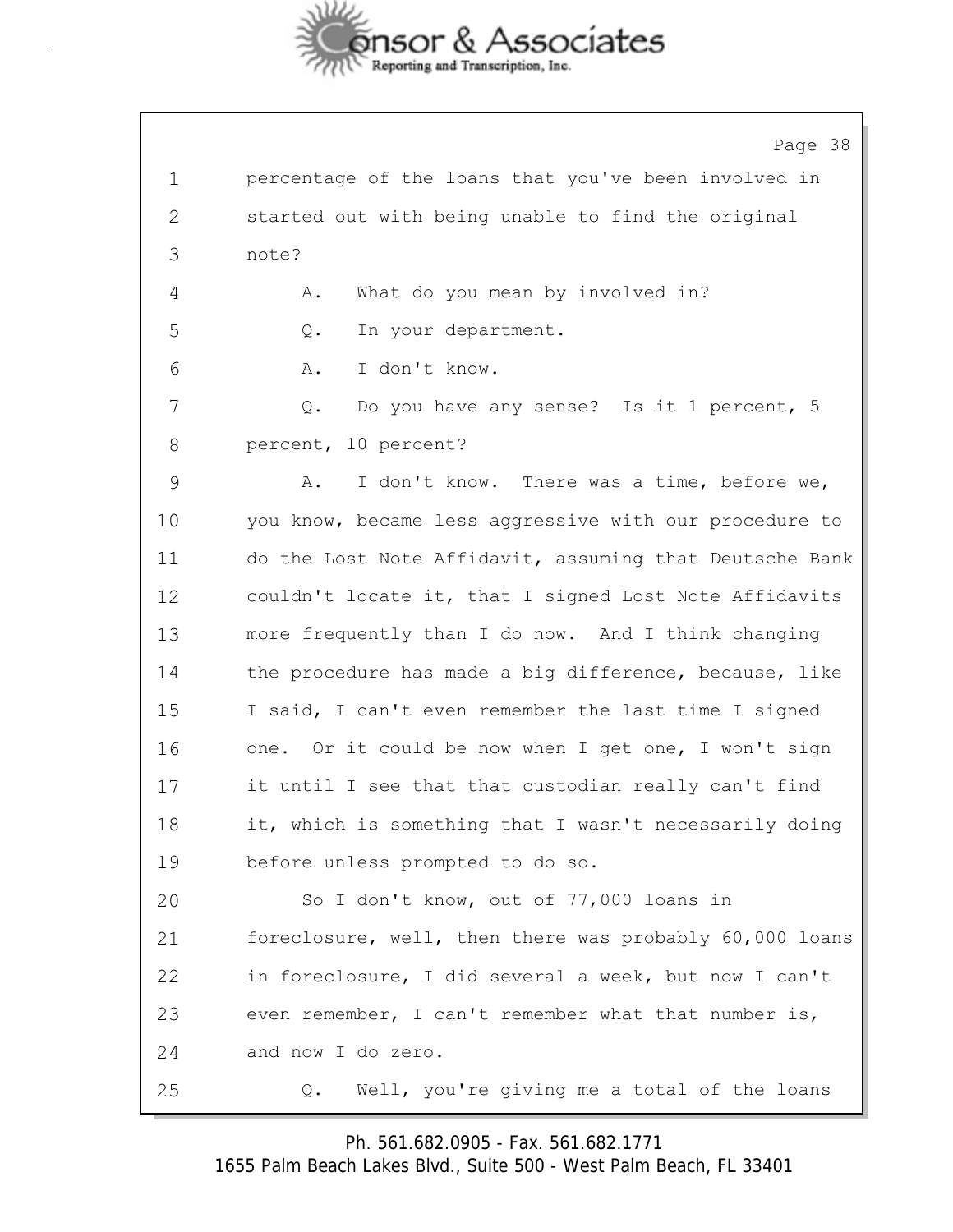

Page 39 1 in foreclosure. How many in foreclosure, how many new 2 ones in foreclosure each week? 3 A. Today? 4 Q. Yes. 5 A. It depends on the time of the month because 6 of the investor guidelines with referrals, but I can 7 tell you that overall, across the nation, we referred 8 12,000 loans into foreclosure for the month of June. 9 California is our largest footprint, so 40 percent of 10 those were in California. 11 Q. Now, some of those you wouldn't know whether 12 they needed a Lost Note Affidavit yet? 13 A. That's right. 14 Q. But so far, what your testimony is, is that 15 of the ones that you would know about, none have 16 requested a Lost Note Affidavit? 17 A. It's been a long while. 18 0. More than a month? 19 A. Yes, more than a month. 20 Q. And it's certainly safe to say that it would 21 be untrue that a 100 percent of the loans that you have 22 in foreclosure had any lost original note? 23 A. Right, that would be untrue. 24 Q. The custodian normally has some sort of 25 checkout procedure that people can't just come in and

Ph. 561.682.0905 - Fax. 561.682.1771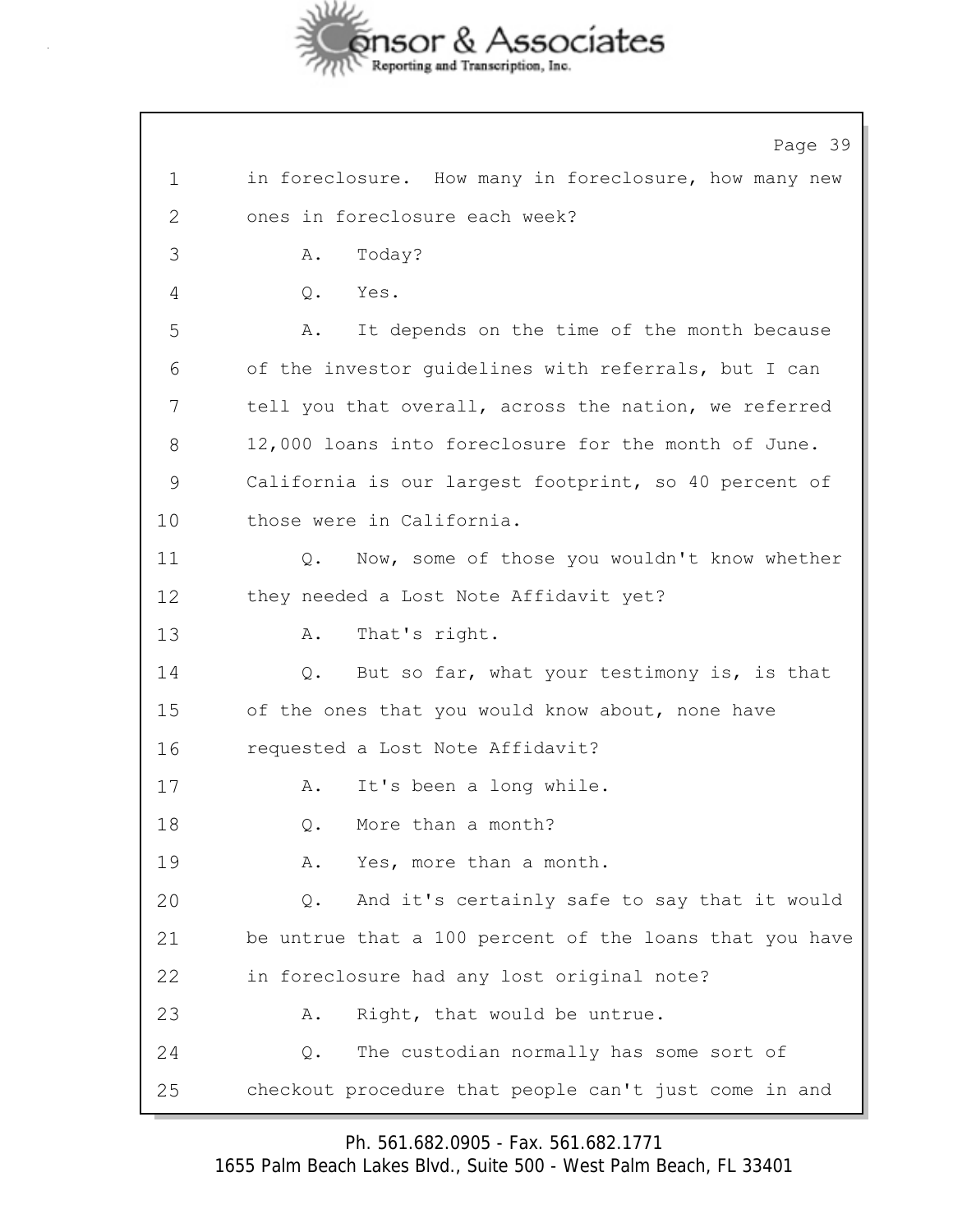

Page 40 1 take a note, take out a note without signing for it? 2 A. Yes. 3 Q. Is there a certain time frame that a 4 foreclosure suit must be filed after the borrower has 5 defaulted? 6 A. Are you talking about the first legal action 7 in the foreclosure or what -- 8 Q. The filing, the actual filing of the suit, is 9 there a time frame required? 10 A. See, okay, I'm dealing with 50 states in my 11 mind, so can you get more specific? Are you talking 12 about the first legal action or -- 13 Q. Let's stick with Florida for right now. 14 A. Okay. 15 Q. But really the question is directed to your 16 investors and what their guidelines are and what you're 17 required to do. Are you required to get a case filed 18 by 60 days, 120 days after default -- 19 A. I see what you're saying. 20 Q. -- or you aren't complying with your job? 21 A. Yes. That's true, yes. 22 Q. And is that governed by the PSA? 23 A. Usually, but it's Fannie and Freddie 24 typically that have very strict guidelines about when a 25 file should be in foreclosure and very specific

Ph. 561.682.0905 - Fax. 561.682.1771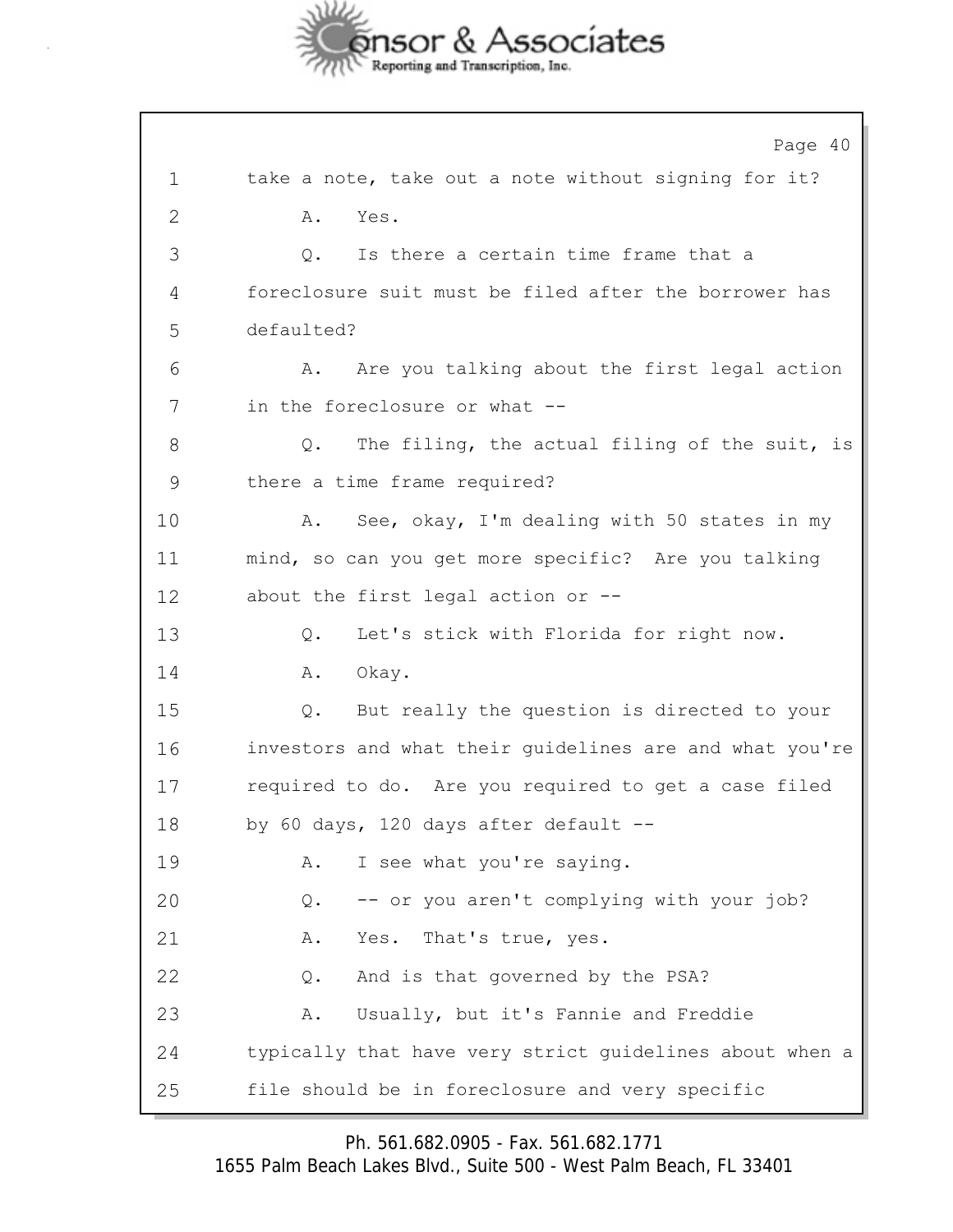

|              | Page 41                                                      |
|--------------|--------------------------------------------------------------|
| $\mathbf 1$  | guidelines for exceptions to that.                           |
| $\mathbf{2}$ | But when you say in foreclosure, that means<br>$Q$ .         |
| 3            | the actual filing of the lawsuit?                            |
| 4            | It has to be referred, it just has to be<br>Α.               |
| 5            | referred to foreclosure.                                     |
| 6            | Are there any that require actual filing of<br>$Q$ .         |
| 7            | the lawsuit?                                                 |
| 8            | Α.<br>No.                                                    |
| 9            | Does OneWest instruct its counsel to file a<br>$Q_{\bullet}$ |
| 10           | lost note count regardless of whether the note is            |
| 11           | actually lost?                                               |
| 12           | No.<br>Α.                                                    |
| 13           | It is true that the promissory note in this<br>Q.            |
| 14           | case was never lost, correct?                                |
| 15           | What are we doing?<br>Α.                                     |
| 16           | This is<br>$Q$ .                                             |
| 17           | No.<br>Α.                                                    |
| 18           | No, that's not correct?<br>$Q$ .                             |
| 19           | Α.<br>It was never lost.                                     |
| 20           | Q. Were you aware that on November 21st, 2008,               |
| 21           | when this case was filed, your attorneys $--$ by your, I     |
| 22           | mean, OneWest -- attorneys hired by OneWest --               |
| 23           | Yes.<br>Α.                                                   |
| 24           | -- in the case represented to the<br>Q.                      |
| 25           | Court that the note had been lost?                           |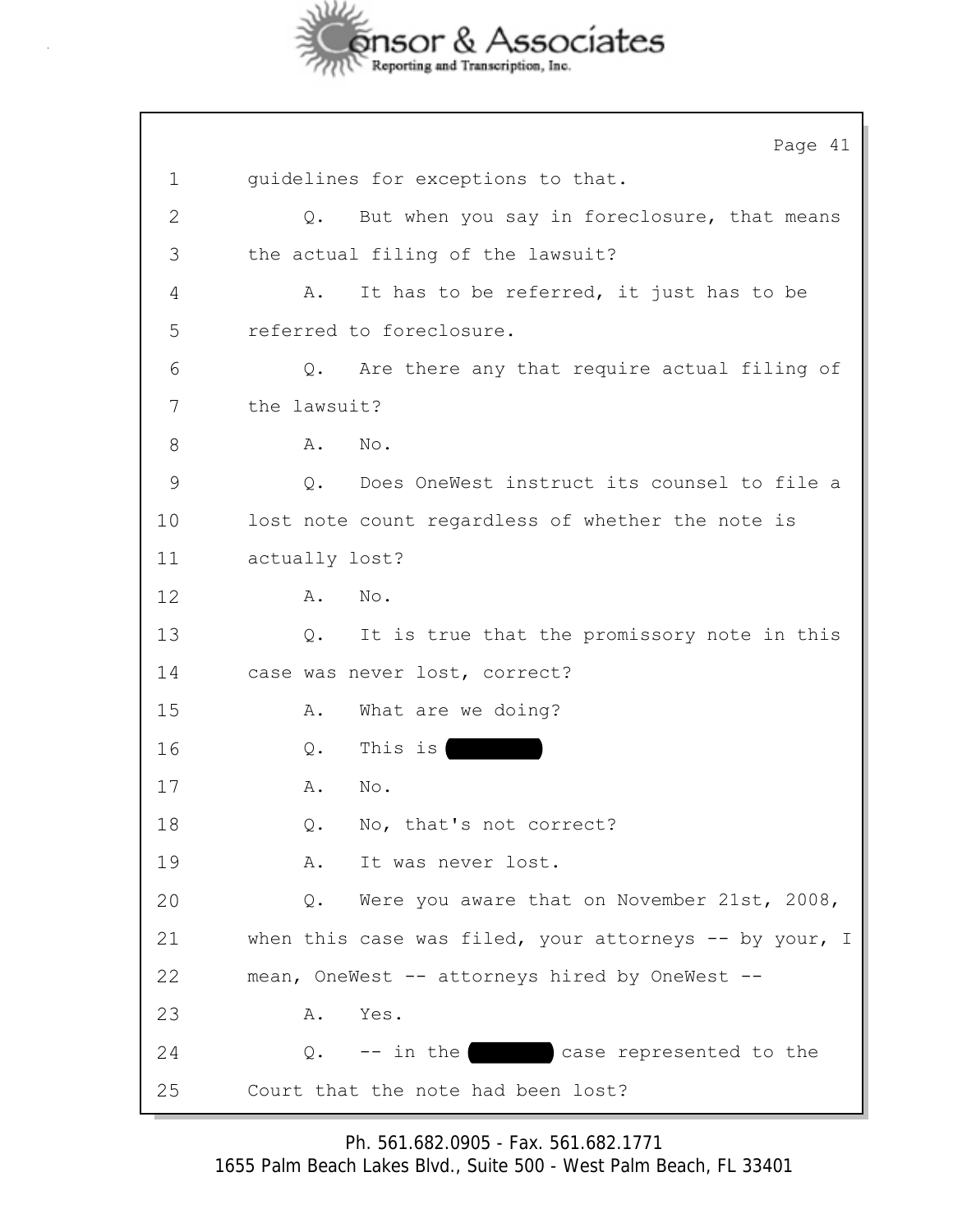

|             | Page 42                                                 |
|-------------|---------------------------------------------------------|
| $\mathbf 1$ | A. Yes.                                                 |
| 2           | Let's put these out here in the middle.<br>Q.<br>$\top$ |
| 3           | had marked previous to your deposition some exhibits.   |
| 4           | I had them premarked so we could hopefully move a       |
| 5           | little faster.                                          |
| 6           | MR. ICE: Counsel, if you would like to                  |
| 7           | take a look at Exhibit $1 - -$ or A, I'm sorry.         |
| 8           | MR. MANCILLA: Okay.                                     |
| 9           | BY MR. ICE:                                             |
| 10          | You've been handed what's been marked as<br>Q.          |
| 11          | Exhibit A to your deposition. Do you recognize that as  |
| 12          | the complaint in the<br>case?                           |
| 13          | Α.<br>Yes.                                              |
| 14          | In Count II, in paragraph 16, do you see in<br>Q.       |
| 15          | the parens there, parentheses --                        |
| 16          | Yes.<br>Α.                                              |
| 17          | -- it says: Plaintiff does not presently<br>Q.          |
| 18          | have a copy of the note, but is seeking to obtain a     |
| 19          | copy, and will file a copy with the Court when          |
| 20          | obtained?                                               |
| 21          | Yes.<br>Α.                                              |
| 22          | That is not an accurate representation,<br>Q.           |
| 23          | correct?                                                |
| 24          | At the time it was. At that time it was.<br>Α.          |
| 25          | At the time, on November 21st, 2008, OneWest<br>Q.      |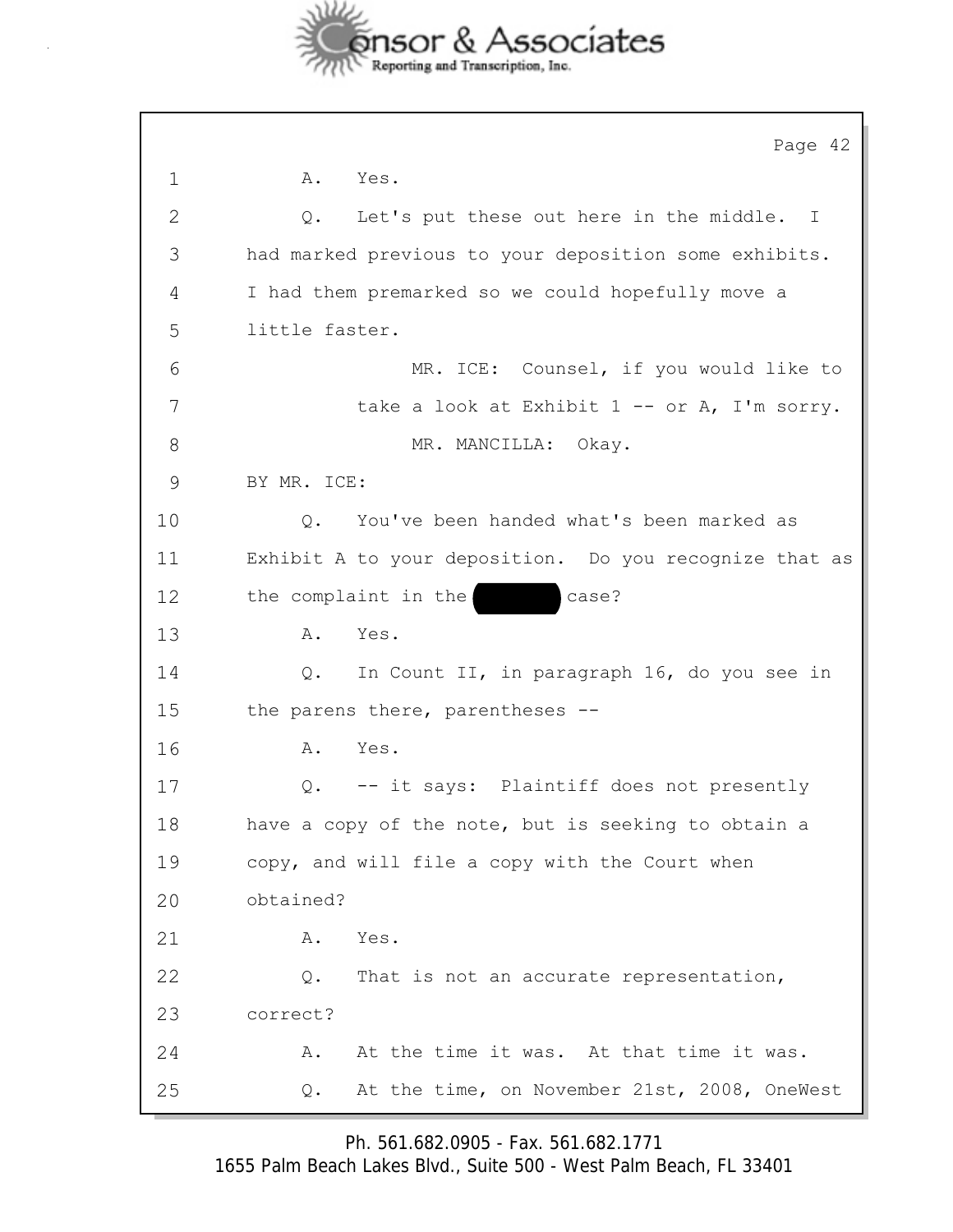

Page 43 1 did not have access to the original note? 2 MR. MANCILLA: If you know. If you 3 don't, say you don't. 4 THE WITNESS: I'm trying to separate the 5 cases in my mind. Sorry. 6 MR. MANCILLA: That's all right. Is 7 there anything that you have with you that 8 you could look at? 9 THE WITNESS: No, that's what I was 10 thinking about. 11 I don't, I don't know. 12 BY MR. ICE: 13 Q. Well, you just finished telling me that the 14 note in this case was never lost at all, correct? 15 MR. MANCILLA: She said it wasn't lost. 16 THE WITNESS: It wasn't lost. 17 MR. MANCILLA: Right. 18 THE WITNESS: What I --19 MR. MANCILLA: Found ultimately. 20 THE WITNESS: Yeah, because what I know 21 is the original note is with the firm today, 22 but -- 23 BY MR. ICE: 24 Q. What -- let you finish. I'm sorry. 25 A. But this was back when our procedure was,

Ph. 561.682.0905 - Fax. 561.682.1771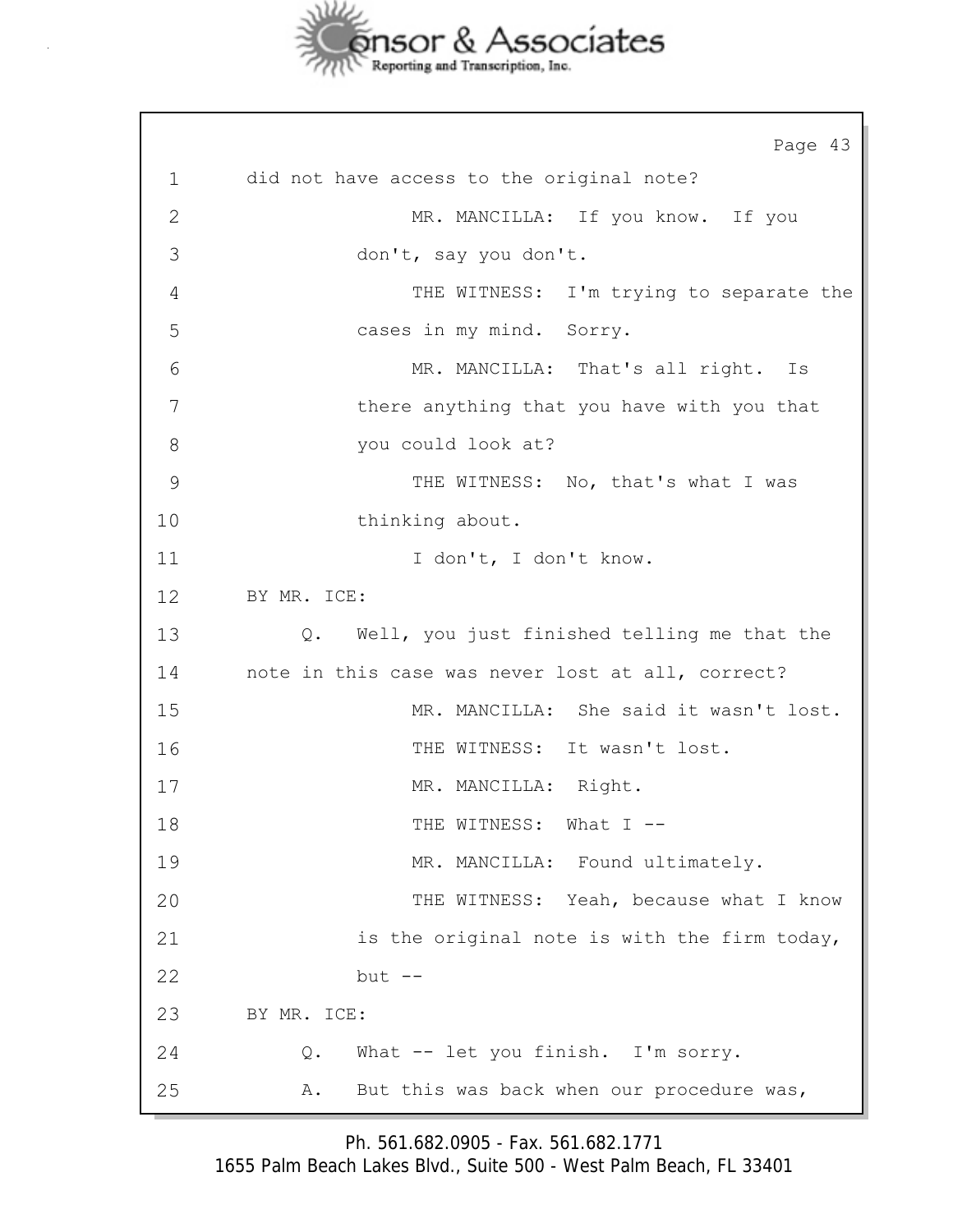

Page 44 1 when it was different. When we would have raised an 2 issue for a lost note at day ten, I believe it was, 3 because we hadn't had a response back from our doc 4 custodian, we were more aggressive then and today we're 5 not. We don't raise that issue, that request until day 6 21. 7 Q. Okay. Do you know if November 21st, 2008 was 8 before or after the response from the custodian? 9 A. We made -- those changes started -- we didn't 10 have the -- the changes weren't confirmed where they 11 were tested and airtight until this year, February of 12 this year. We were still testing the process: What 13 was the right point. Should it be 14 days and then 14 open the issue. Should it be 21 days. Twenty-one days 15 happened to be the magic number. So we were still 16 tweaking the process. 17 Q. Let's step back a little bit because I'm 18 definitely confused. You say that ultimately the note 19 was not lost in this case, correct? 20 A. Right. 21 Q. Did anyone at any time ever believe that the 22 note was lost? 23 A. I don't know. 24 MR. MANCILLA: How could she testify as 25 to anyone, what's in anyone's mind? I mean,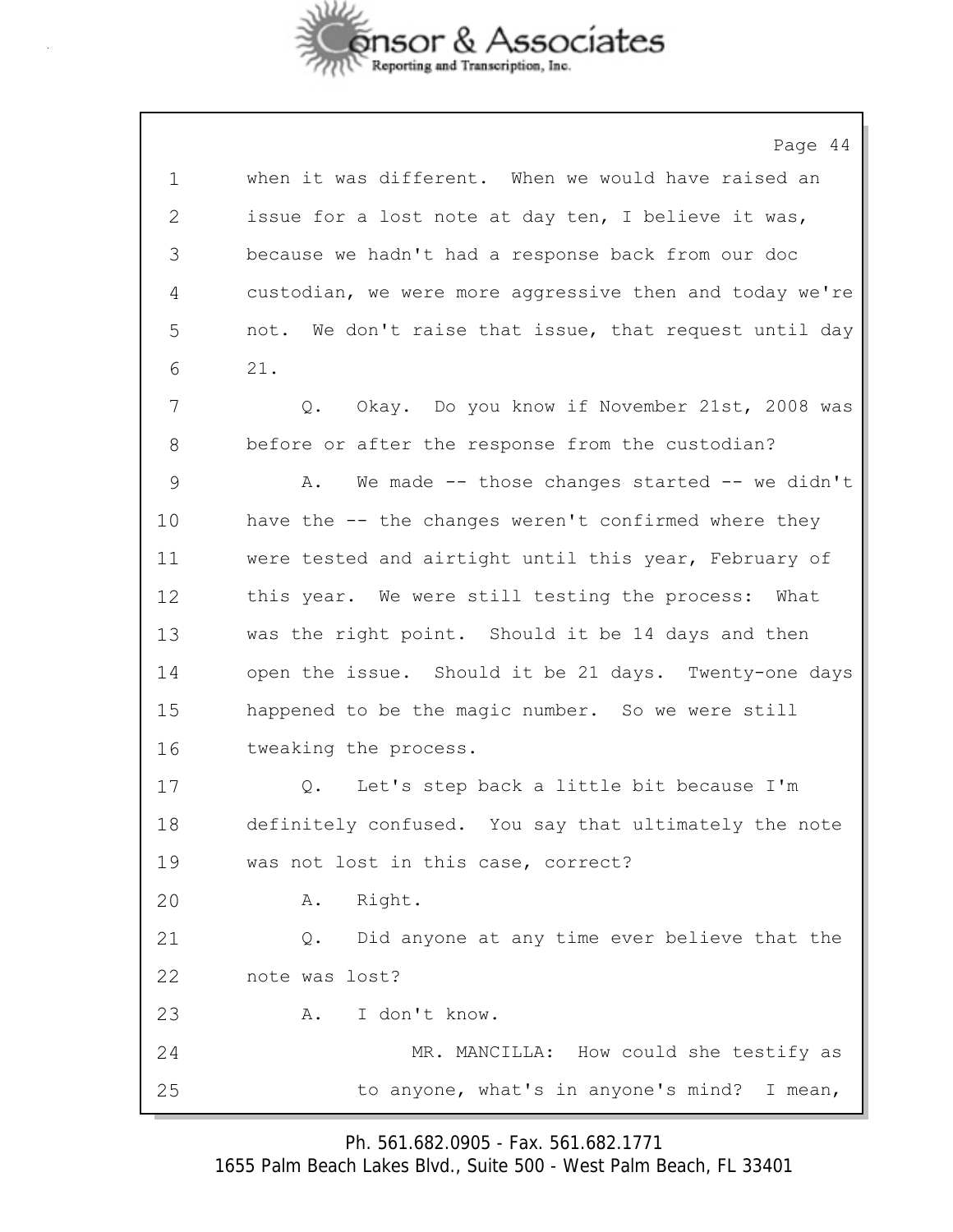

Page 45 1 I don't understand. 2 BY MR. ICE: 3 Q. Well, you're the vice president of the 4 department of foreclosure at OneWest, correct? 5 A. Yes. I didn't check to see if an issue was 6 raised because you didn't write that in your paper. So 7 I don't know at this moment if an issue was raised for 8 that. 9 Q. Are you aware of any communication to the 10 attorney that the note had been lost? 11 A. No, but -- well, no, I didn't, I didn't look, 12 I didn't look into the loss note aspect for these two 13 files. 14 Q. When plaintiff says in this complaint that 15 they didn't have a copy, that's not true because a copy 16 is on the computer that can be printed out and attached 17 to the complaint, correct? 18 A. Generally, yes. Usually, yes. 19 Q. Take a look at paragraph 18 of the complaint. 20 Do you see the last sentence there, it says: After due 21 and diligent search, plaintiff has been unable to 22 obtain possession of the mortgage note? 23 A. Yes. 24 Q. What due and diligent search was performed in 25 this case?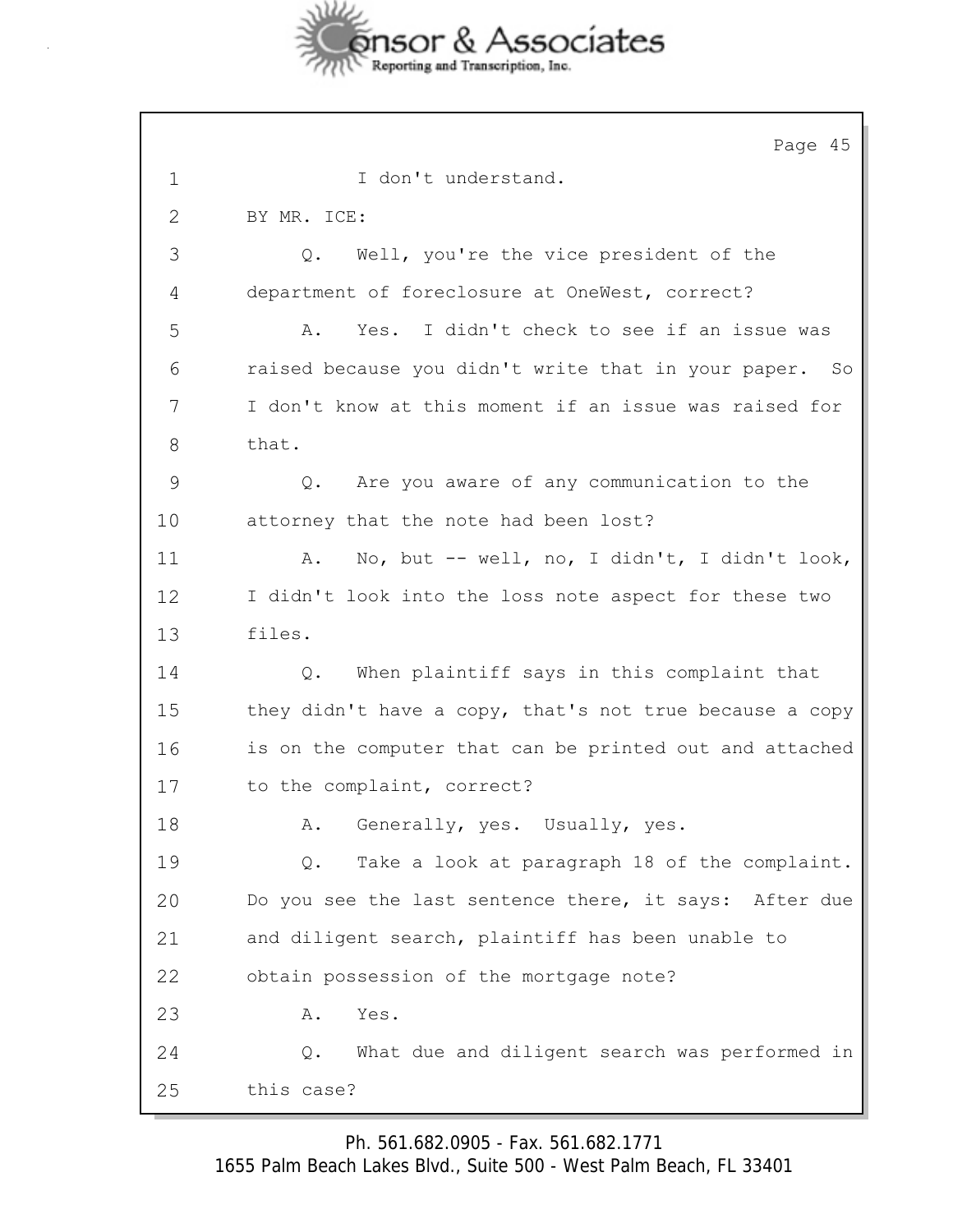

Page 46 1 A. Excuse me. At that time the due and diligent 2 search would have consisted of an e-mail request to the 3 doc custodian, a time period for which to expect a 4 response back. And at the conclusion of that time 5 period, ten days, I believe -- I'm not sure if it's 6 seven or ten days anymore -- that the assumption was 7 then made that the note could not be found. 8 Q. Okay. So what this is saying, then, is that 9 because it's after the due and diligent search, that 10 means all of that had been completed by the time the 11 attorney filed this on November 21st, 2008? 12 A. Yes. 13 Q. And your testimony is, as of that time, the 14 custodian was reporting that it was lost? 15 A. Can I just look at the time line? 16 Q. Sure. 17 A. I'm sorry. I want to check before I say I 18 don't know. This complaint was filed on November -- 19 Q. Twenty-first. 20 A. -- 21st. Well, they breached this loan on 21 September 30th. I have to do the math. Florida is a 22 30-day breach state, so we wouldn't have had it in 23 foreclosure anytime sooner then October 30th. And it's 24 possible, as we still have 21 days of play, and we were 25 too aggressive before with raising the issue to say

Ph. 561.682.0905 - Fax. 561.682.1771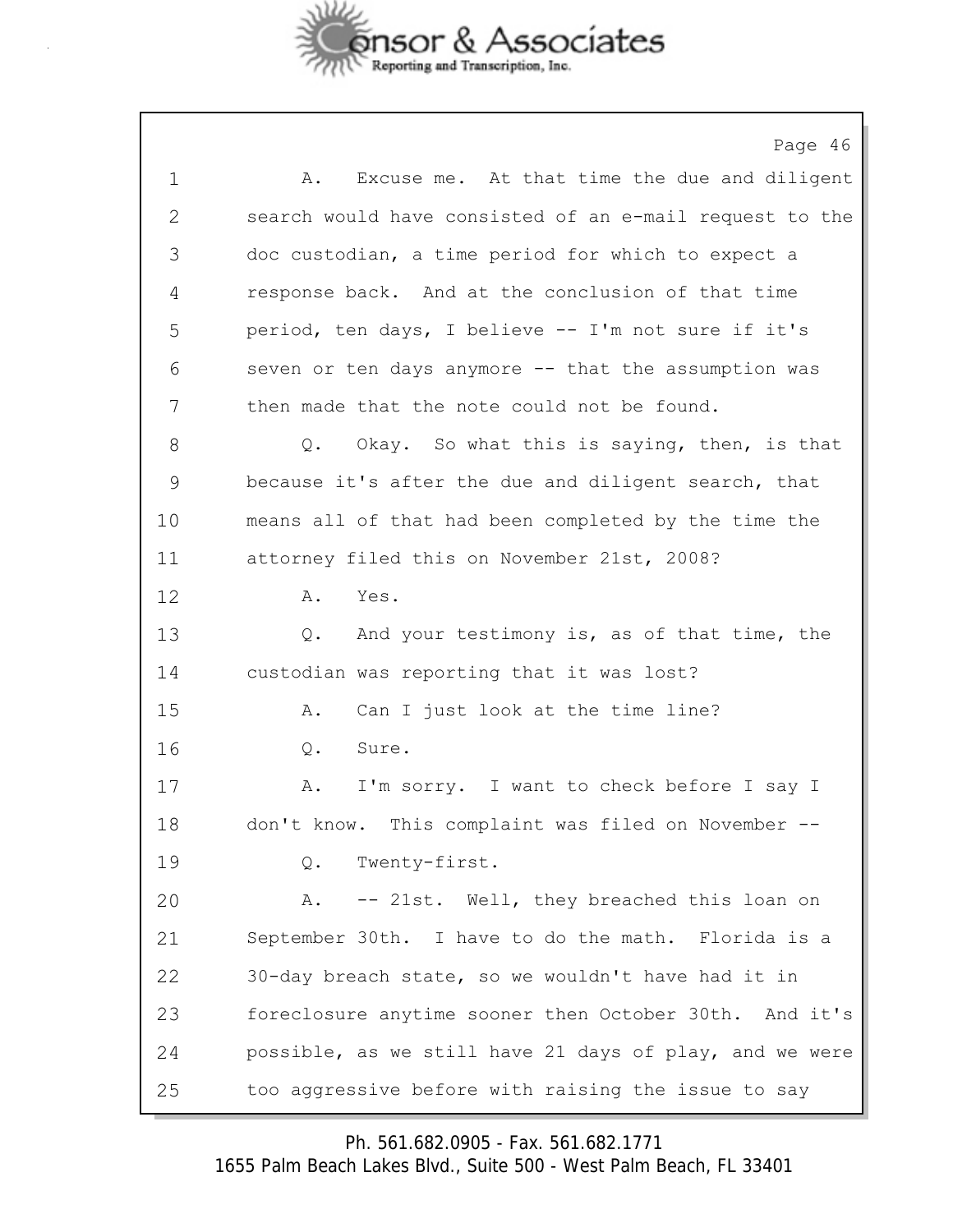

Page 47 1 that the note couldn't be found. 2 Q. When was it decided back then, under the 3 rules back then, that the note couldn't be found? 4 A. Just the initial didn't get a response from 5 Deutsche Bank within seven or ten days. 6 Q. You had mentioned the ten days in the last 7 one. 8 A. Is it ten days? Okay. I couldn't remember. 9 Ten days. And as soon as she didn't get response on 10 that tenth day, Sylvia was to raise the issue with the 11 firm. Now, the process management is real time. So if 12 Sylvia raises the issue at 10:00 o'clock, at 13 11:00 o'clock in Florida -- well, she's in Pasadena at 14 10:00. So at 12:00 o'clock in Florida they would have 15 been able to see that the note couldn't be found. 16 Q. Is there a field somewhere in the computer 17 screen where she inputs that there's a problem finding 18 the note? 19 A. The process then -- that process is true 20 today. The process then was she just raised the issue 21 to the firm. And what the issue says is prepare a Lost 22 Note Affidavit. So the assumption is we need to 23 prepare this because we can't locate it. 24 Q. So if I'm understanding your testimony, for 25 this count to be in the complaint, someone would have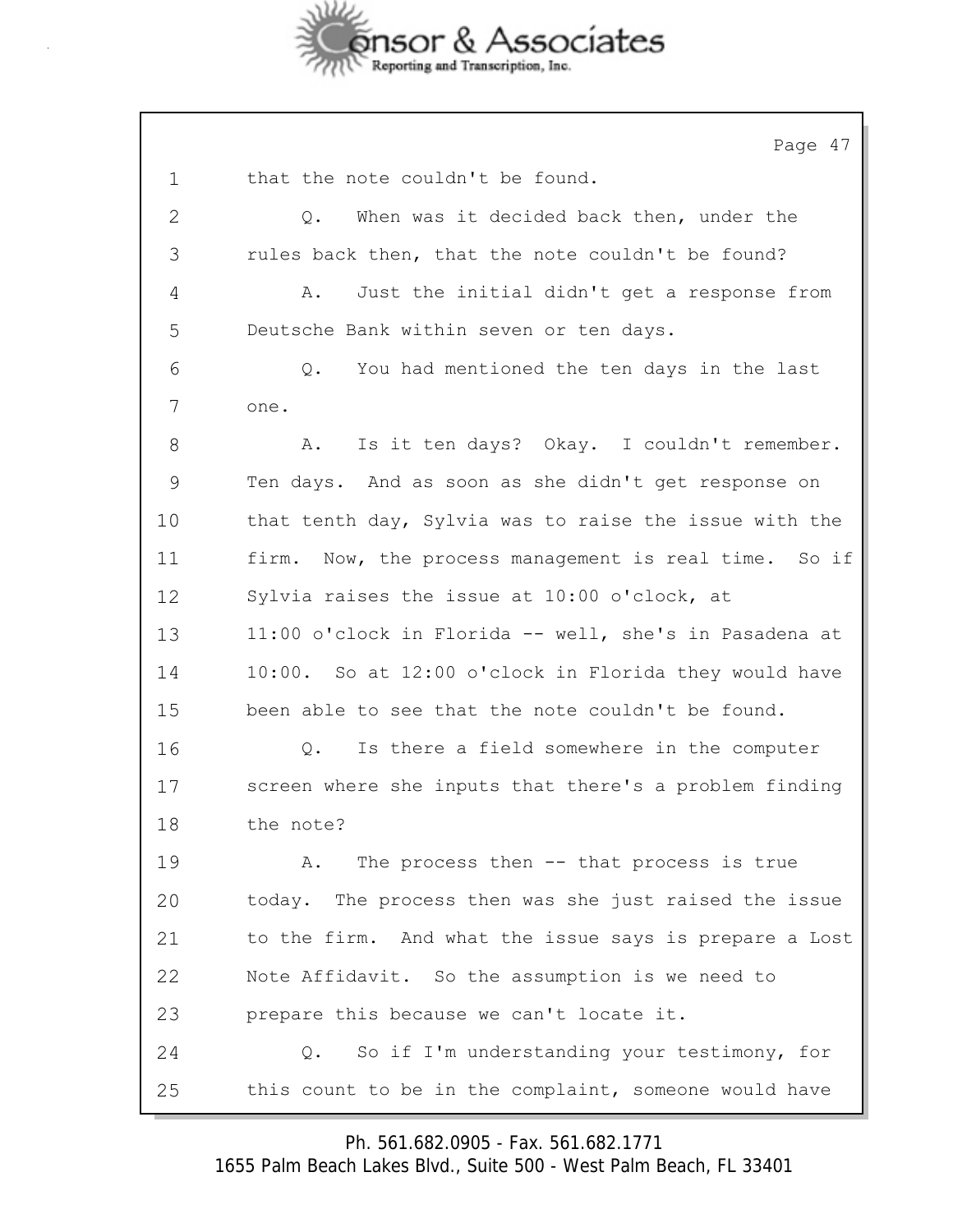

Page 48 1 asked, Sylvia would have asked for a Lost Note 2 Affidavit? 3 A. Yes. 4 Q. Okay. Did anyone ask for a Lost Note 5 Affidavit in this case? 6 A. I don't know because I didn't look at that. 7 When I was reviewing the file, I was just looking at 8 the Affidavit of Debt. 9 Q. Where would you go to look for that 10 information? 11 A. In process management. 12 Q. That's the computer program? 13 A. Yes. 14 Q. What screen would you look at? 15 A. I would just pull up the loan number. This 16 is LPS's system. I would just pull up the account by 17 the loan number. And within it there's different 18 modules. There's a foreclosure module. And then each 19 action is broken down by section. So there would be an 20 original doc process, and that's where I would go to 21 see what happened during that process, if it was open 22 and closed. 23 Q. I wasn't sure the court reporter got it. 24 What you said was that this program that you're 25 describing is an LPS system?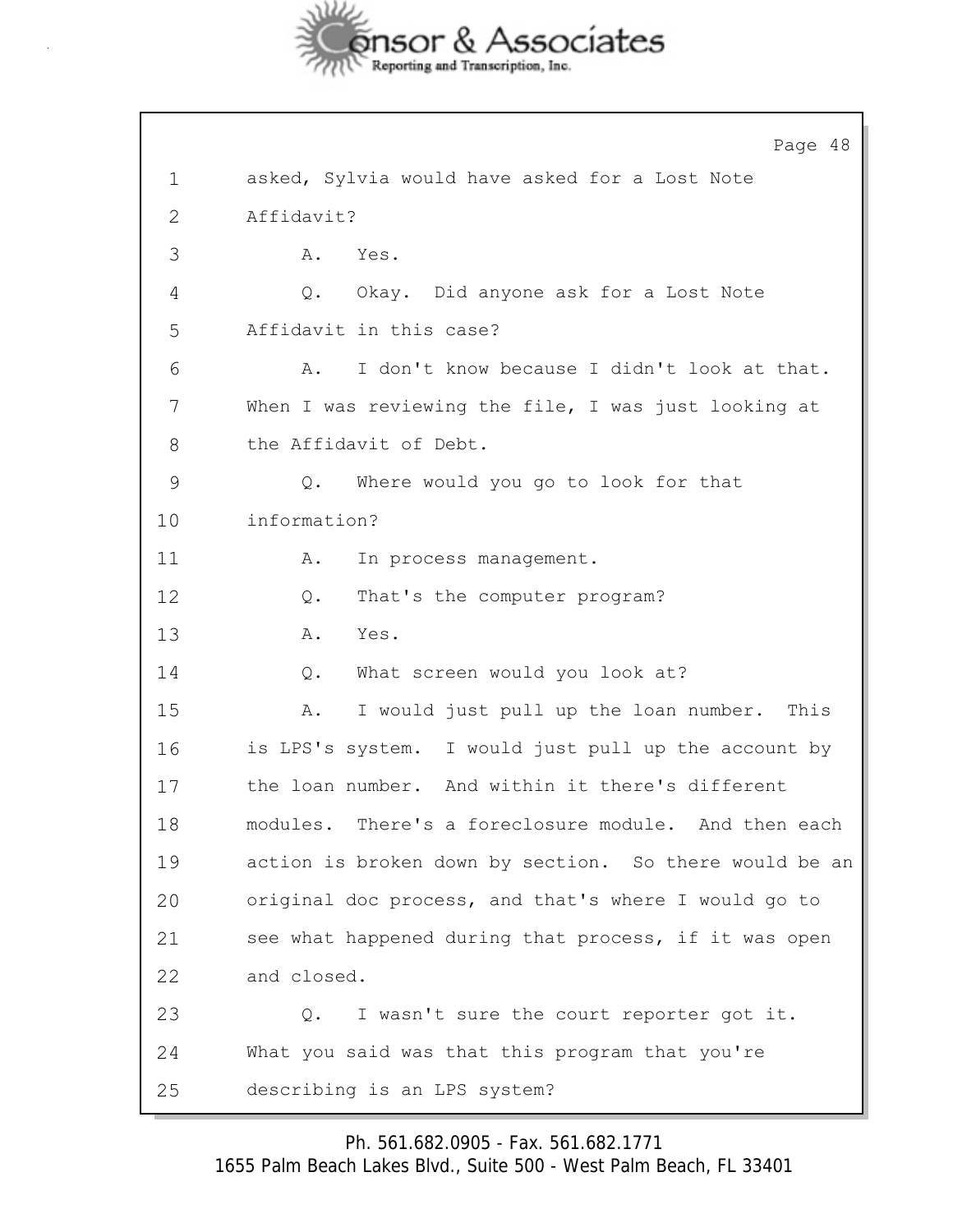

|              | Page 49                                                       |
|--------------|---------------------------------------------------------------|
| $\mathbf 1$  | Α.<br>Yes.                                                    |
| $\mathbf{2}$ | And is it just a notes field or something in<br>$Q_{\bullet}$ |
| 3            | there that someone would type a message, or is it like        |
| 4            | a yes/no toggle in the computer program?                      |
| 5            | How can $I - - I'm$ not a system person, so you<br>Α.         |
| 6            | have to excuse the way I'm going to describe this.            |
| 7            | It's kind of like template-based. So you know that in         |
| 8            | the state of Florida you're going to go through these         |
| 9            | particular steps, and within these steps there might be       |
| 10           | sub steps. So in order to go on to the next step,             |
| 11           | someone has to address the predecessor step. So that          |
| 12           | means that your yes/no question is accurate, but              |
| 13           | there's also the capability to put notes. So if you           |
| 14           | raise an issue you can put notes. There's a whole             |
| 15           | notes screen. You can send an e-mail from the system          |
| 16           | which copies back over to the notes, and it's the             |
| 17           | e-mail between our foreclosure counsel, the client,           |
| 18           | which would be us, and the LPS reps.                          |
| 19           | I think you described the system as it was<br>Q.              |
| 20           | back then. What's the difference with how it is now?          |
| 21           | Their system? The LPS's system?<br>Α.                         |
| 22           | Well, the reporting that the custodian was<br>Q.              |
| 23           | not able to find the note to the law firm.                    |
| 24           | The new database, that's ours. That's<br>Α.                   |
|              |                                                               |

25 OneWest Bank's system, yes.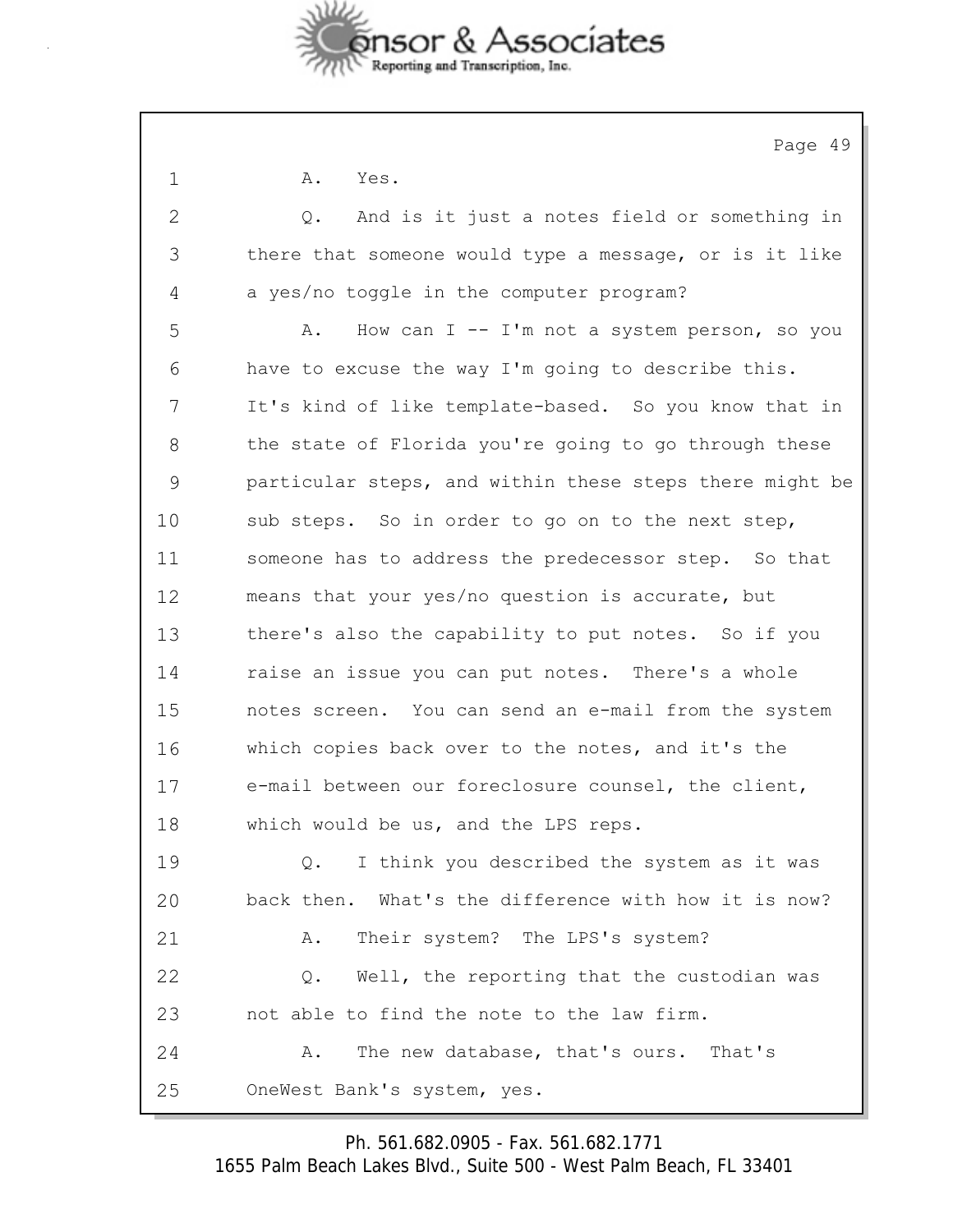

Page 50

| 1            | And what's that system called?<br>Q.                    |
|--------------|---------------------------------------------------------|
| $\mathbf{2}$ | It's an access database. It's not called<br>Α.          |
| 3            | anything. It's just an access database that one of my   |
| 4            | analysts -- it was created by someone else. One of my   |
| 5            | analysts tweaked it and -- one of the analysts that     |
| 6            | report directly to me tweaked it so that it's more      |
| 7            | meaningful and has the controls in place that we        |
| 8            | needed.                                                 |
| 9            | So now what it does, like I said, is it takes a         |
| 10           | lot of the manual-ness out of it. Sylvia doesn't have   |
| 11           | to go TO MAS1 INV1. The system looks at our, the        |
| 12           | mainframe -- okay, I'm not a systems person, so, you    |
| 13           | know -- where all the data is and it's scrubbing, based |
| 14           | on the loan number, to pull in who the doc custodian is |
| 15           | and then it creates the list. Now, Sylvia doesn't have  |
| 16           | to create a spreadsheet. It creates a list that is      |
| 17           | attached to the e-mail that Sandy approves that then    |
| 18           | goes to the doc custodian to get the documents back.    |
| 19           | And when the documents come in, there is a, like a      |
| 20           | gun thing that they hook up to the computer, and so     |
| 21           | from the bar codes from the Fed Ex or UPS or however    |
| 22           | the doc, they can scan it and it puts the tracking      |
| 23           | number on the system. And she does the same thing when  |
| 24           | she gets ready to send the document out. So now we are  |
| 25           | keeping track of, we have much better controls over the |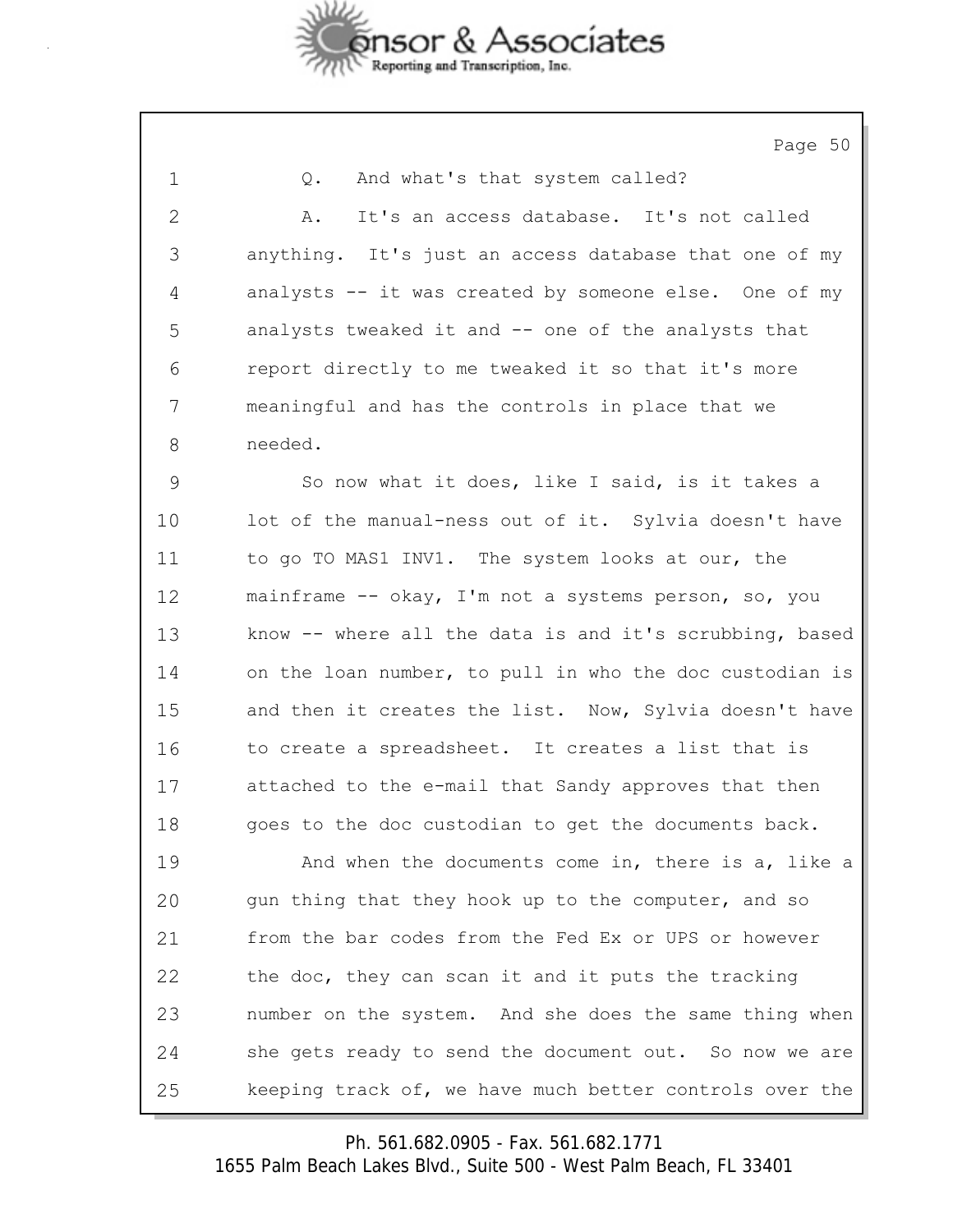

Page 51 1 process and better follow-up and follow-through. 2 Q. What does the attorney see of that to know 3 that there's a lost note? 4 A. Today, nothing. What we're working on, 5 however, we're just not quite there yet, is an overlay 6 of the back and forths, or whatever communication 7 Sylvia has to the firms, so that they know how many 8 attempts we made and, you know, ultimately where the 9 document is. And it would probably -- the idea is to 10 upload this into process management, this document into 11 process management. 12 Q. Okay. What I'm understanding from you, then, 13 correct me if I'm wrong, the only time the attorney 14 would know that there's a lost note, either the way the 15 system was then or even the way it is today, is that 16 someone requests a Lost Note Affidavit? 17 A. Yes. 18 Q. Look back at paragraph 4 of the complaint. 19 It says: Plaintiff is now the holder of the mortgage 20 note and mortgage and/or is entitled to enforce the 21 mortgage note and mortgage. Do you see that? 22 A. Yes. 23 Q. Do you know which of those options it is, 24 whether it's they're the holder and entitled to enforce 25 the mortgage note and mortgage, or they're the holder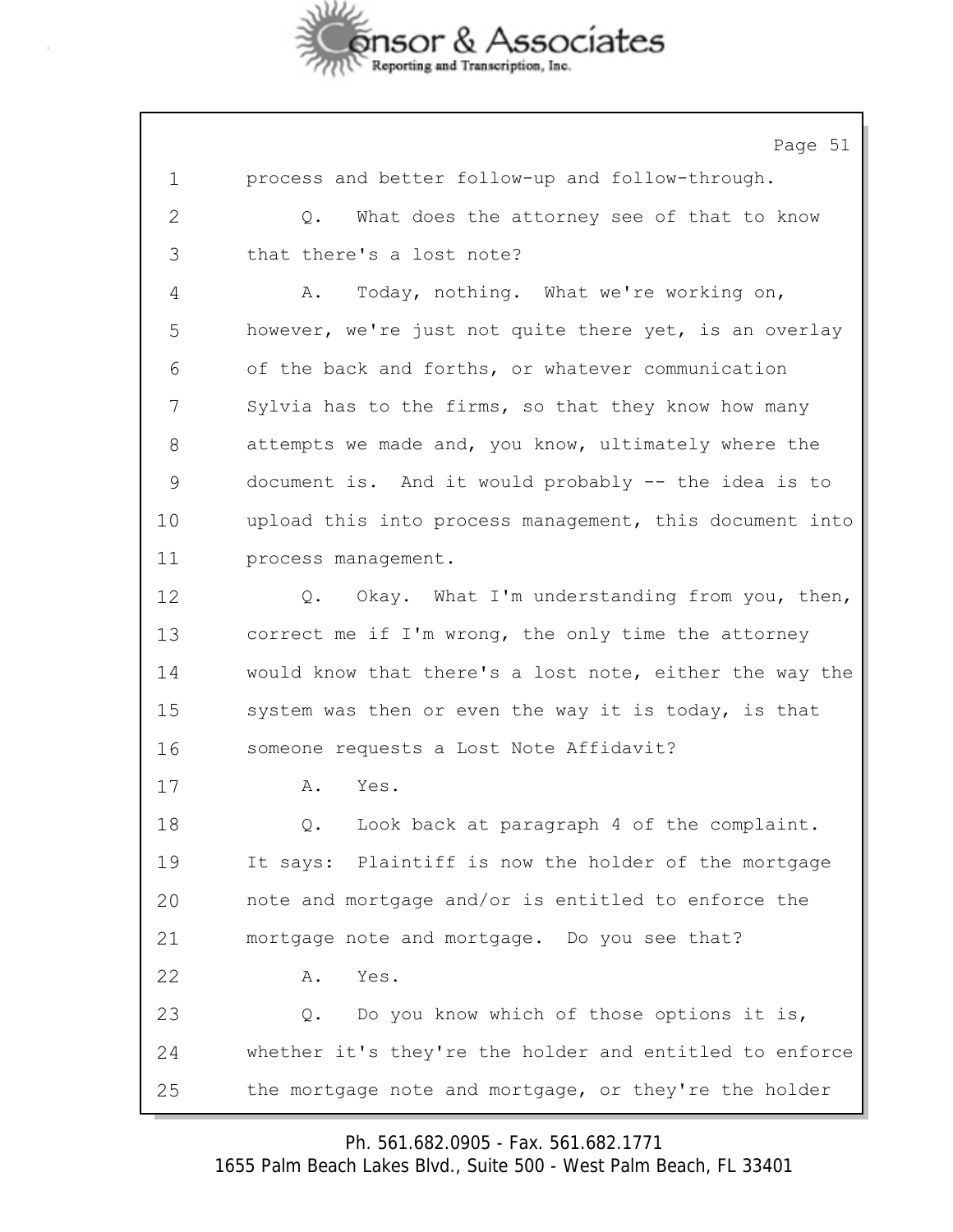

Page 52 1 or entitled to enforce the mortgage note and mortgage? 2 A. I'm going to read this. Okay. 3 In this case it is, or is entitled to enforce the 4 mortgage note and mortgage. 5 Q. And why do you say that? 6 A. Because Deutsche is the investor and we're 7 servicing, the servicing agent. 8 Q. Right. OneWest is not the holder of the 9 mortgage note and mortgage? 10 A. Right. 11 Q. And even if it was, it couldn't be the holder 12 of the mortgage note because the mortgage note was 13 lost? 14 A. Is that a question? 15 Q. Would you agree with that? 16 MR. MANCILLA: No, the mortgage note 17 wasn't ultimately lost. It may have been 18 missing or it may not have been found at the 19 time the complaint was filed, but it was 20 ultimately found. 21 BY MR. ICE: 22 Q. My question is as of the time that the 23 attorney penned his name onto this complaint and made 24 these allegations to the Court, made factual 25 representations to the Court, as an officer of the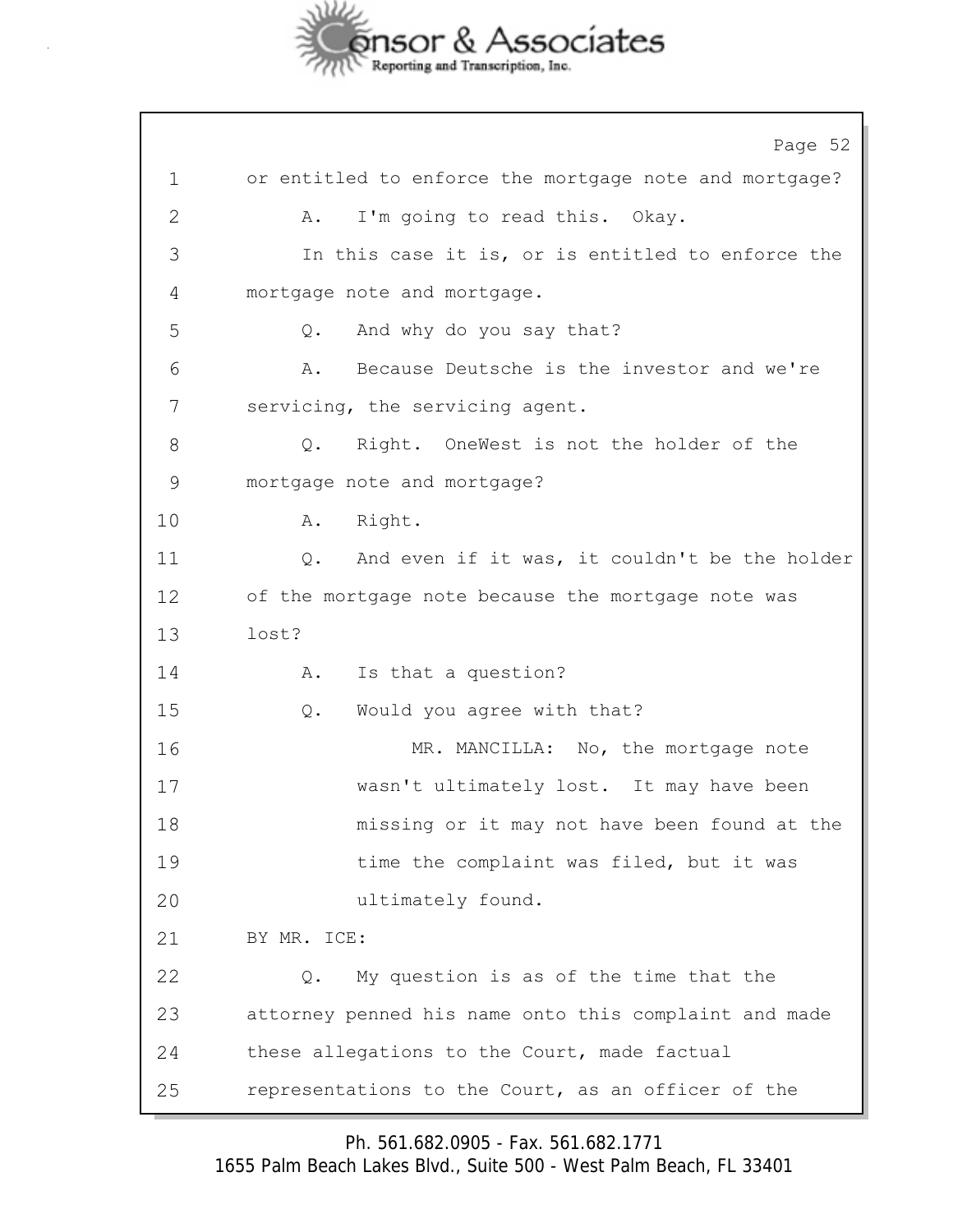

Page 53 1 court, it wasn't holder of the note because it was 2 lost. Would you agree with that? 3 A. Well, I don't understand that No. 4 to be 4 that, to mean what you are saying. 5 Q. Okay. How do you understand it? 6 A. I understand No. 4 to be the holder, as in 7 who rightfully can enforce the terms, not so much as 8 who physically had the document. That's just my 9 understanding. 10 **Q.** I would tend to agree with you on that. I 11 think your attorneys might differ with you and 12 certainly differ with me. 13 All right. You've kind of anticipated my next 14 series of questions, which was, it's true that OneWest 15 does not own the loan in this case? 16 A. That's true. 17 Q. Neither OneWest nor IndyMac Federal Bank, FSB 18 nor IndyMac Bank, FSB, none of those entities own the 19 loan in this case? 20 A. That's right. 21 Q. The loan has been securitized? 22 A. Yes. 23 Q. The loan is owned by a trust? 24 A. Yes. 25 Q. The trust is Deutsche Bank National Trust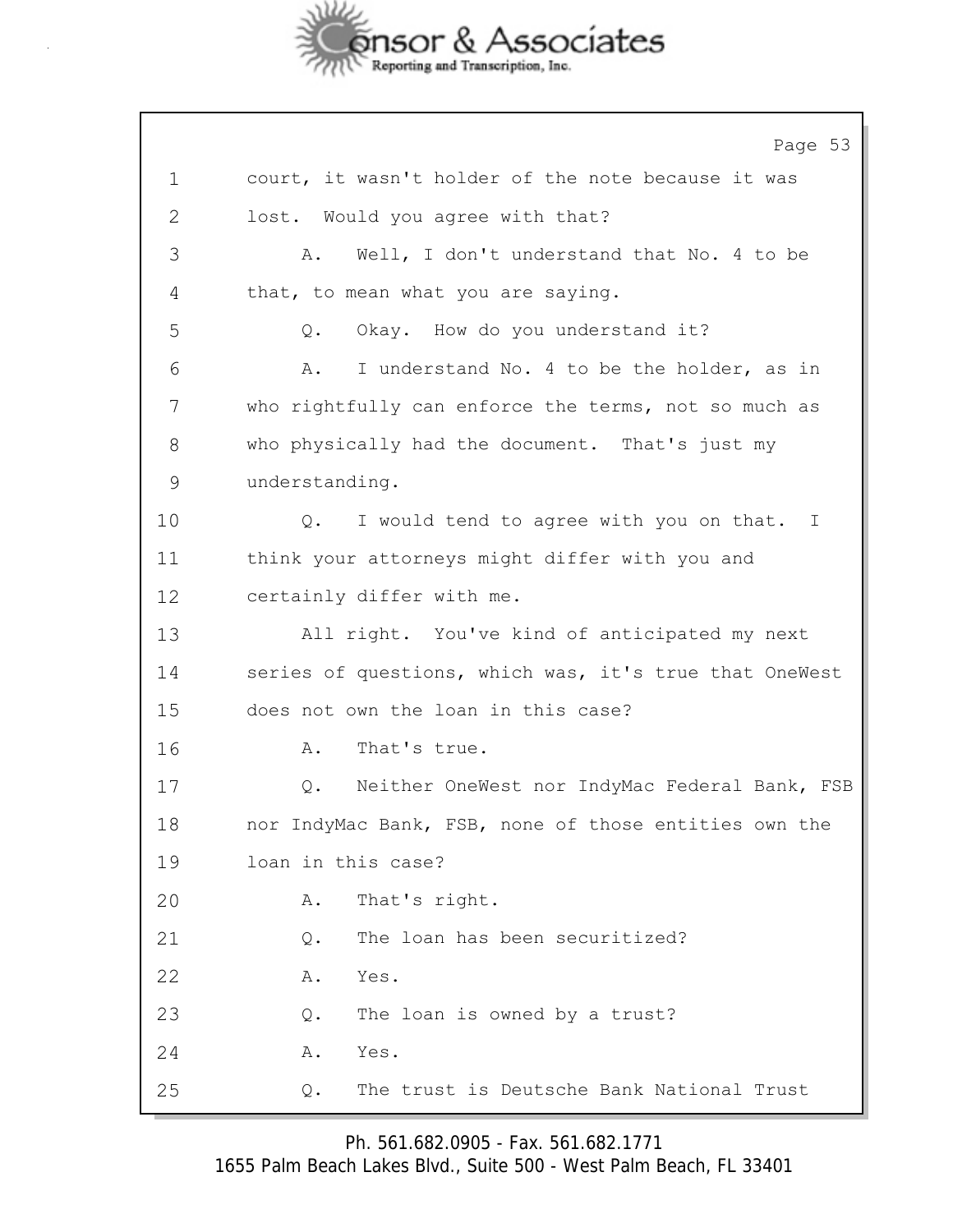

|              | Page 54                                                 |
|--------------|---------------------------------------------------------|
| $\mathbf 1$  | Company?                                                |
| $\mathbf{2}$ | Yes.<br>Α.                                              |
| 3            | I should have said the trustee is Deutsche<br>Q.        |
| 4            | Bank National Trust Company, correct?                   |
| 5            | Let me just look at that real quick. Yes.<br>Α.         |
| 6            | In your computer systems, the owner of the<br>Q.        |
| 7            | note is called the investor?                            |
| 8            | Α.<br>Yes.                                              |
| 9            | Your computer systems show that Deutsche Bank<br>$Q$ .  |
| 10           | National Trust Company is the investor?                 |
| 11           | Yes.<br>Α.                                              |
| 12           | Deutsche Bank National Trust Company is the<br>Q.       |
| 13           | creditor under the Fair Debt Collection Practices Act?  |
| 14           | I don't, I don't know.<br>Α.                            |
| 15           | As your attorney mentioned earlier, I don't<br>Q.       |
| 16           | want you to quess at anything. If you don't know,       |
| 17           | please just say you don't know. However, if you can     |
| 18           | estimate something for me and that's relevant, we would |
| 19           | like for you to do that.                                |
| 20           | The trust in this case, the<br>case, is the             |
| 21           | IndyMac INDX Mortgage Trust 2006-AR4, mortgage          |
| 22           | pass-through certificates series 2006-AR4.              |
| 23           | Yes.<br>Α.                                              |
| 24           | The PSA that governs the relationship between<br>Q.     |
| 25           | OneWest and the trustee is dated March 1st, 2006?       |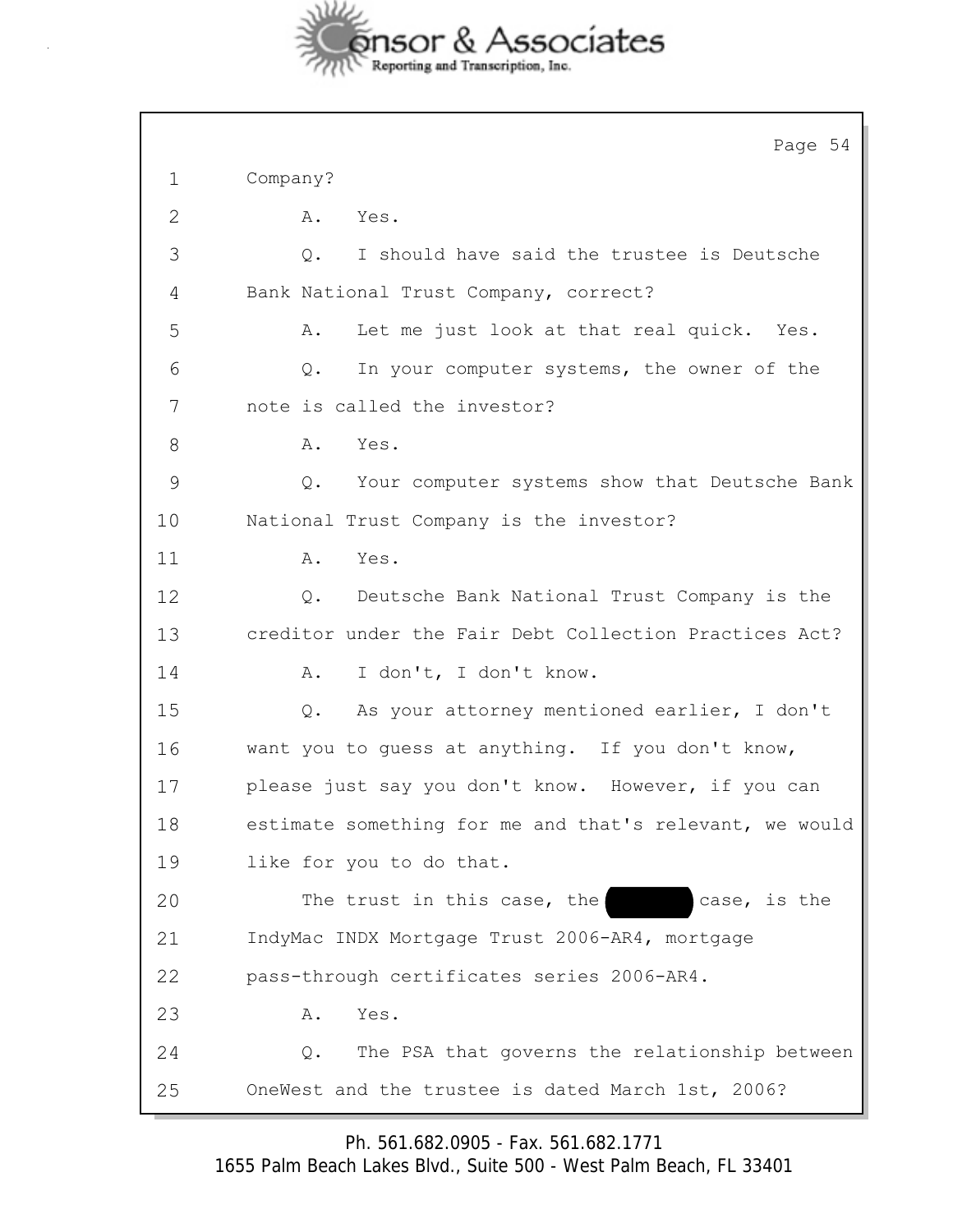

|    | Page 55                                                 |
|----|---------------------------------------------------------|
| 1  | Yes.<br>Α.                                              |
| 2  | Are there any terms of that particular PSA --<br>Q.     |
| 3  | and for the benefit of the judge or a jury, whoever may |
| 4  | end up reading this, PSA stands for the Pooling and     |
| 5  | Servicing Agreement?                                    |
| 6  | Yes.<br>Α.                                              |
| 7  | Are there any terms of the Pooling and<br>Q.            |
| 8  | Servicing Agreement that restrict the manner or amount  |
| 9  | that a loan, that this loan may be modified?            |
| 10 | I don't know. I don't know because I didn't<br>Α.       |
| 11 | read the PSA for this loan.                             |
| 12 | Do you have it with you today?<br>Q.                    |
| 13 | I don't. Did you ask me to bring that?<br>Α.            |
| 14 | MR. MANCILLA: No.                                       |
| 15 | BY MR. ICE:                                             |
| 16 | Please, many times I'll ask you if you have<br>Q.       |
| 17 | something because I see you have things in front of     |
| 18 | you. It's not intended to suggest that you were         |
| 19 | supposed to bring anything with you. I'm just, just     |
| 20 | out of curiosity do you have it?                        |
| 21 | I don't.<br>Α.                                          |
| 22 | Okay.<br>Q.                                             |
| 23 | And $--$ well $--$<br>Α.                                |
| 24 | I'm sorry, do you have something to add to<br>Q.        |
| 25 | your answer?                                            |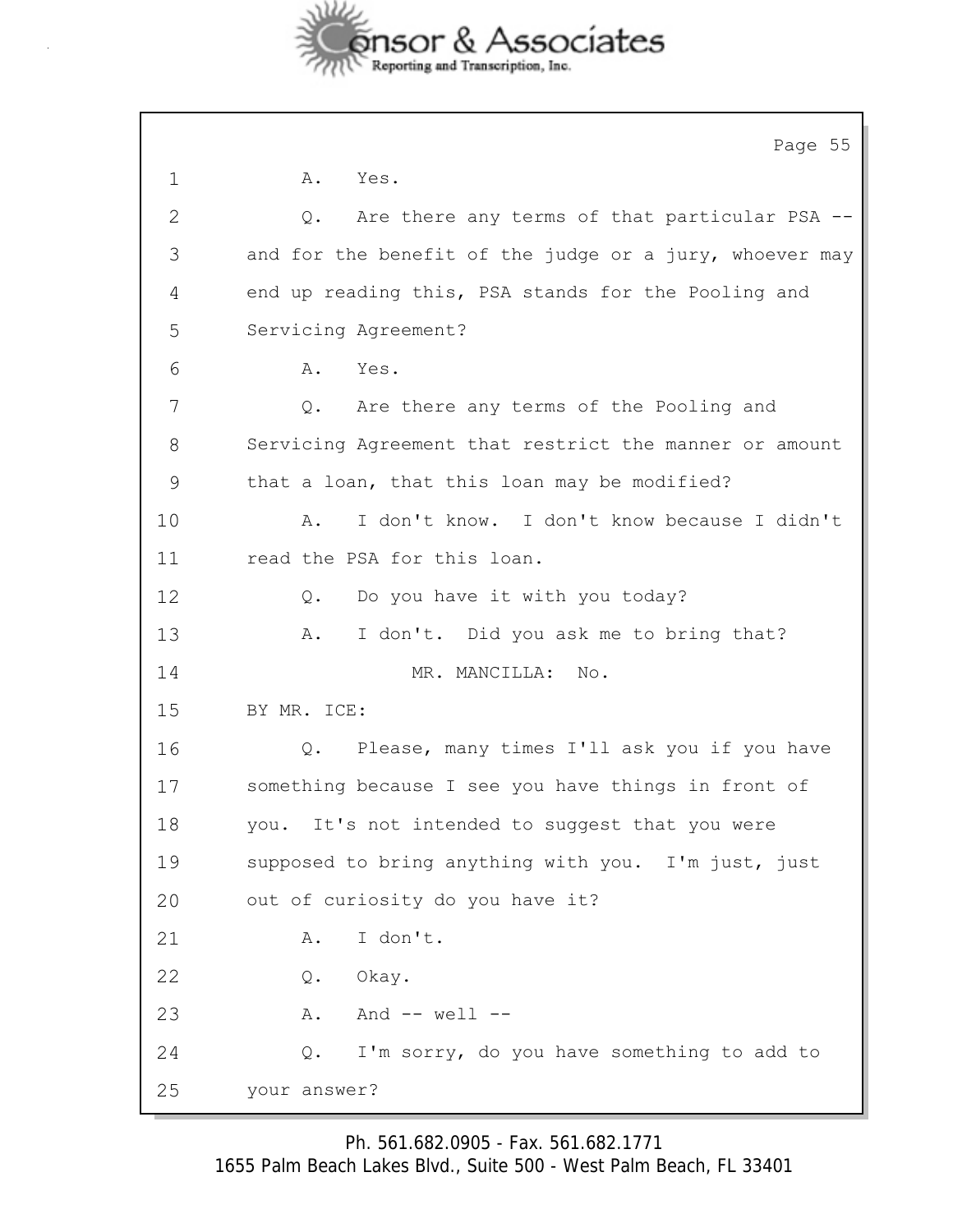

|             | Page 56                                                 |
|-------------|---------------------------------------------------------|
| $\mathbf 1$ | That question is even outside the realm of my<br>Α.     |
| 2           | responsibility. Like so in terms of like what's in the  |
| 3           | PSA agreement, what I'm always looking for is how I can |
| 4           | vest and how I can do the action, where the loss mit    |
| 5           | group is more looking at sections of the PSA that       |
| 6           | govern what you're speaking to.                         |
| 7           | Okay. When you go to look at the Pooling and<br>Q.      |
| 8           | Servicing Agreement -- well, sorry, strike that.        |
| 9           | Do you sometimes look at the Pooling and Servicing      |
| 10          | Agreement as part of your job?                          |
| 11          | Yes.<br>Α.                                              |
| 12          | When you do that, do you pull it up on your<br>Q.       |
| 13          | system or --                                            |
| 14          | Yes.<br>Α.                                              |
| 15          | Do you ever look at what's available on the<br>Q.       |
| 16          | Internet?                                               |
| 17          | No.<br>Α.                                               |
| 18          | Are there any contractual restrictions<br>Q.            |
| 19          | outside the PSA that you're aware of that restrict the  |
| 20          | way that this loan may be modified?                     |
| 21          | You mean from a loss mit perspective when you<br>Α.     |
| 22          | say modify?                                             |
| 23          | Yes.<br>Q.                                              |
| 24          | Today, yes.<br>Α.                                       |
| 25          | What contractual provisions are those?<br>Q.            |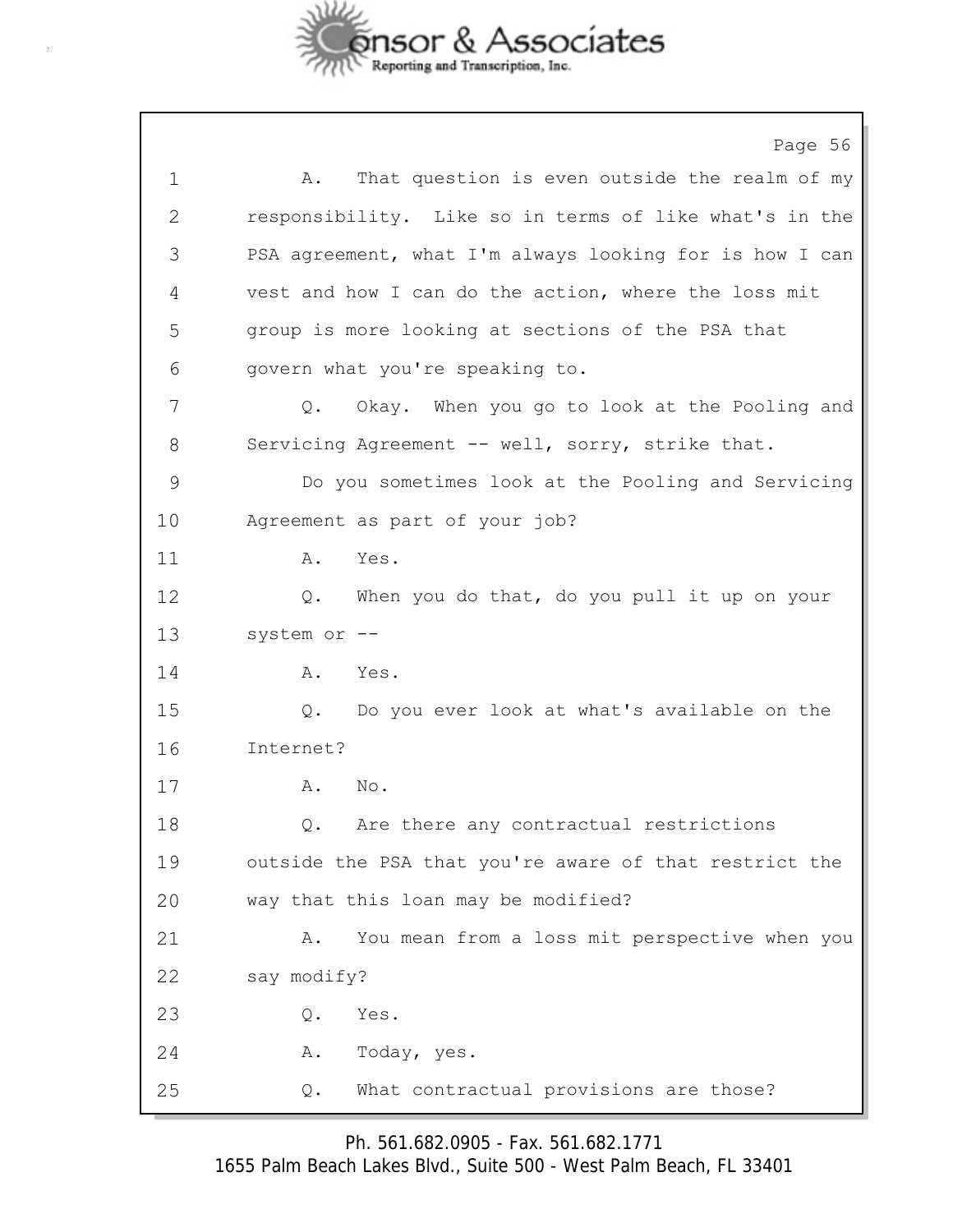

Page 57 1 A. Obama's HAMP program, and also the FDIC loss 2 mit program, but I'm not the subject matter expert on 3 any of those. I just know that those now govern what 4 and how loans can be modified. 5 Q. Do you have a general idea of what those 6 programs do? 7 A. Yes. 8 Q. Can you take me through the Obama one? 9 A. This is rough, because I've already admitted 10 that's not my area of expertise. So the HAMP program 11 that is administered by Fannie and Freddie, and it's on 12 those two investors that we are required to behave a 13 certain way, but for other investors, other investors 14 can opt in. Of course, the President wants all the 15 loans to be looked at under his plan. And so if there 16 is a -- let me try to get this right. 17 The DTI, debt to income, has to be 31 percent. 18 I'm probably about to get into trouble because I'm 19 trying to go somewhere that I don't know categorically. 20 And if it is and the borrower has, you know, the reason 21 for a default is catastrophic, or it doesn't have to be 22 catastrophic, but, you know, loss of income, divorce, 23 those such things, the borrower is put on a three-month 24 payment plan. The payment may or may not be a full 25 payment. It might be less than a full payment. If the

Ph. 561.682.0905 - Fax. 561.682.1771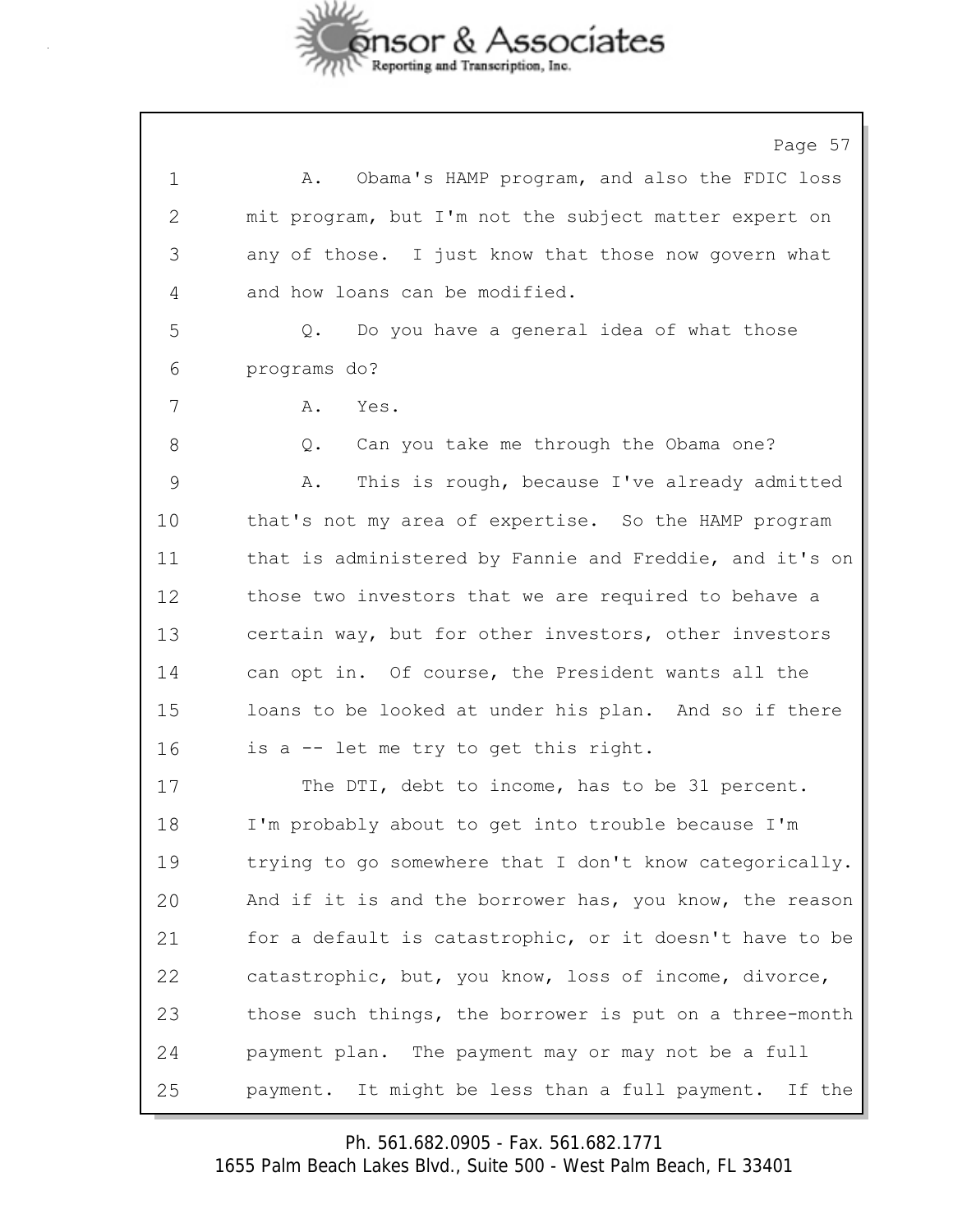

Page 58

| 1             | borrower does that for three months, then their loan is |
|---------------|---------------------------------------------------------|
| $\mathbf{2}$  | modified to a lower interest rate. And there's a range  |
| 3             | for that lower interest rate, and I don't know exactly  |
| 4             | what that range is.                                     |
| 5             | And in some cases some of the principal balance is      |
| 6             | not forgiven, but a separate loan is made out of it     |
| 7             | that the borrower doesn't have to pay unless they sell  |
| 8             | their home. I'm foggy on that. I'm foggy.               |
| $\mathcal{G}$ | The FDIC modification plan I know less about, but       |
| 10            | it is what Sheila Bair came out with when the FDIC took |
| 11            | over IndyMac Federal Bank. It has the same general      |
| 12            | idea. The borrower has to meet this criteria of debt    |
| 13            | to income, but the outcome is the same, without the     |
| 14            | principal reduction.                                    |
| 15            | The HAMP program, I'm going back to the other one,      |
| 16            | also has an area that a borrower doesn't have to be     |
| 17            | delinquent to qualify for it as long as the borrower    |
| 18            | can show that they will become delinquent, severely     |
| 19            | delinquent in the future because they just lost their   |
| 20            | job yesterday. So they don't have to be delinquent to   |
| 21            | be approved.                                            |
| 22            | Did I understand you correctly to say that to<br>Q.     |
| 23            | your understanding the Obama program can involve        |
| 24            | principal reductions, but the FDIC program does not?    |
| 25            | And you said can. You didn't say<br>Yes.<br>Α.          |

Ph. 561.682.0905 - Fax. 561.682.1771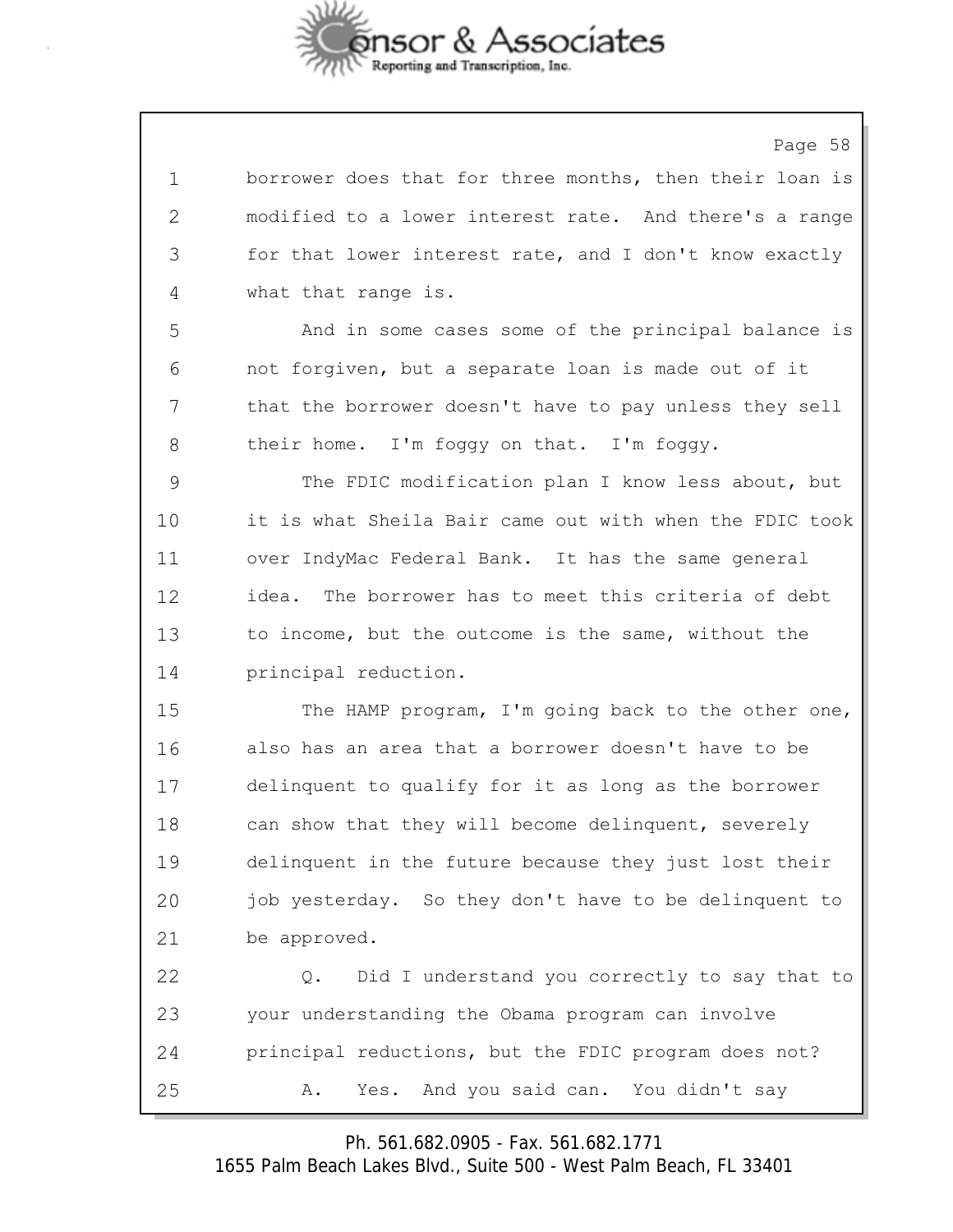

|               | Page 59                                                 |
|---------------|---------------------------------------------------------|
| 1             | always. Possible.                                       |
| 2             | It's possible.<br>Q.                                    |
| 3             | Okay.<br>Α.                                             |
| 4             | I think you told me last time Sheila Bair was<br>Q.     |
| 5             | very much against principal reduction?                  |
| 6             | Α.<br>And still is, yes.                                |
| 7             | But she doesn't call the shots at OneWest<br>Q.         |
| 8             | anymore?                                                |
| $\mathcal{G}$ | She does not.<br>Α.                                     |
| 10            | When it comes to principal reductions, or a<br>Q.       |
| 11            | principal reduction in this case, ultimately that would |
| 12            | fall to Deutsche Bank to decide whether they want to do |
| 13            | that, correct?                                          |
| 14            | Well, since Deutsche Bank has, and the PSA<br>Α.        |
| 15            | told us to service this loan diligently as we would our |
| 16            | own loans, then they are delegating that authority to   |
| 17            | OneWest Bank. Today a Deutsche Bank loan would go       |
| 18            | through an FDIC model. It would not go through a HAMP   |
| 19            | model because today it's just the Fannies and Freddies  |
| 20            | that are requiring that it is happening on. That will   |
| 21            | change. It's just they're not there yet.                |
| 22            | So it's safe to say that today OneWest is not<br>Q.     |
| 23            | doing any modifications that involve principal          |
| 24            | reductions?                                             |
| 25            | I didn't say that.<br>Α.                                |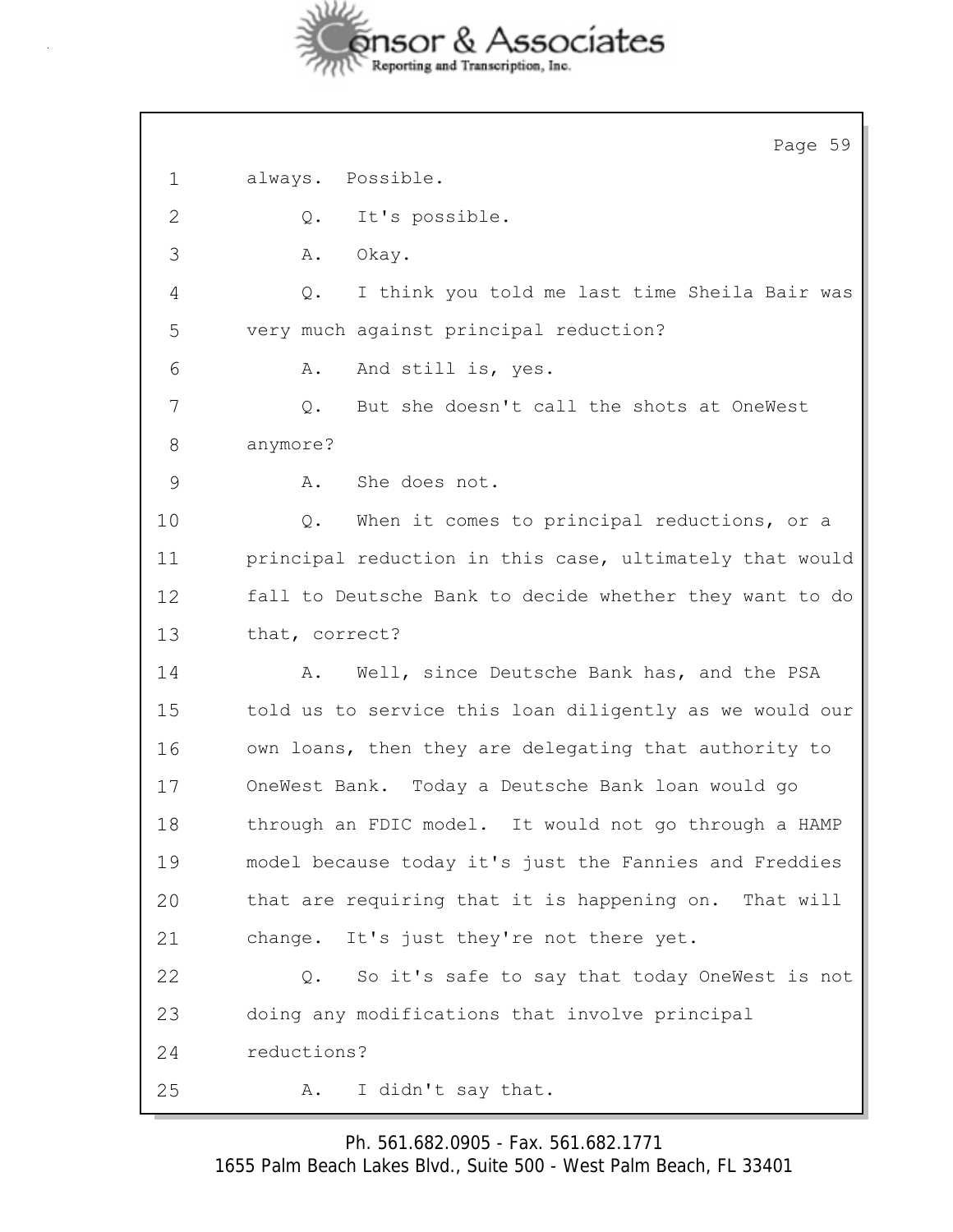

Page 60

1 Q. Well, that's why I asked.

2 A. I have seen loans in the HAMP program where 3 borrowers have received -- or they were offered. I 4 don't know if one actually accepted, accepts the plan, 5 but they were offered one that had the principal. And 6 it's not really a principal forgiveness. It's there. 7 It's kind of just the borrower is making a payment, of 8 course, on a less, you know, their payment is much -- 9 is greatly reduced because that piece of the principal 10 balance, that's not necessarily forgiven. It's kind of 11 just moved into the shadows. 12 Q. It's capitalized into the loan? 13 A. No, it's not even capitalized into the loan. 14 It's like a second loan. And if the borrower ever pays 15 their loan off, they have to pay back that money, but 16 if they're just going to live in the house forever, 17 they would always be making that lower payment. That's 18 my understanding. That's my loose understanding. 19 Q. Is that an option for any loan owned by 20 Deutsche Bank? 21 A. Today, no, but it could change tomorrow. I'm 22 going into unchartered waters again. When Obama came 23 out with this plan, the HAMP plan, it was required that 24 any Fannie and Freddie investor loan, it had to abide 25 by these rules. It has taken time for the other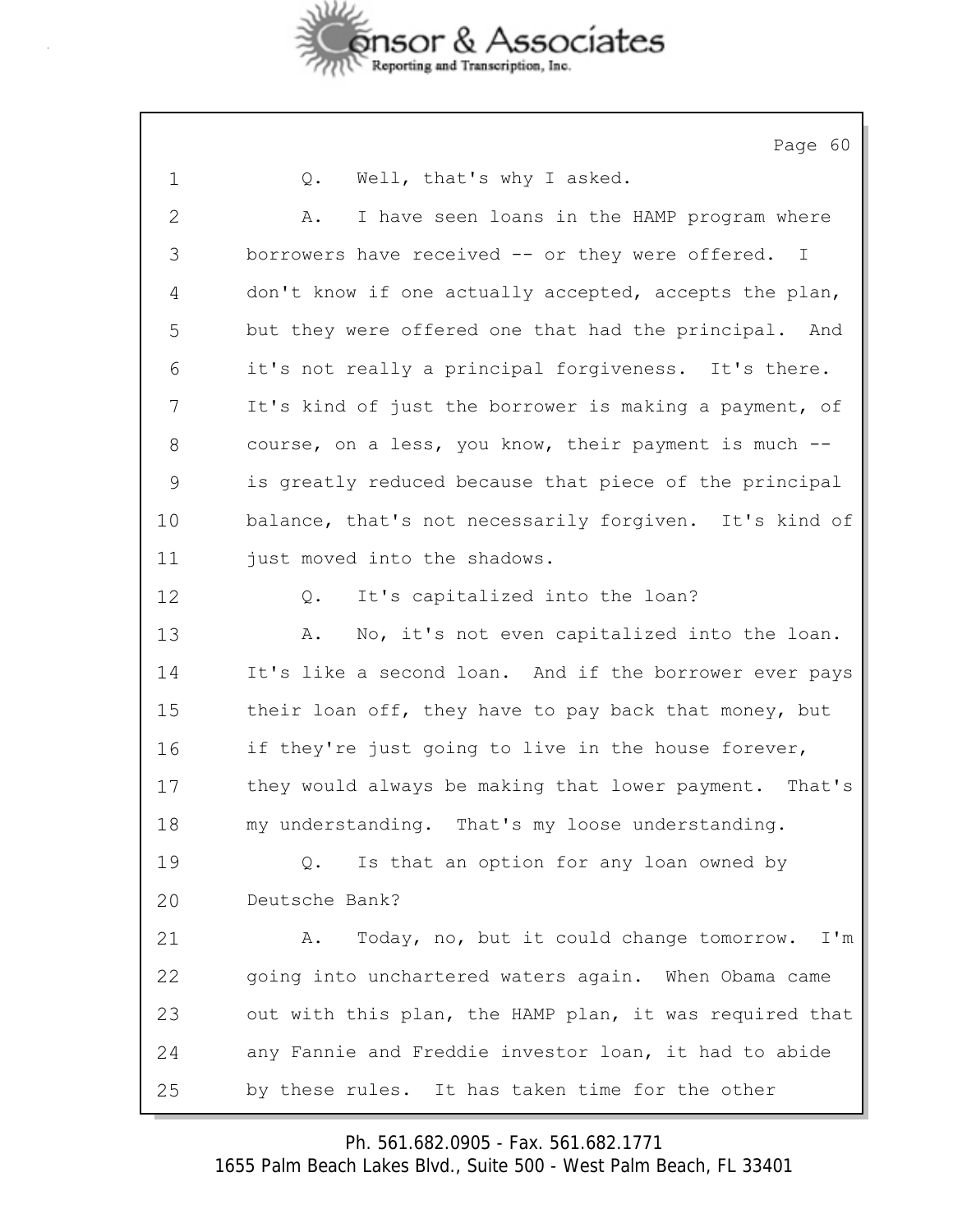

Page 61 1 investors to be a part of the required. 2 OneWest Bank wants to help the borrowers stay in 3 their home. Obviously, you know, OneWest Bank is not 4 in the business of taking homes back. But we do have 5 some investors, and I can say this because of some of 6 the mediations I've gone where Deutsche Bank has been 7 the investor, where the loan can't go through the HAMP 8 plan, it has to go through the FDIC plan, which still 9 does not approve principal reductions. 10 The meeting that I was in yesterday morning is 11 that we are close to getting to a point where all the 12 investors will be included in the HAMP plan, but I 13 don't manage that process and I don't have any say-so. 14 I'm just waiting. 15 Q. And the loss mit department is a separate 16 department from yours? 17 A. Yes. 18 0. However, you would become aware of a 19 successful loss mit program or plan -- 20 A. Yes. 21 Q. -- because it's no longer in foreclosure; is 22 that right? 23 A. Yes. 24 Q. And you have personally attended mediations 25 at which loan modifications were entered into?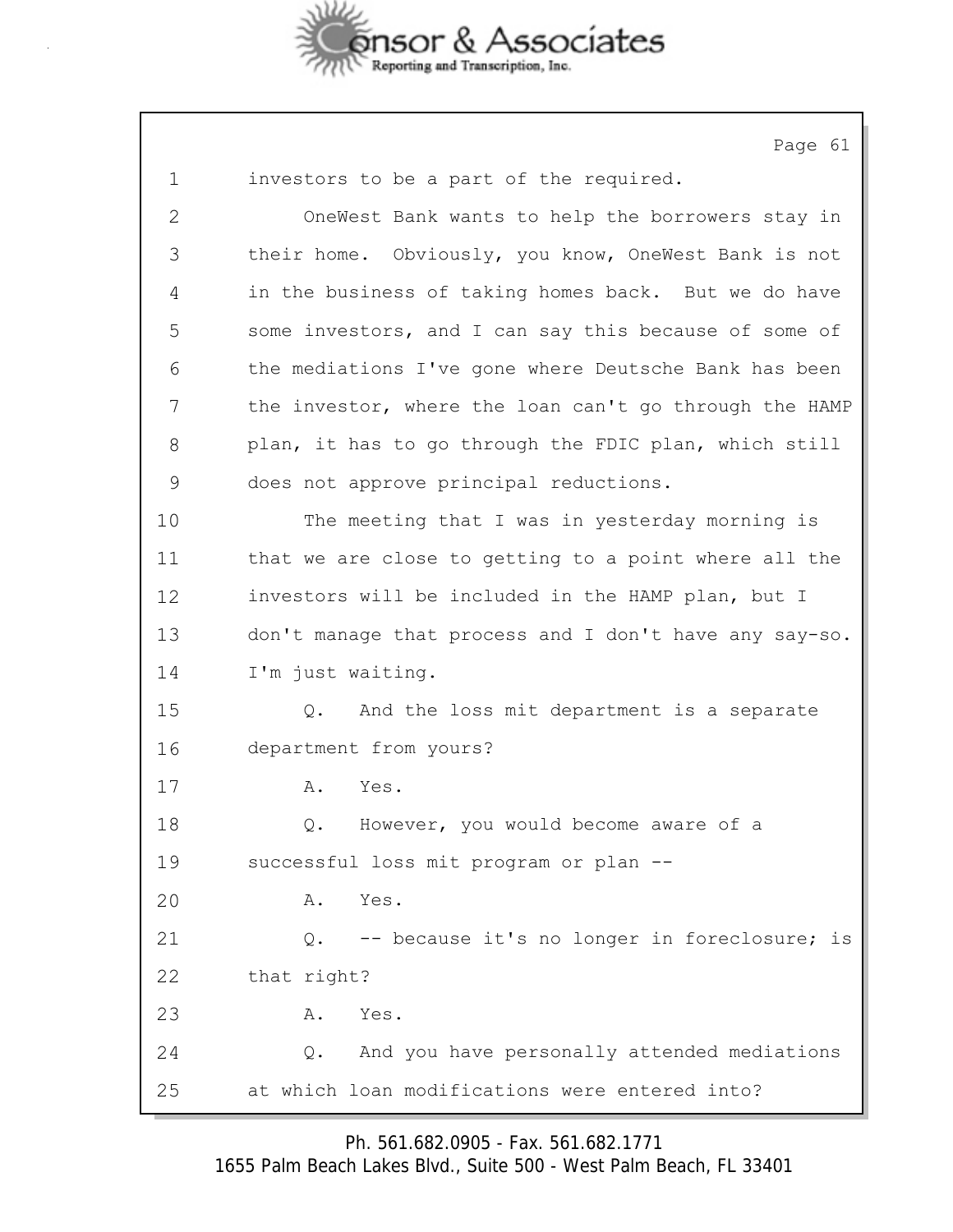

Page 62

| 1            | Well, not entered into, but discussed. You<br>Α.      |
|--------------|-------------------------------------------------------|
| $\mathbf{2}$ | know, when we go to a mediation in Florida, the       |
| 3            | required mediation, the mediator, of course, wants to |
| 4            | know what it is we can do. We come with everything    |
| 5            | that it is we can do. So I know that Deutsche Bank,   |
| 6            | because of one of these mediations, those loans are   |
| 7            | still going through the FDIC model.                   |
| 8            | And the way you described it before, is that<br>Q.    |
| 9            | something that Deutsche Bank can sort of opt into and |
| 10           | say, I want to do the Obama program?                  |
| 11           | Deutsche Bank could, yes, Deutsche Bank<br>Α.         |
| 12           | could, any investor can do that and we would follow   |
| 13           | suit. We do have some investors, for example, Lehman, |
| 14           | we have a group of their loans that they service that |
| 15           | they want us to treat their loans through the HAMP    |
| 16           | program.                                              |
| 17           | Do you know how OneWest gets paid for the<br>Q.       |
| 18           | service of servicing the loans for Deutsche Bank?     |
| 19           | No.<br>Α.                                             |
| 20           | You don't know if it's a percentage of the<br>Q.      |
| 21           | pool or anything like that?                           |
| 22           | No.<br>Α.                                             |
| 23           | Who would know that at OneWest?<br>Q.                 |
| 24           | Someone in secondary marketing.<br>Α.                 |
| 25           | Do you have a name?<br>Q.                             |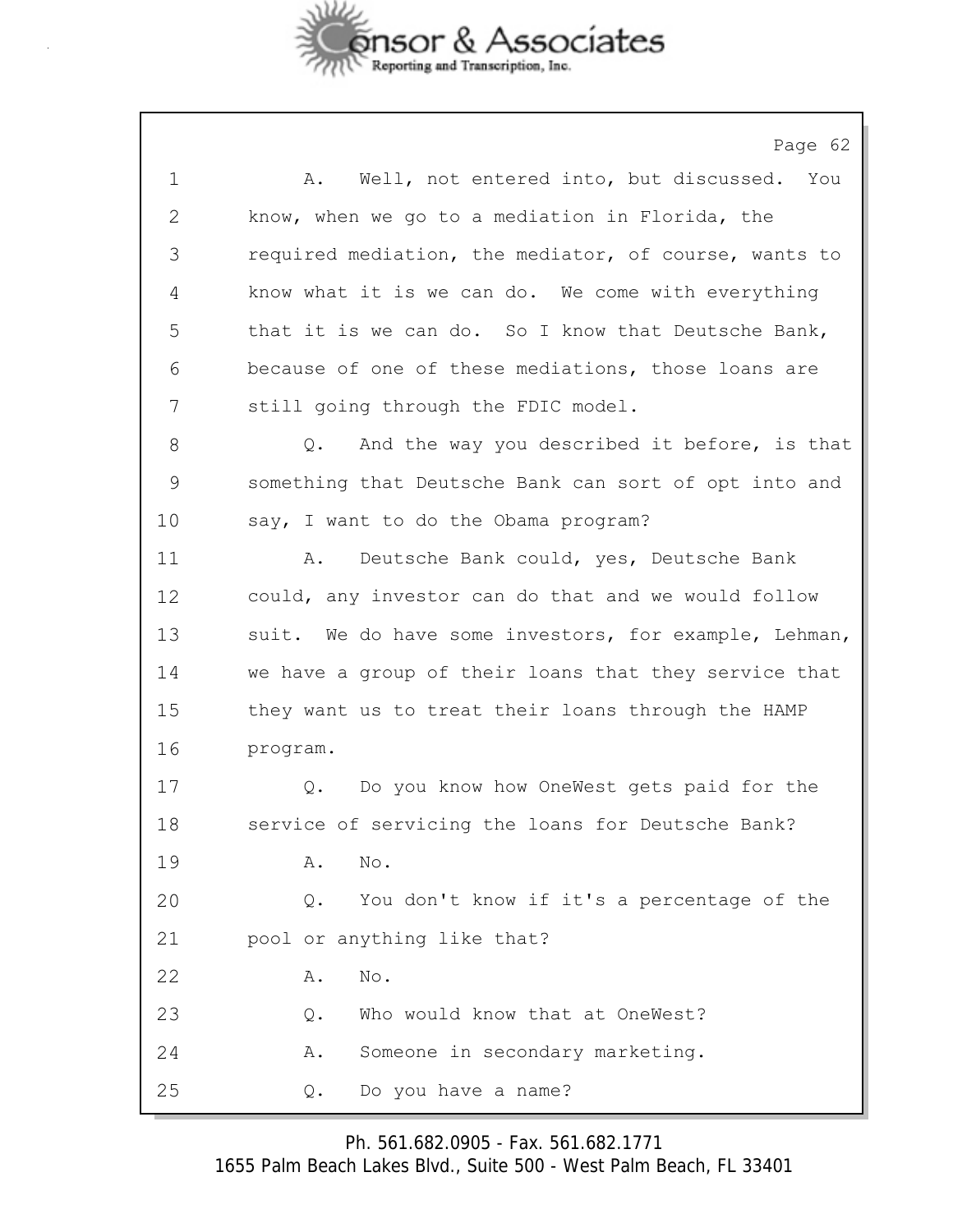

Page 63 1 A. I want to say Aaron Wade, but I'm not sure if 2 he's there anymore. It's in Pasadena. I'm too busy 3 with all my foreclosures and bankruptcies. 4 MR. ICE: I don't know if you, I'm about 5 to move to another exhibit, I don't know if 6 anybody wants to take a break? 7 MR. MANCILLA: I'm all right. 8 THE WITNESS: I'm okay. 9 MR. ICE: Keep going. 10 BY MR. ICE: 11 Q. Okay. Take a look at Exhibit B to your 12 deposition. Do you recognize that document? 13 A. Yes. 14 Q. What is it? 15 A. It is the Affidavit of Debt in the 16 loan, on the loan. 17 Q. Is that your signature on the final page? 18 When I say final, there's a service list that's 19 attached to my copy, but the final page of the 20 affidavit? 21 A. Yes. 22 Q. And that's the long form signature? 23 A. Yes. 24 Q. The old way you signed your name? 25 A. Yes.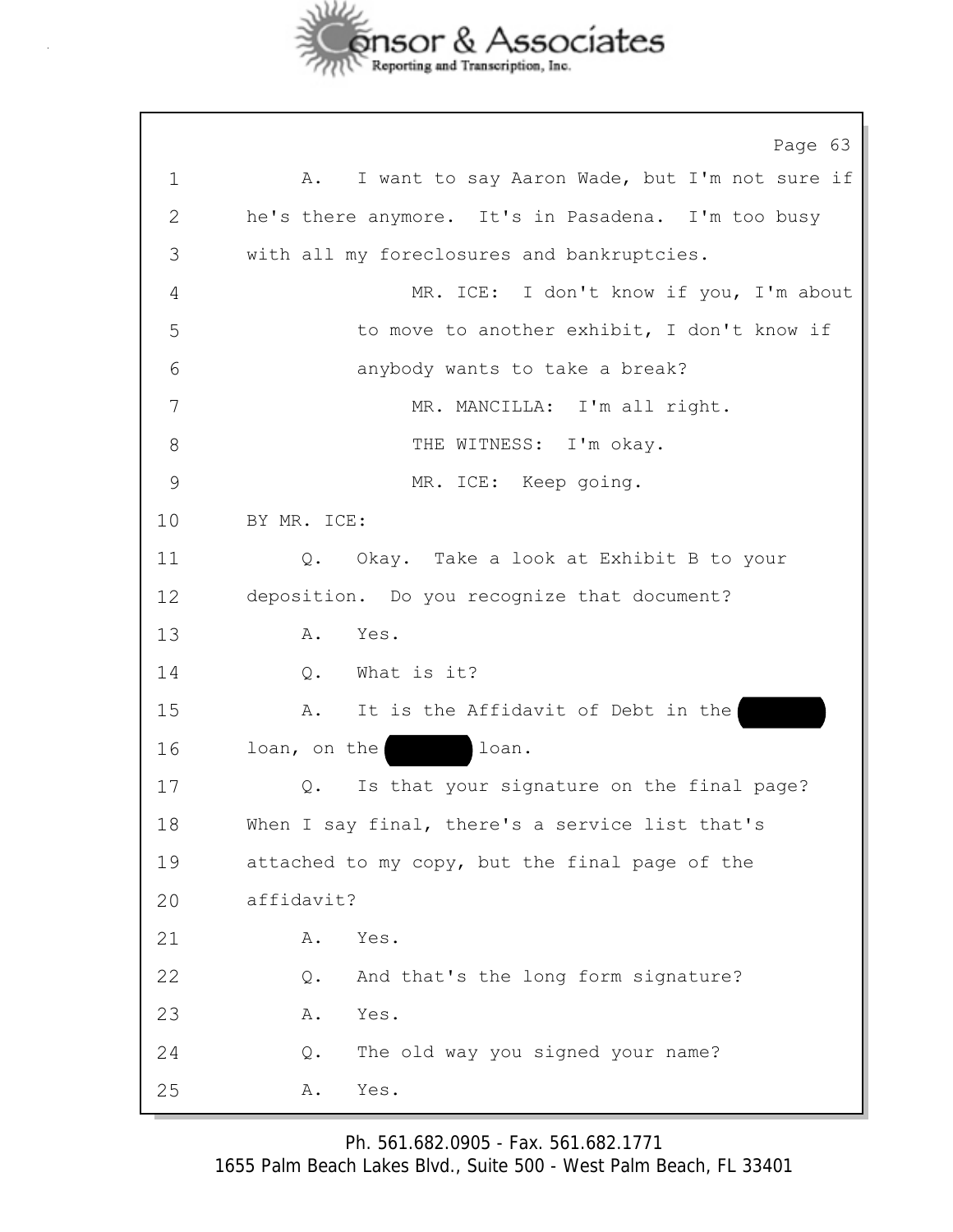

Page 64 1 Q. Do you still use this old form of signature 2 for anything? 3 A. No. 4 Q. Okay. Do you know who prepared this 5 affidavit? 6 A. Someone at the firm. 7 Q. The law firm? 8 A. The law firm, yes. 9 Q. In this case it would be Florida Default? 10 A. Yes. 11 Q. How do you know that? 12 A. Because I'm sitting here with Joe and I know 13 I didn't transfer a file in the middle of a 14 foreclosure. 15 Q. Okay. And you see down at the bottom the 16 file number -- 17 A. Yes. 18 0. -- and the doc ID number? 19 Are you familiar enough with these documents to 20 recognize that as a Florida Default doc number, a file 21 number? 22 A. No. 23 Q. You don't know one way or the other? 24 A. No. 25 Q. Do you know why the numbers are treated there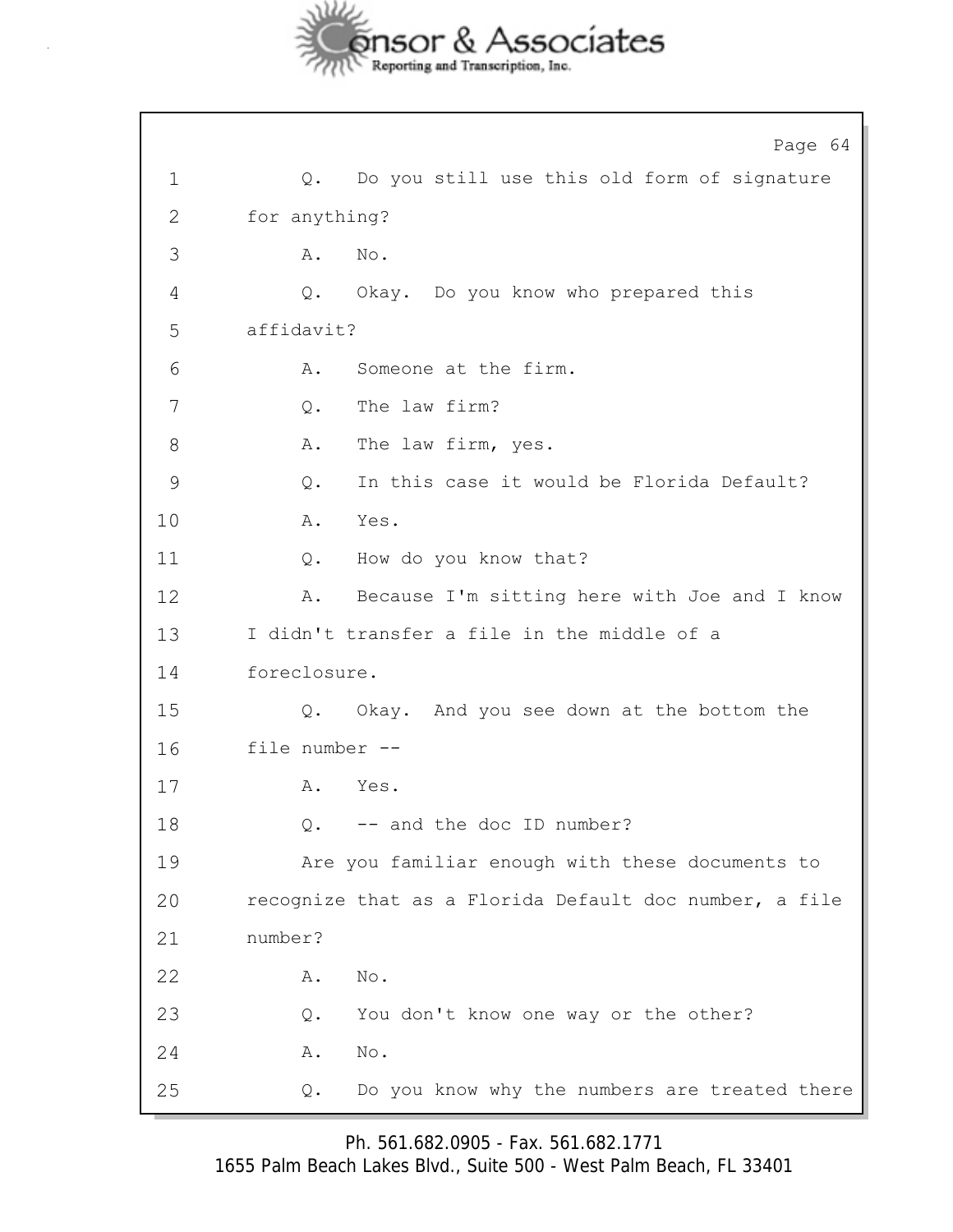

Page 65 1 in big, bold letters with the asterisks? 2 **A.** No. 3 Q. Is that some sort of computer scanning 4 process? 5 A. I have no idea, because when I get it, it 6 doesn't have that on it. Oh, yes it does. Yes, it 7 does. I'm sorry. Sorry. 8 Q. In paragraph 1 -- well, before I go into the 9 specifics, again, I know we covered some of this when 10 we were talking about Lost Note Affidavits and things 11 like that, but just to be clear, the process here is 12 the firm, the law firm, perhaps the affidavit, correct? 13 A. Based on data that was provided to them from 14 our system of record. 15 Q. Right. And they have access to the computer 16 screens to fill in the numbers in the affidavit? 17 A. Well, we actually give them copies of 18 computer screens, yes. 19 Q. So they don't have -- they can't just log on 20 and see the same computer screens? 21 A. No, they can't. 22 Q. The numbers that are on the computer screen 23 come from where? 24 A. Okay. So when the file -- when the attorney 25 is about to do this part in the process, LPS will

Ph. 561.682.0905 - Fax. 561.682.1771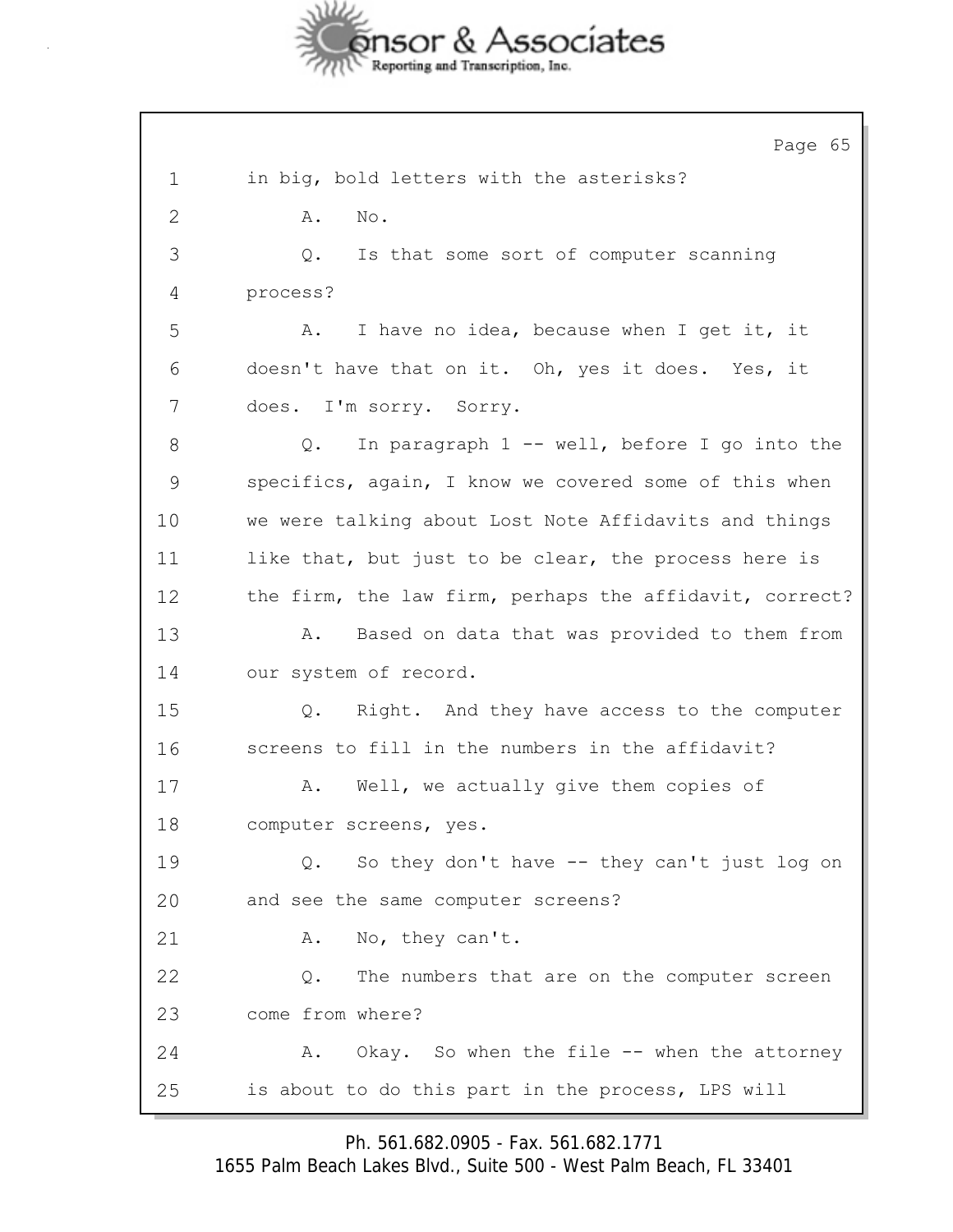

Page 66 1 upload certain screen prints that we've already -- 2 (Thereupon, there was a brief pause in 3 the proceedings, beginning 2:26 p.m, resuming 4 at 2:48 p.m.) 5 (Thereupon, the designated answer was 6 read back by the Reporter.) 7 THE WITNESS: -- have told them need to 8 go with each packet every time a firm is 9 getting ready to do an Affidavit of Debt. 10 And then it's from those screen prints that 11 the firm can fill in the accurate 12 information, the accurate information. 13 BY MR. ICE: 14 Q. So the screen prints aren't physically sent 15 to them, they're just on another system that they can 16 pull up the image? 17 A. Both. Well, I don't know. Actually, I don't 18 know. You definitely -- they definitely can pull up 19 the image, because when I was preparing for the case, I 20 copied the images and -- but I'm -- that makes the most 21 sense. I'm sure they're not printing the things off 22 the system and mailing them. 23 Q. Okay. The numbers that are on those screen 24 prints are both calculated numbers and input numbers, 25 correct?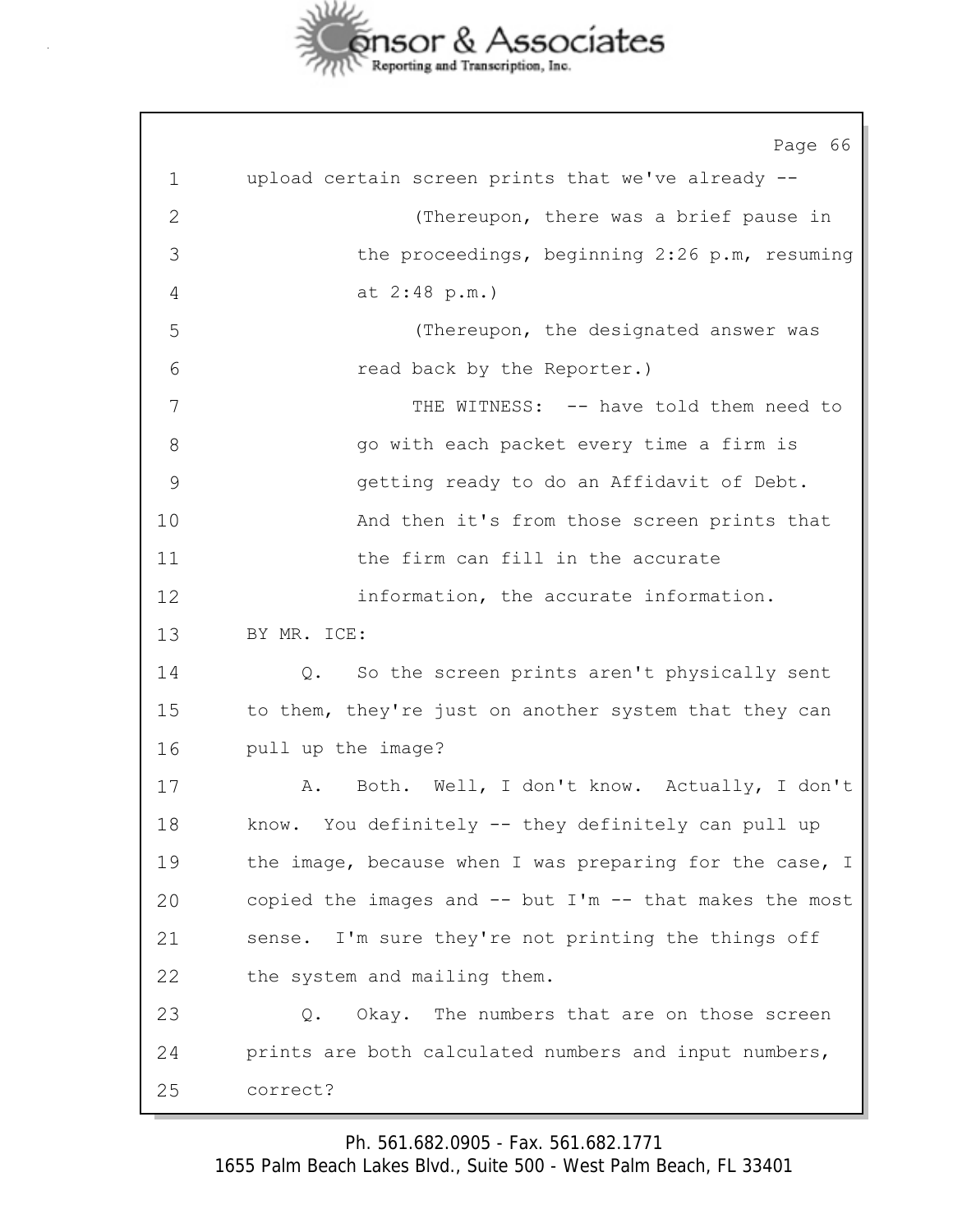

Page 67 1 A. What are we talking about? 2 Q. Well, I was trying to talk about all of them. 3 A. The numbers usually come straight off of the 4 screen print, so they're not -- can we take one for an 5 example? 6 Q. Yes. 7 A. Which one do you want to take? 8 Q. Principal. 9 A. So that's an easy one. That's just coming 10 straight off from the system and there's no calculation 11 involved. 12 Q. Well, that's not original principal. That's 13 principal still owing, correct? 14 A. Right. 15 Q. So at some point the computer has to subtract 16 whatever payments have been made? 17 A. Oh, see, that's what you meant. Okay. When 18 you log onto the system and look at this loan, just at 19 a general information screen, what you will see is the 20 unpaid principal balance. So the user doesn't have to 21 calculate anything, it's there. 22 Q. Okay. Someone originally had to put in the 23 amount of the original principal balance, the original 24 principal of the loan, correct? 25 A. When the loan boarded?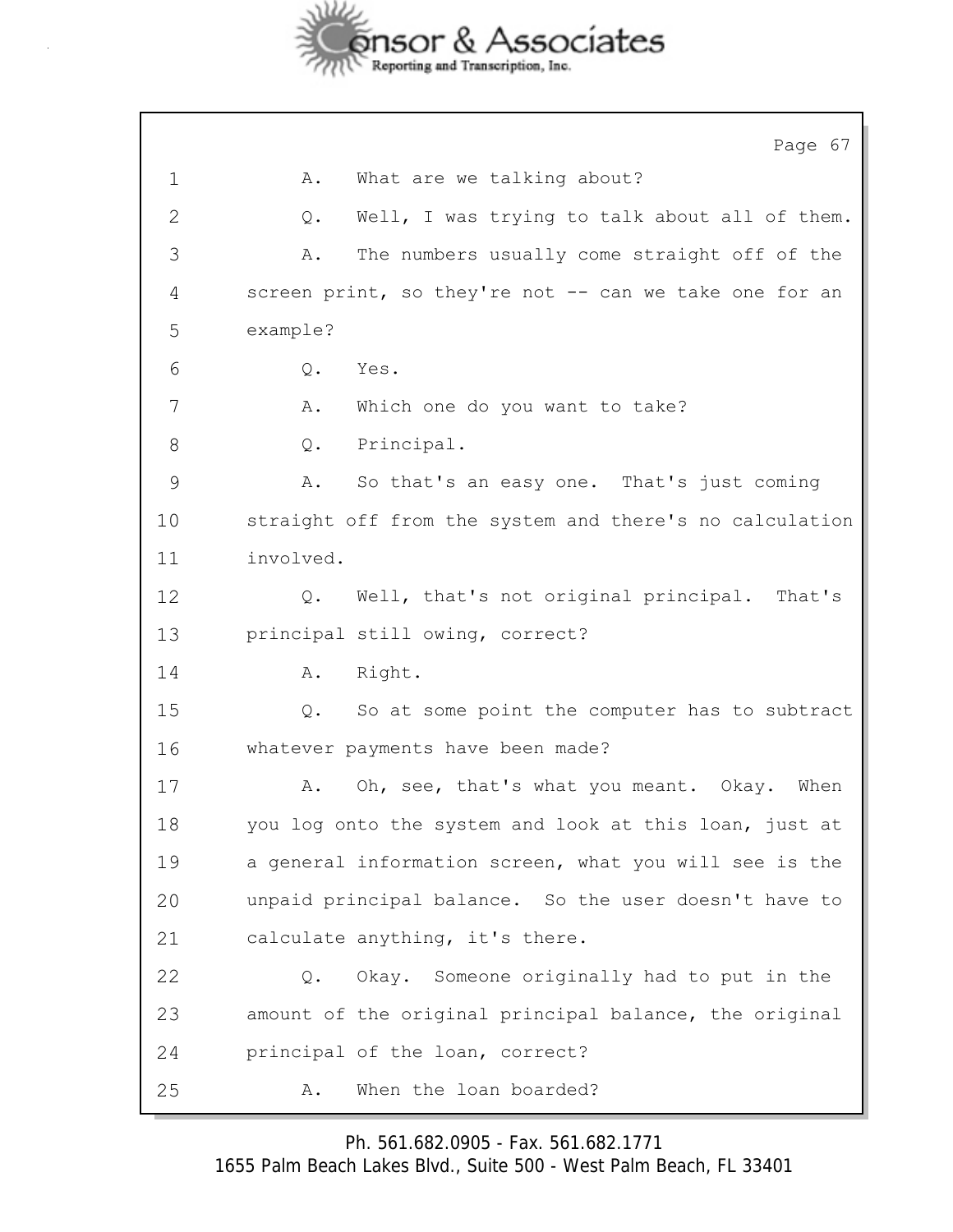

|              | Page 68                                                |
|--------------|--------------------------------------------------------|
| 1            | $Q$ .<br>Yes.                                          |
| $\mathbf{2}$ | Α.<br>Yes.                                             |
| 3            | And by boarded, I assume you meant it was put<br>Q.    |
| 4            | into the system because it became part of OneWest's    |
| 5            | servicing responsibility?                              |
| 6            | Yes. And I don't know that someone manually<br>Α.      |
| 7            | did it. I believe that happens by tape.                |
| 8            | How does the information get onto the tape?<br>Q.      |
| 9            | I believe, this isn't my area of expertise, I<br>Α.    |
| 10           | believe that if we're purchasing a loan, the           |
| 11           | information is provided to us by tape from the seller  |
| 12           | and then uploaded automatically into our computer      |
| 13           | system.                                                |
| 14           | Okay. The original lender in this case was<br>Q.       |
| 15           | IndyMac, correct?                                      |
| 16           | I think. Let me just make sure. Have to<br>Α.          |
| 17           | look at my papers. Because one of these we bought from |
| 18           | Aegis. Yes, the original is IndyMac, yes.              |
| 19           | So in this case, somebody from IndyMac, who's<br>Q.    |
| 20           | now OneWest, would have at some point input --         |
| 21           | Yes.<br>Α.                                             |
| 22           | -- the information physically into the<br>Q.           |
| 23           | computer?                                              |
| 24           | Yes, that's true.<br>Α.                                |
| 25           | And we don't know who that was now?<br>Q.              |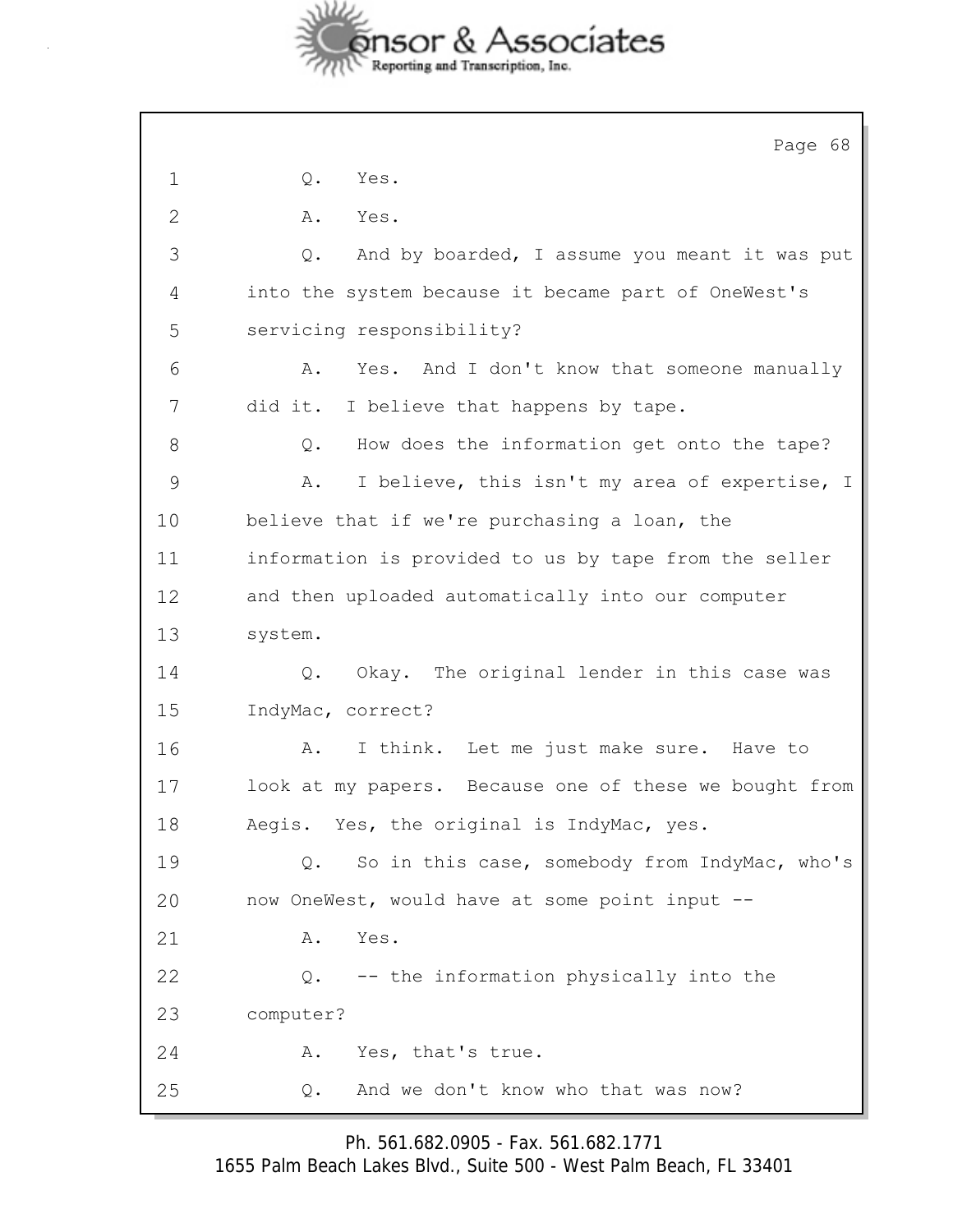

Page 69 1 **A.** No. 2 Q. Then the computer is programmed to, as 3 payments are made and logged into the computer, to 4 deduct principal -- 5 A. Yes. 6 Q. -- from the original principal? 7 A. Yes. 8 Q. Which requires someone else to physically 9 type in when a payment is made, correct? 10 A. Yes. 11 Q. Are there any, like if it's an electronic 12 payment or something, does it go automatically into the 13 computer from the bank where the borrower is paying 14 from? 15 A. I believe so. 16 Q. The interest rate, again the -- or the 17 interest per diem that's calculated, the number here of 18 \$16,088.21, is computed from the original terms of the 19 loan, correct? 20 A. Well, the interest would be, in that 21 equation, it would be the unpaid principal balance, not 22 the original principal balance. 23 Q. Right. But at some point, someone had to put 24 in what the rate was going to be? 25 A. Yes.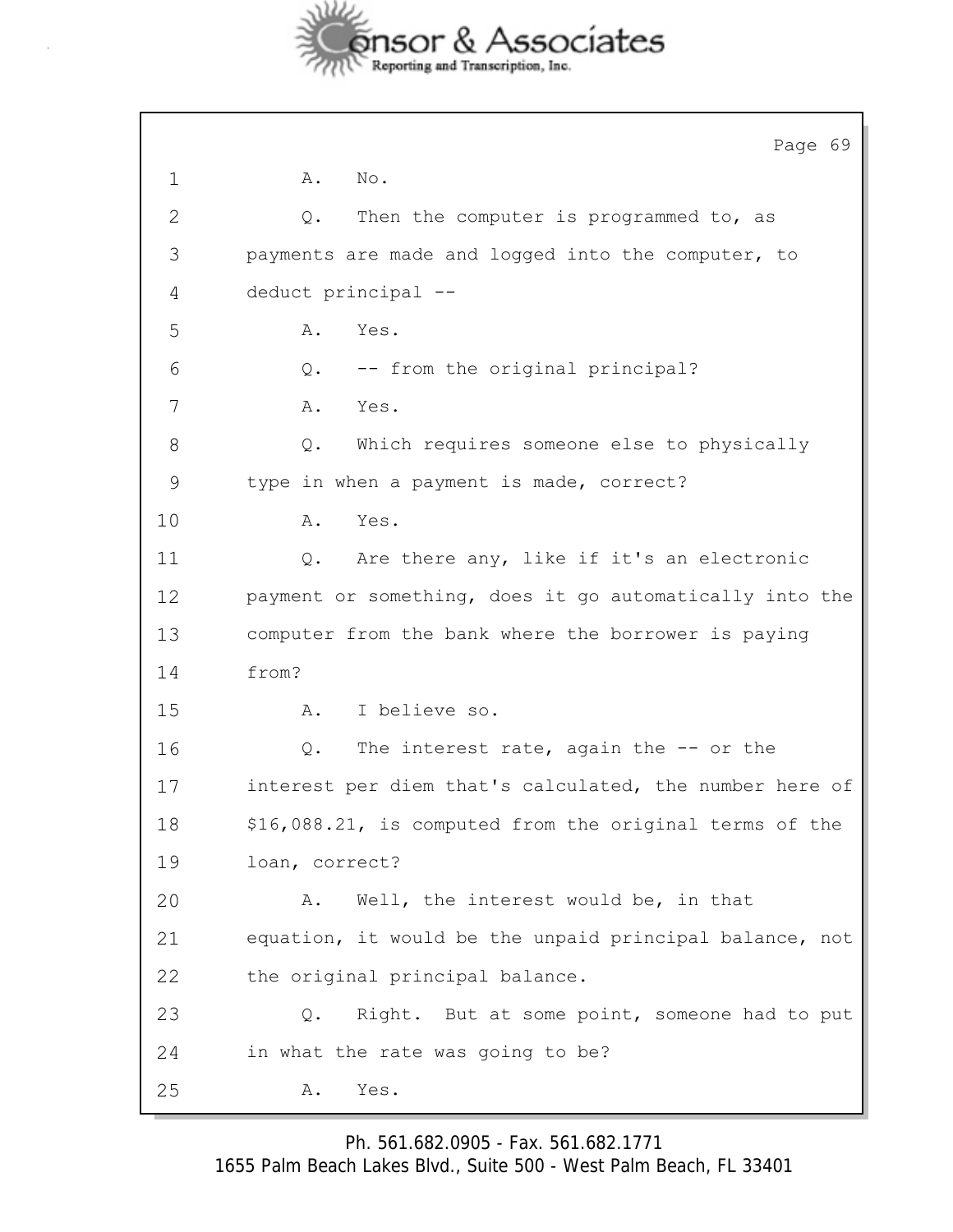

Page 70 1 Q. And then the computer does the rest -- 2 A. Yes. 3 Q. -- and calculates what that represents? 4 A. Initially, or are we talking about if we were 5 to look at this today? 6 Q. Right now I'm just asking about how these 7 numbers got onto this affidavit. 8 A. So we have a workstation within our system of 9 record that generates payoff statements. That's the 10 information that we provide to the firms because we can 11 put in an as-of date, and then the system, yes, based 12 on the interest rates that are already cataloged in the 13 system for prior months and future months will do the 14 calculations. 15 Q. Because there's a time lag to get these into 16 the affidavit and for you to sign it, the computer 17 system is actually projecting ahead a little bit as to 18 how much interest is going to be due and owing on a 19 date in the future? 20 A. It depends. Let's see. On this one, the 21 interest is, as of 2/9, 2009, so, yes, it was projected 22 out. And as long as the interest rate is available, 23 meaning it's not an adjustable, a monthly adjustable 24 interest rate, then it will do that accurately. There 25 are times when the system can be off if the interest

Ph. 561.682.0905 - Fax. 561.682.1771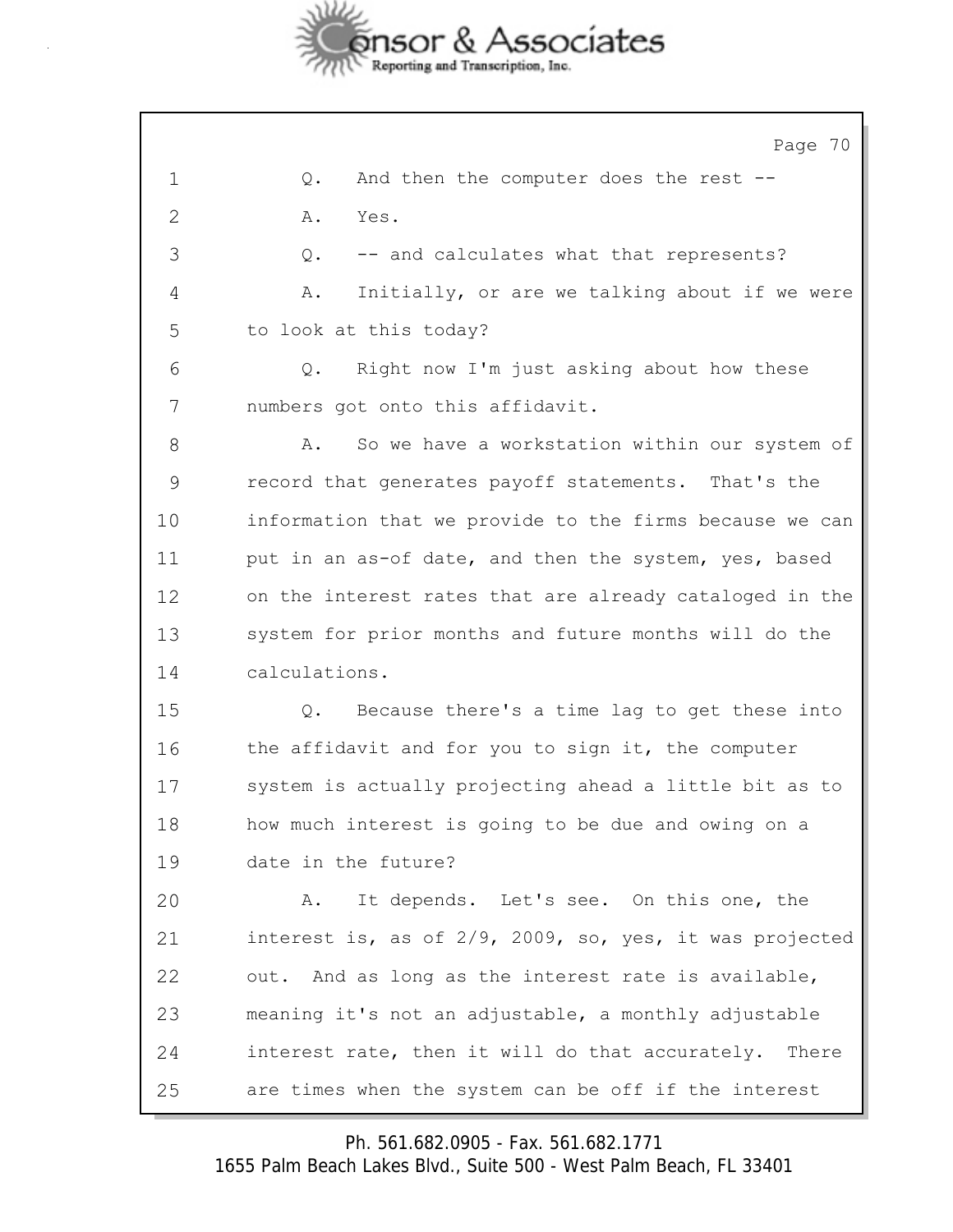

Page 71 1 rate is not available, depending on when this request 2 is made, and then what the system is going to do is use 3 the interest rate it has available to calculate. 4 Q. And that's because the adjustables are 5 sometimes tied to rates that you can't possibly project 6 into the future? 7 A. Right. Right, once the U.S. Treasury 8 publishes them, then -- 9 Q. Okay. So based on the screen print, someone 10 at the firm puts these numbers in and then they 11 transfer this to LPS or back to OneWest, or, pardon me, 12 I think you said it's uploaded to the computer? 13 A. It's uploaded back, because the document has 14 to be signed, it now goes through its -- and I don't 15 know what kind of QC process it goes through on the 16 firm side, so just speaking from what I know, the firm 17 would upload it back through LPS's system for the 18 document to get signed. 19 Q. And it gets printed out in Austin for you to 20 sign? 21 A. It gets printed in Minnesota -- 22 Q. Okay. You said that. 23 A. -- and gets shipped to Austin. 24 Q. And at that point you sign this without any 25 kind of your personal verification that any of these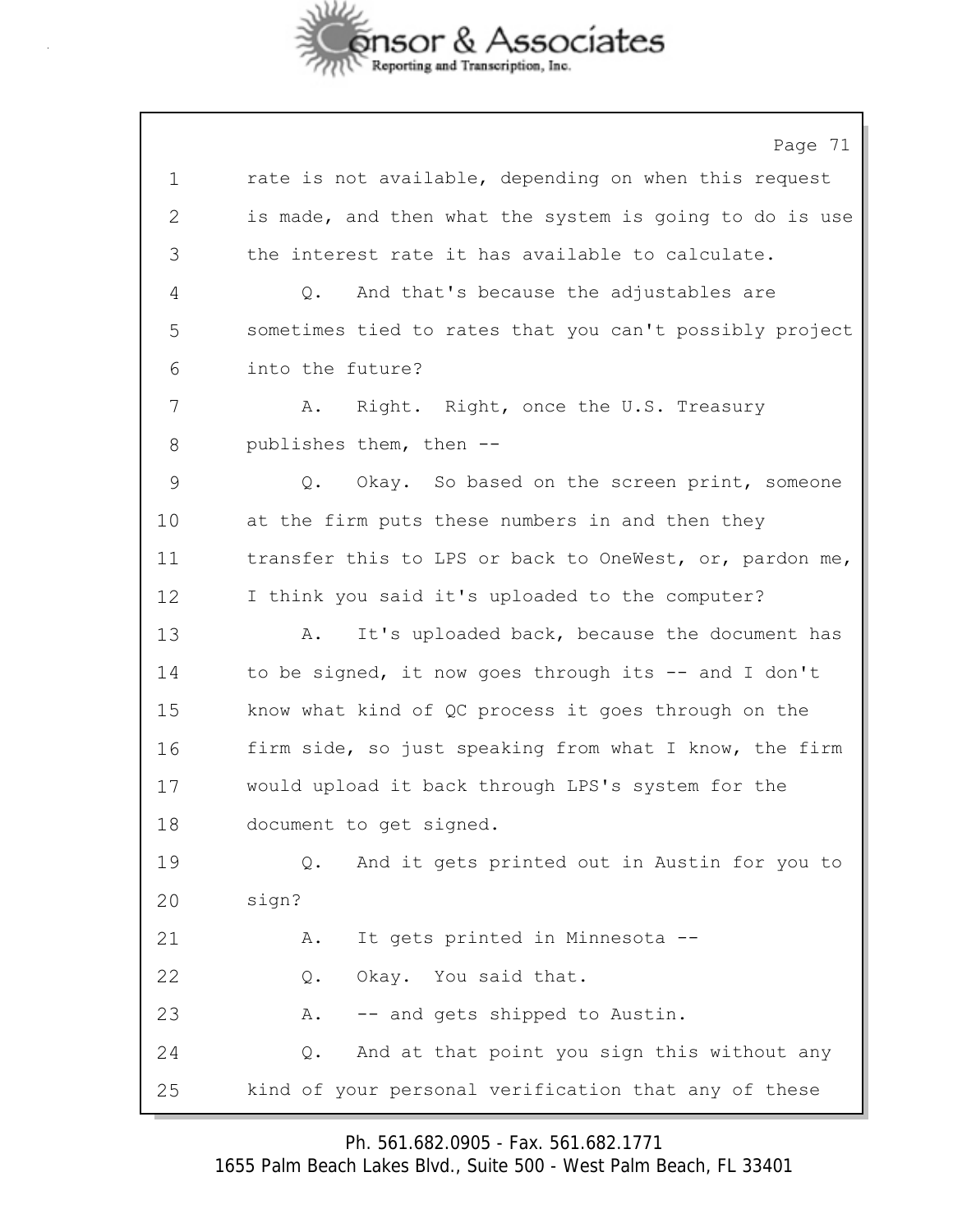

Page 72

|  | numbers are correct? |
|--|----------------------|
|  |                      |

2 A. There will be a sticky on it, on this. And 3 what I have is okay to sign by the foreclosure 4 specialist that owns this digit. And based on that, I 5 won't double check the numbers.

6 Q. Do you ever double check any of the numbers? 7 A. No, because our QC process that used to be a 8 100 percent that's now 10 percent, it has really zero 9 level of error because the numbers are really coming 10 right off of -- no one's manually doing this. So I 11 just look for that sticky so that I know that the 12 person I charged with checking it is doing what I'm 13 expecting them to do.

14 Q. So when the firm prepares this, is this 15 somehow drawing from the bank's computer system to put 16 these numbers in here or is there a paralegal somewhere 17 and typing these in?

18 A. I don't know. I don't know, which is why I 19 have a specialist double check to make sure. I mean, 20 they're to look at this and say, if I was doing this 21 all from the beginning, would I come up with the same 22 number. That's why we have that double check. 23 But I don't want to represent that errors aren't 24 made and errors aren't caught and we don't take losses 25 because of errors.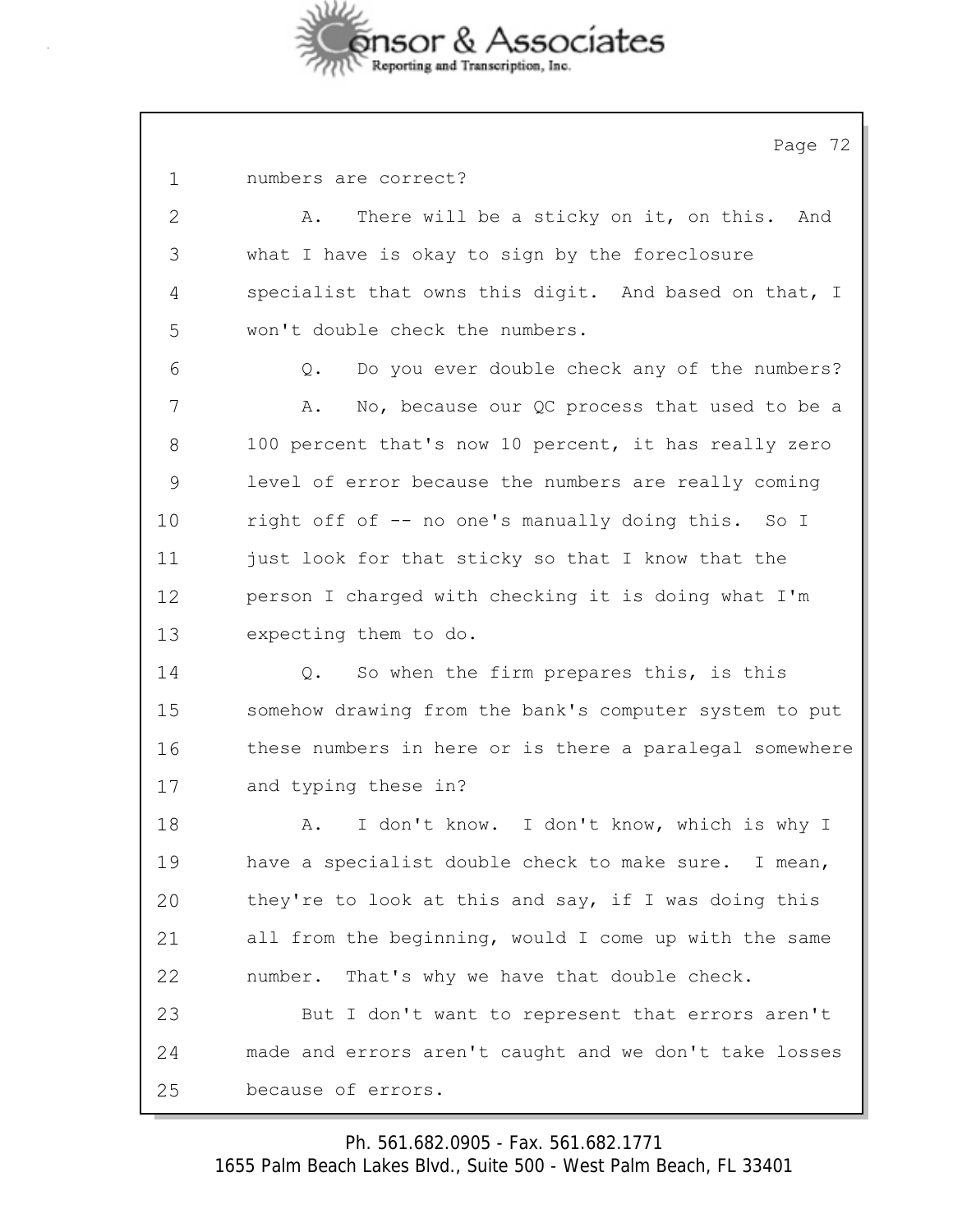

Page 73 1 Q. Do you know whether this was prepared during 2 the 100 percent QC phase or the 10 percent QC phase? 3 A. This would have -- the 100 percent QC phase. 4 Q. So someone at OneWest would have checked 5 these numbers before giving them to you? 6 A. Yes. Let me backtrack, make sure that I was 7 clear. A 100 percent of the time someone has to double 8 check these numbers before I sign. 9 Q. Right. 10 A. We have a QC process on top of that, that 11 they were QCing how many times we had to reject the 12 document because the numbers were incorrect. That 13 process has gone from a 100 percent to 10 percent, but 14 a 100 percent of the time a specialist looks at these 15 numbers before I sign. 16 Q. Okay. But both back then and today, the 17 numbers, OneWest checks every single number every 18 single time? 19 A. Back then and, yes, today. 20 Q. However, you're not the one doing that? 21 A. No. As the vice president of the department, 22 no, I don't. I have employees that report to me that 23 do that. 24 Q. Right. And do you have any way of knowing 25 who did it on this document?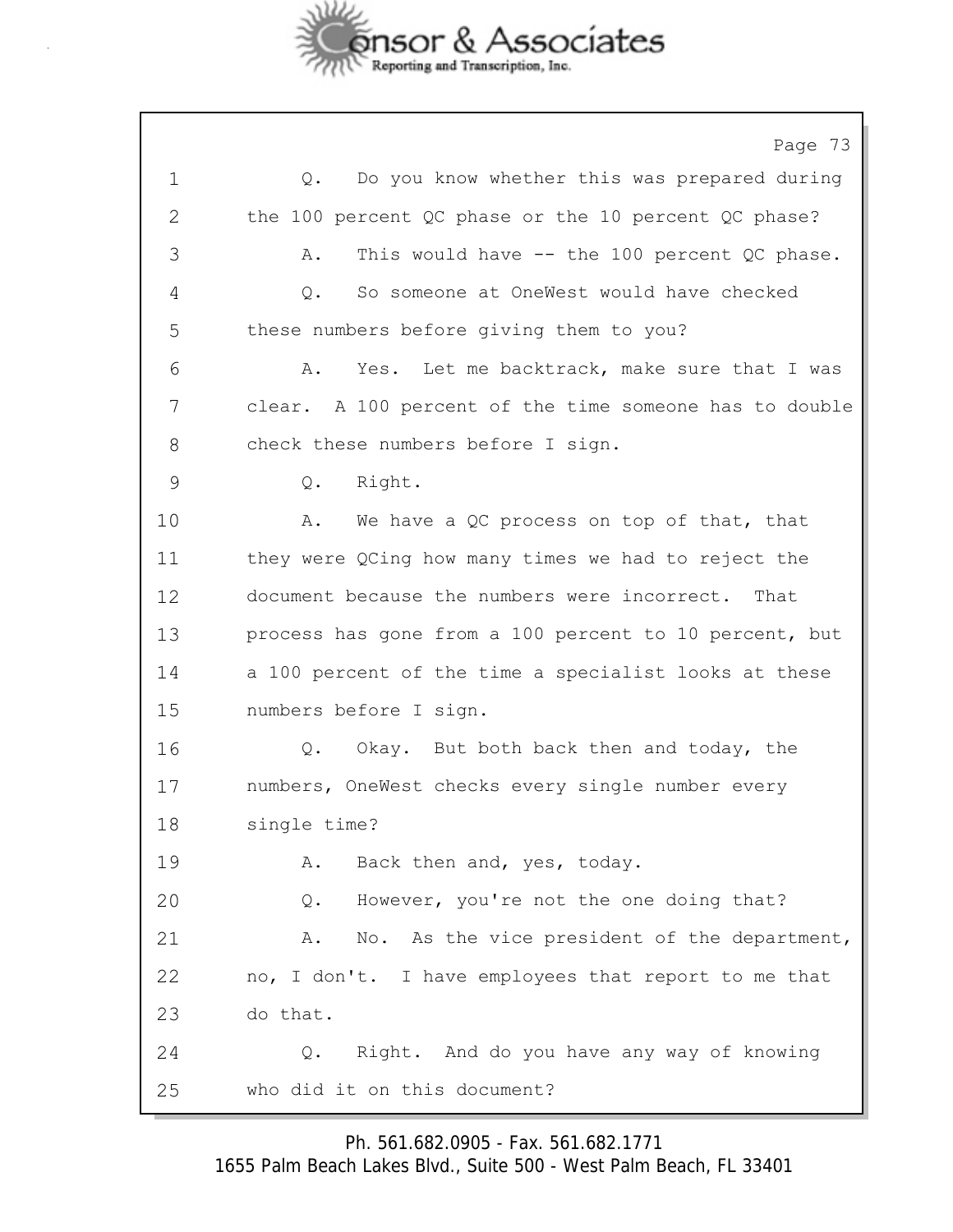

|              | Page 74                                                 |
|--------------|---------------------------------------------------------|
| $\mathbf 1$  | I don't.<br>A.                                          |
| $\mathbf{2}$ | In the first line you say: This affidavit is<br>Q.      |
| 3            | submitted in support of Plaintiff's Motion for Final    |
| 4            | Judgment for the purpose of showing: That there is no   |
| 5            | genuine issue as to any material fact, that plaintiff   |
| 6            | is entitled to enforce the note and mortgage and        |
| 7            | plaintiff is entitled to a judgment as a matter of law. |
| 8            | Do you see that?                                        |
| 9            | Yes.<br>Α.                                              |
| 10           | Is there anywhere in the affidavit where you<br>Q.      |
| 11           | actually declare that OneWest -- the basis for OneWest  |
| 12           | being entitled to enforce the note and mortgage?        |
| 13           | I'm sorry, what now?<br>Α.                              |
| 14           | In other words, the way I read it, that's<br>Q.         |
| 15           | sort of an introductory paragraph as to why this is     |
| 16           | being filed.                                            |
| 17           | Okay.<br>Α.                                             |
| 18           | So my question is, do you say anywhere in<br>Q.         |
| 19           | here as to what the basis is for plaintiff, which is    |
| 20           | IndyMac Federal Bank, FSB, being entitled to enforce    |
| 21           | the note and mortgage?                                  |
| 22           | Being entitled to enforce. I'm looking for<br>Α.        |
| 23           | the sentence that says $-$ if you say No. 1 is an       |
| 24           | introductory paragraph, then I don't see a statement    |
| 25           | that categorically refers back to the fact that OneWest |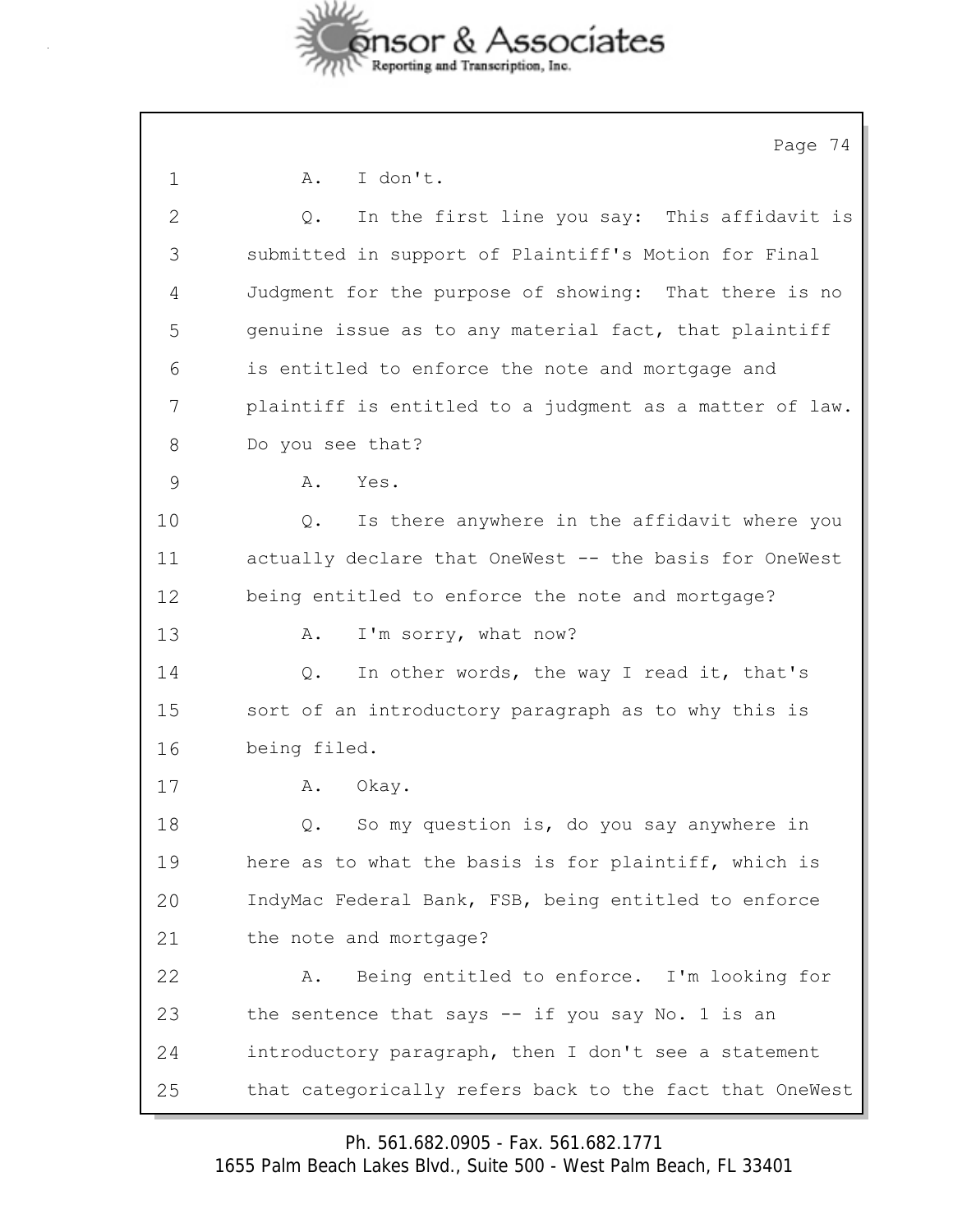

Page 75 1 can enforce the note, but I'm not reading it like an 2 introductory paragraph because it's numbered. 3 Q. Okay. Yeah, you don't have to adopt my 4 interpretation of it. 5 A. So, no. 6 Q. The question is, regardless, viewing the 7 document as a whole, any paragraph, where do you give 8 the basis that the plaintiff is entitled to enforce the 9 note and mortgage? 10 A. It's not given in this particular affidavit. 11 Q. Even though it says that that's the reason 12 that this is being given? 13 A. It's in support of our motion, the motion, 14 yes. 15 Q. Right. At the time this was signed, IndyMac 16 Bank was the servicer -- IndyMac -- strike that. 17 Who -- what company was -- the plaintiff is 18 IndyMac Federal Bank, FSB, correct? 19 A. Yes. 20 Q. But your affidavit is talking about IndyMac 21 Bank as servicer of the loan. Would that be incorrect, 22 in paragraph 2? 23 A. I don't know that that -- I think that's an 24 interpretation of whether that is necessarily incorrect 25 because it doesn't -- the plaintiff says IndyMac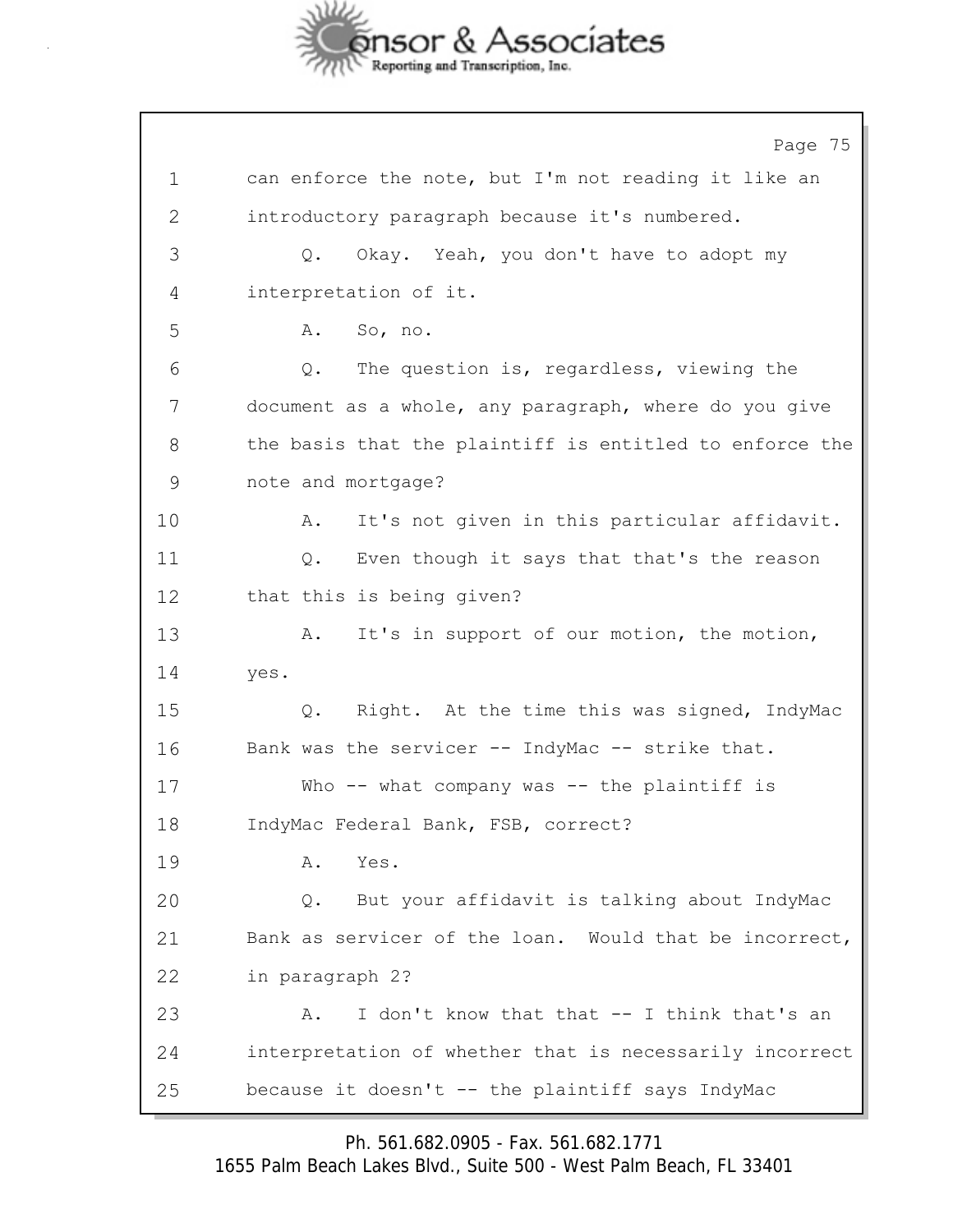

Page 76 1 Federal Bank. I signed in the capacity as IndyMac 2 Federal Bank in No. 5, so I think paragraph 2 doesn't 3 go to the validity of the document. I think it's an 4 error. What do you call those? Scribner error. 5 Q. Right. It should be IndyMac Federal Bank, 6 correct? 7 A. I would like to have seen it be IndyMac 8 Federal Bank, yes. 9 Q. Because when we started this whole 10 deposition, you agreed with me that IndyMac Bank ceased 11 to exist in July of last year. 12 A. Yes, but the plaintiff is IndyMac Federal 13 Bank on the document. 14 Q. Right. So as of December 15th, 2008, when 15 you signed it, IndyMac Bank wasn't the servicer of the 16 loan. They didn't even exist; is that correct? 17 A. That's right. 18 Q. Is that something that your QC people look 19 for? 20 A. It is my understanding that it is a QC point 21 for Fidelity -- LPS, yes. 22 Q. Going on in paragraph 2, it says that you are 23 familiar with the books of account. What are books of 24 account? 25 A. The system records.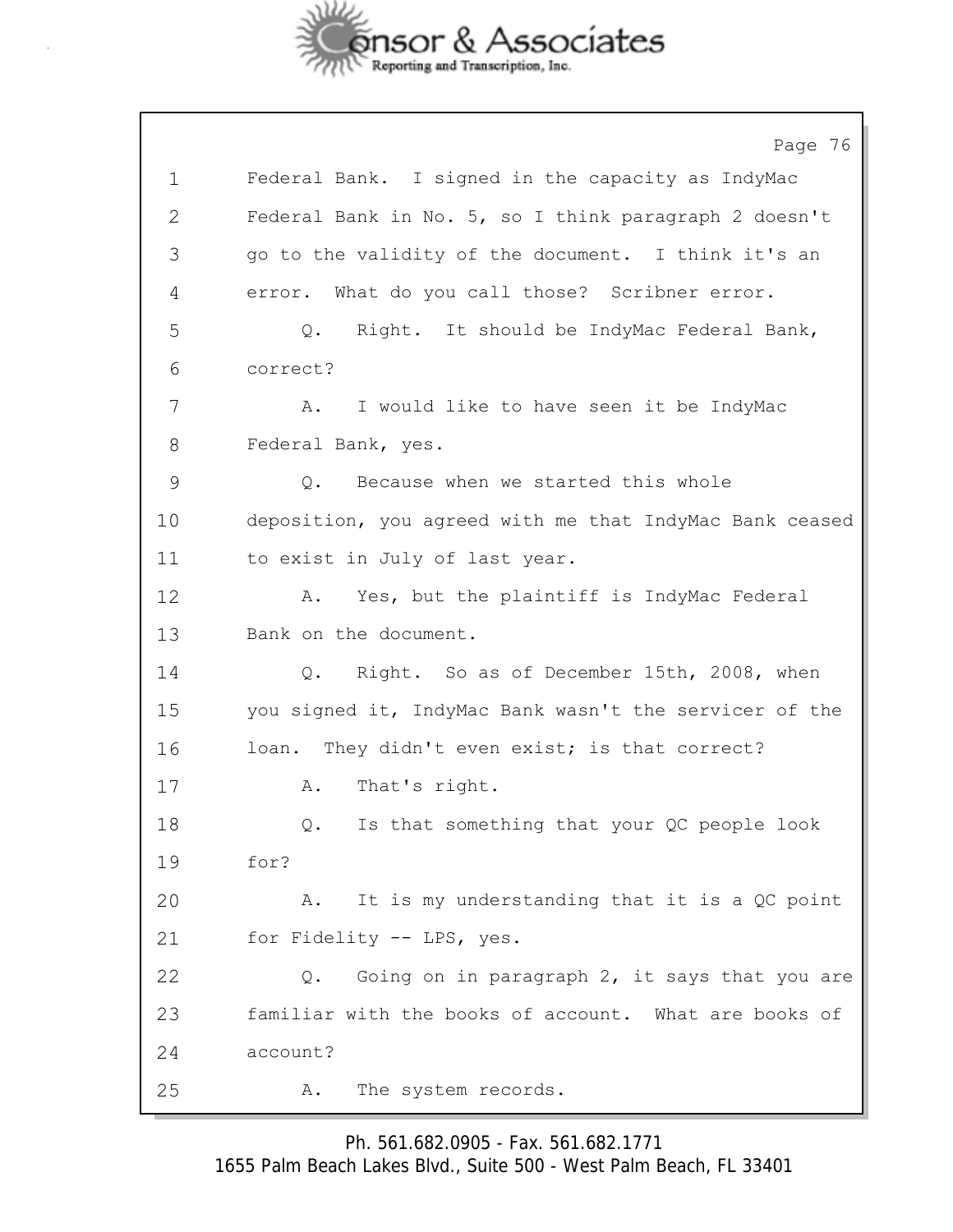

|              | Page 77                                                |
|--------------|--------------------------------------------------------|
| $\mathbf 1$  | So what you're talking about is the computer<br>Q.     |
| $\mathbf{2}$ | programs that we have been discussing?                 |
| 3            | Α.<br>Yes.                                             |
| 4            | It says that you have examined all the books,<br>Q.    |
| 5            | records, and documents kept at IndyMac Bank, FSB       |
| 6            | concerning the transactions alleged in the complaint,  |
| 7            | correct?                                               |
| 8            | Yes.<br>Α.                                             |
| 9            | Again, IndyMac Bank didn't have any books,<br>Q.       |
| 10           | records, or documents at that time, correct?           |
| 11           | Α.<br>Correct.                                         |
| 12           | Secondly, you didn't examine anything?<br>Q.<br>It     |
| 13           | was somewhere else?                                    |
| 14           | Someone that reports to me, yes.<br>Α.                 |
| 15           | When you say, all the transactions alleged in<br>Q.    |
| 16           | the complaint, when you signed this, did you know what |
| 17           | transactions were alleged in the complaint?            |
| 18           | A. I know when I sign an Affidavit to Amounts          |
| 19           | Due and Owing what I'm signing, so. And I'm signing    |
| 20           | that as of the date that this is referring to, that is |
| 21           | what the borrower owed.                                |
| 22           | Did you have a copy of the complaint there to<br>Q.    |
| 23           | review to know what transactions were being alleged in |
| 24           | the complaint?                                         |
| 25           | I don't need to have -- no, I didn't.<br>Α.            |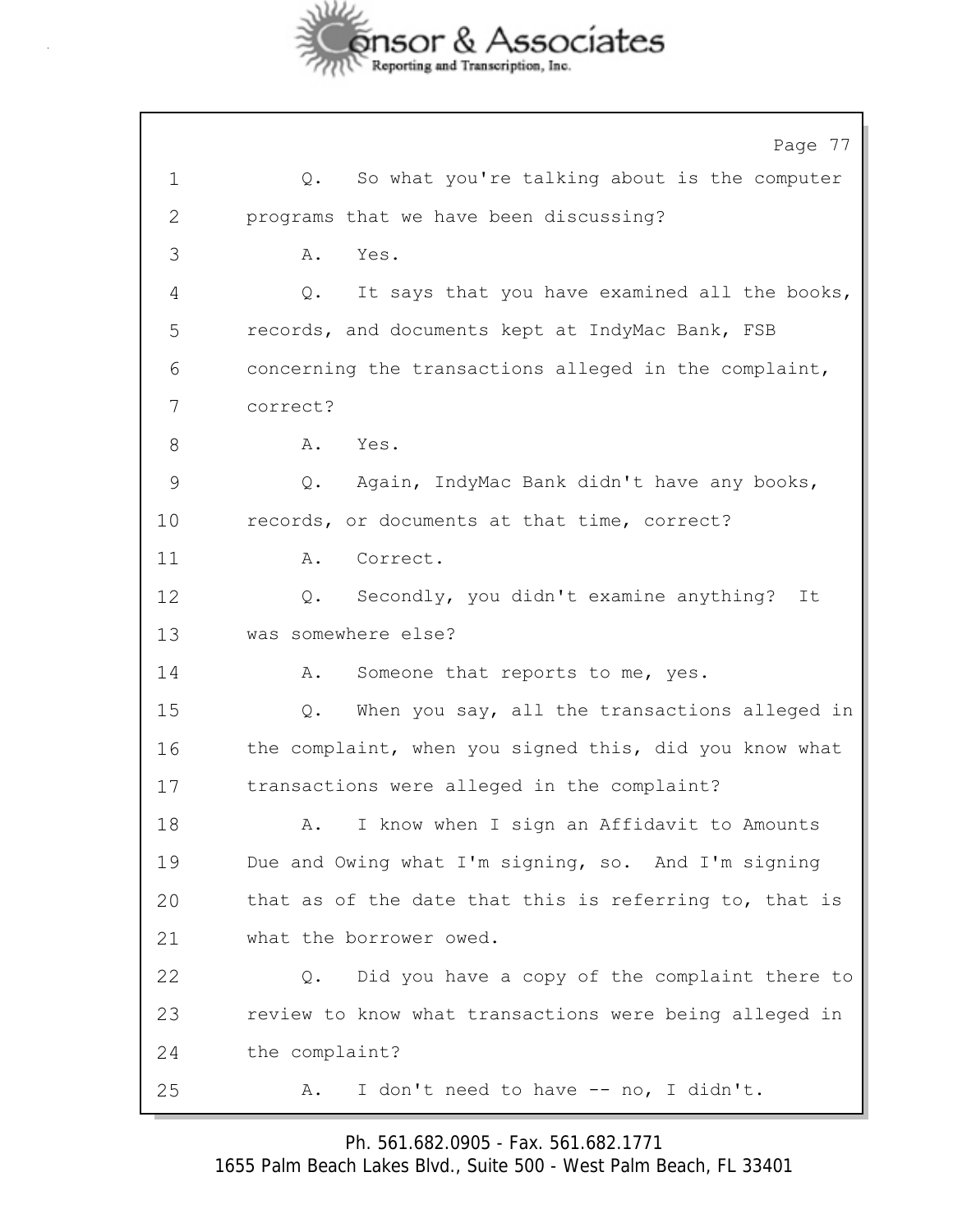

Page 78 1 Q. Do you know whether or not it had a lost note 2 count in it at the time you signed this? 3 A. No. 4 Q. Continuing on in paragraph 2: All of these 5 books, records, and documents are kept by IndyMac Bank, 6 FSB in the regular course of its business as servicer 7 of the loan transaction and are made at or near the 8 time by, and from information transmitted by, persons 9 with personal knowledge of the facts such as your 10 affiant. 11 What personal knowledge do you have that the books 12 and records and documents that are kept by, should be 13 IndyMac Federal Bank at that time, are in the regular 14 course of its business? 15 A. Because as a servicer and as a bank, the 16 records are customary. The financial records are 17 customary. Did I get that -- maybe I didn't understand 18 the question. Let me read it. 19 Yes, as a bank and as a servicer, it is customary 20 to keep financial records and customer logs and copies 21 of documents. 22 Q. How did you confirm that the records that you 23 were looking at were made at or near the time by, and 24 from information transmitted by, persons with personal 25 knowledge?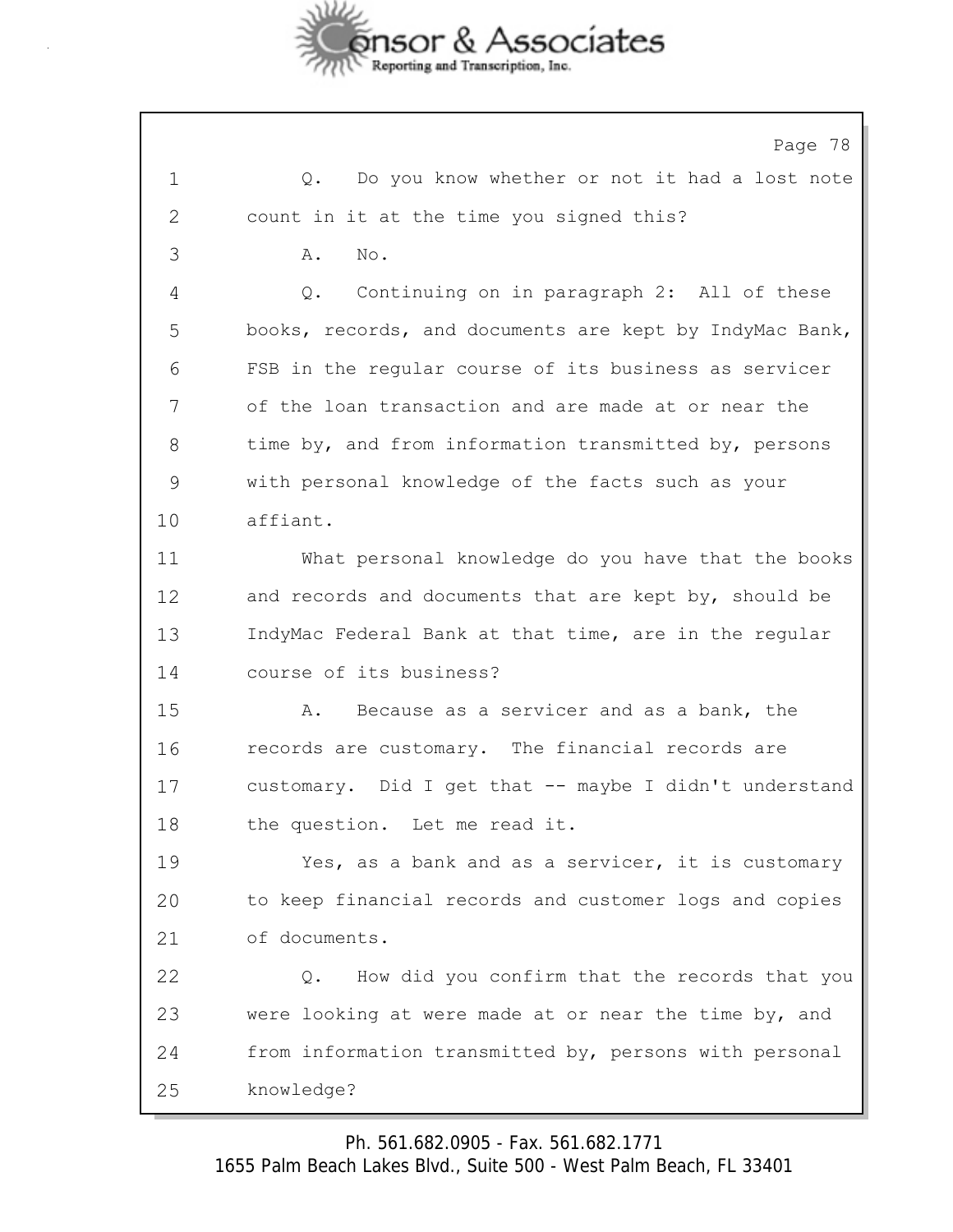

Page 79 1 A. My staff, when they check the figures, 2 they're going to do it based on the effective dates 3 shown here as a check and balance that as of that time, 4 as of, in this case, February 9th, 2009, that's what 5 the principal balance was and that's what the interest 6 rate was. 7 Q. Well, I'm focused on the idea that the 8 entries into this computer system you say are made by, 9 or from information transmitted by, persons with 10 personal knowledge of the facts. You know, we've 11 already talked about some of the entries, some of the 12 data comes from tape. Do you know in this particular 13 case, did this come from tape or somebody who typed it 14 into the computer? 15 A. I don't know. 16 Q. You don't know -- because you don't know 17 that, you don't know whether it was made at or near the 18 time that the records came to be, right? 19 A. I do know that working for a bank we are 20 strongly regulated and that this is the normal course 21 of business, and because of reg A and B and other regs, 22 we wouldn't, as a business, OneWest Bank wouldn't 23 represent that we're doing these things if it weren't 24 happening in the normal course of business. 25 Q. Well, IndyMac was the original lender,

Ph. 561.682.0905 - Fax. 561.682.1771

1655 Palm Beach Lakes Blvd., Suite 500 - West Palm Beach, FL 33401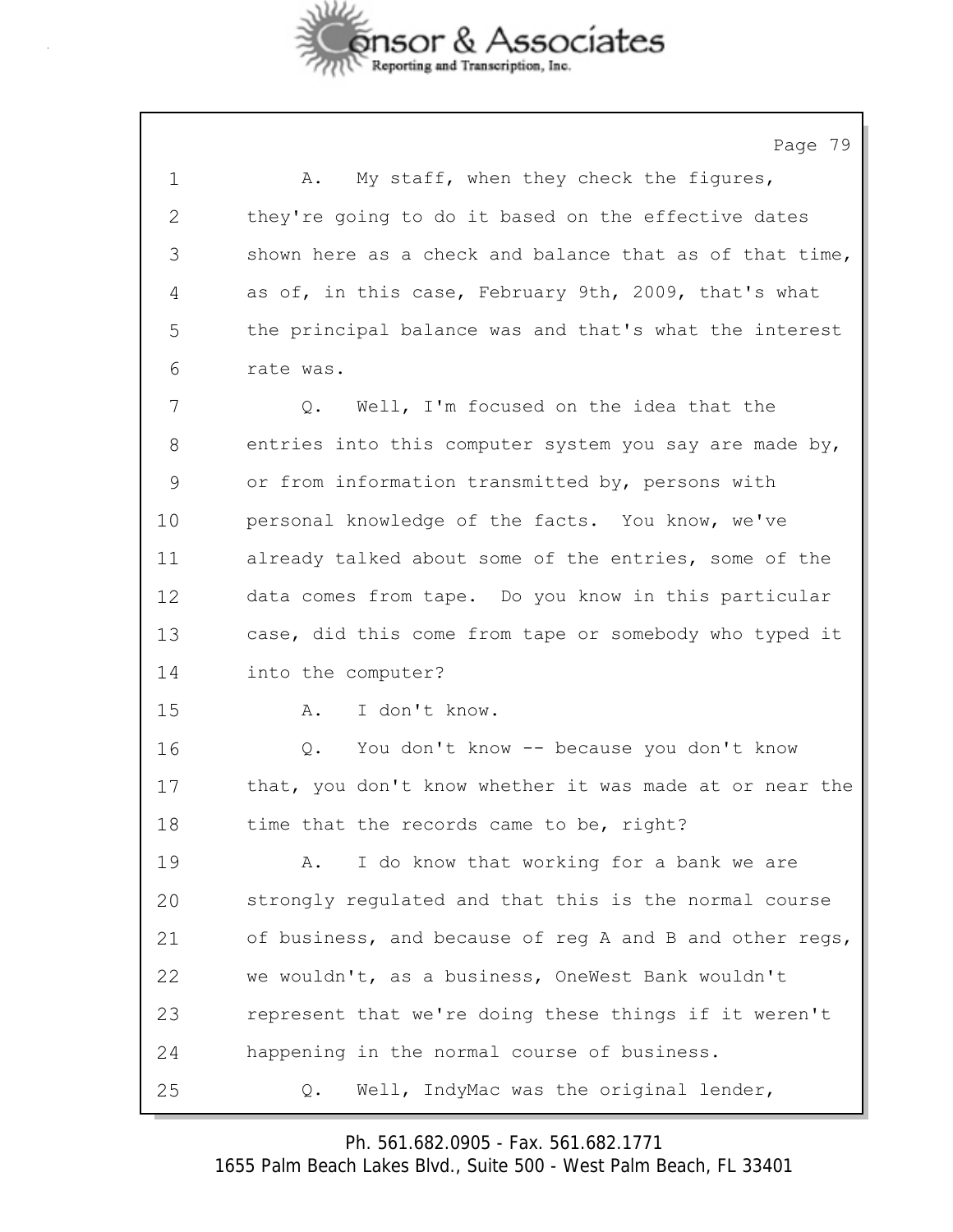

|             | Page 80                                                 |
|-------------|---------------------------------------------------------|
| $\mathbf 1$ | correct?                                                |
| 2           | Α.<br>Yes.                                              |
| 3           | But it was probably done through some sort of<br>Q.     |
| 4           | a mortgage broker?                                      |
| 5           | Yes.<br>Α.                                              |
| 6           | Do you have any way of knowing today who that<br>Q.     |
| 7           | was?                                                    |
| 8           | I looked at that. I don't know if I brought<br>Α.       |
| 9           | it with me. I can't remember. It wasn't a name that's   |
| 10          | standing out for me, either. I didn't print it. I       |
| 11          | don't know for sure.                                    |
| 12          | So sitting here today, you don't know who<br>Q.         |
| 13          | that was that sat down with my client and signed the    |
| 14          | loan?                                                   |
| 15          | Well, let me just double check. I don't<br>Α.           |
| 16          | know.                                                   |
| 17          | I presume there would have been an<br>Q.                |
| 18          | underwriter at IndyMac who would have approved what the |
| 19          | mortgage broker was doing?                              |
| 20          | That's not my area of expertise. I'm not<br>Α.          |
| 21          | sure what the requirements are when they -- I don't     |
| 22          | know. I don't know.                                     |
| 23          | Okay. Among the folks I've talked about so<br>Q.        |
| 24          | far, the mortgage broker, whoever at IndyMac was        |
| 25          | overseeing that process, did any of them, were any of   |

Ph. 561.682.0905 - Fax. 561.682.1771

1655 Palm Beach Lakes Blvd., Suite 500 - West Palm Beach, FL 33401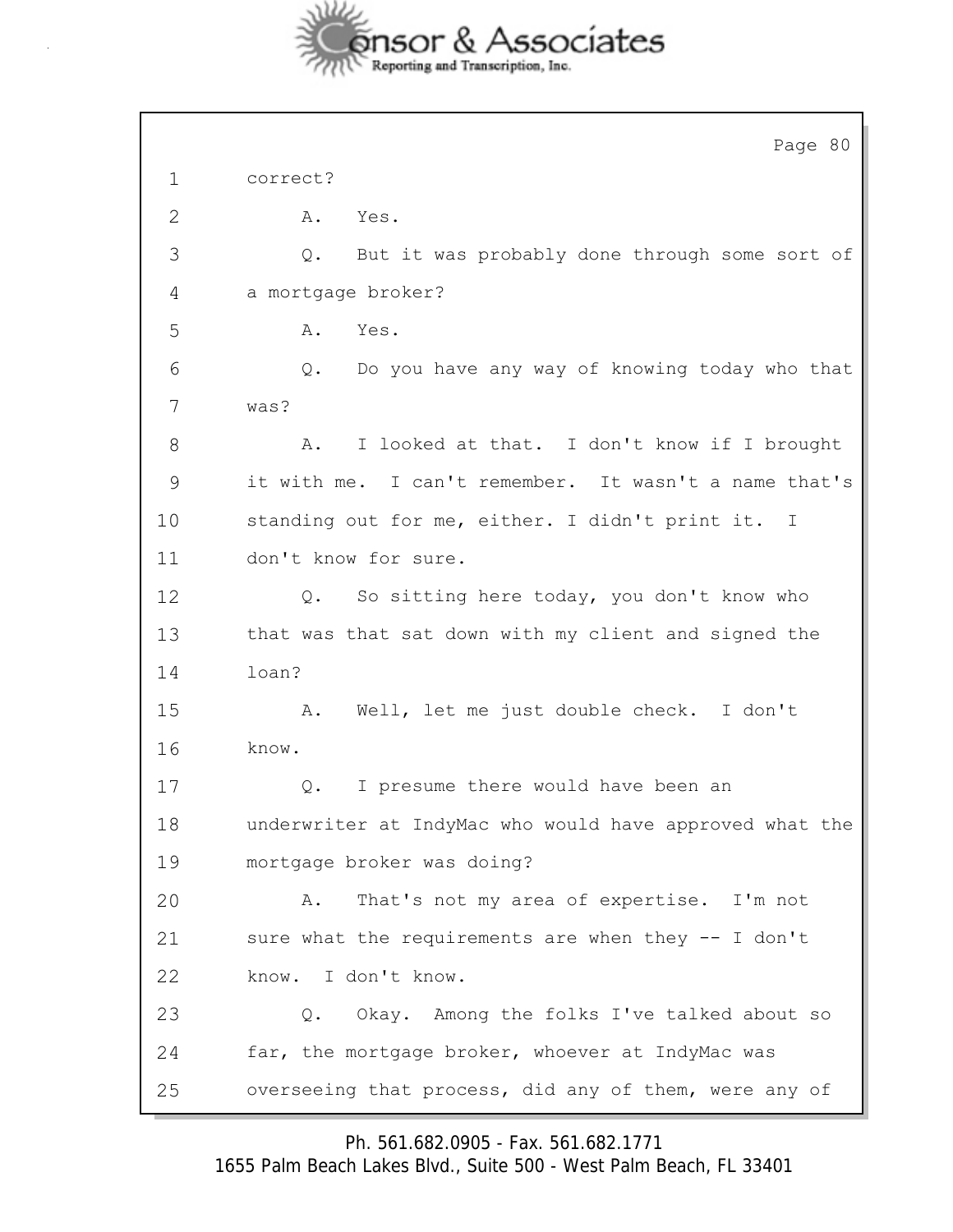

Page 81 1 them the people who put the information into the 2 computer? 3 A. It's possible. Probably not the mortgage 4 broker. My best guess is it would have been an IndyMac 5 Bank employee. 6 Q. And would that have been based on the 7 documents that were physically signed and physically 8 delivered to IndyMac? 9 A. That would be my understanding, but, again, 10 that's -- I don't know the front end. 11 Q. And when that was done, whether it was close 12 to the time of the loan or a long time from the time of 13 the loan, you would have no personal knowledge of, 14 correct? 15 A. No. I mean, personal knowledge in this case 16 of when, how, or when the documents were uploaded? 17 Q. Right. 18 A. No, I don't. 19 Q. You have no personal knowledge of that? 20 A. I have no personal knowledge. 21 Q. In paragraph 4 you say: Plaintiff, IndyMac 22 Federal Bank, FSB, is owed the following sums of money. 23 A. Um-um. Yes. 24 Q. The truth is, is that that money was owed to 25 Deutsche Bank, correct?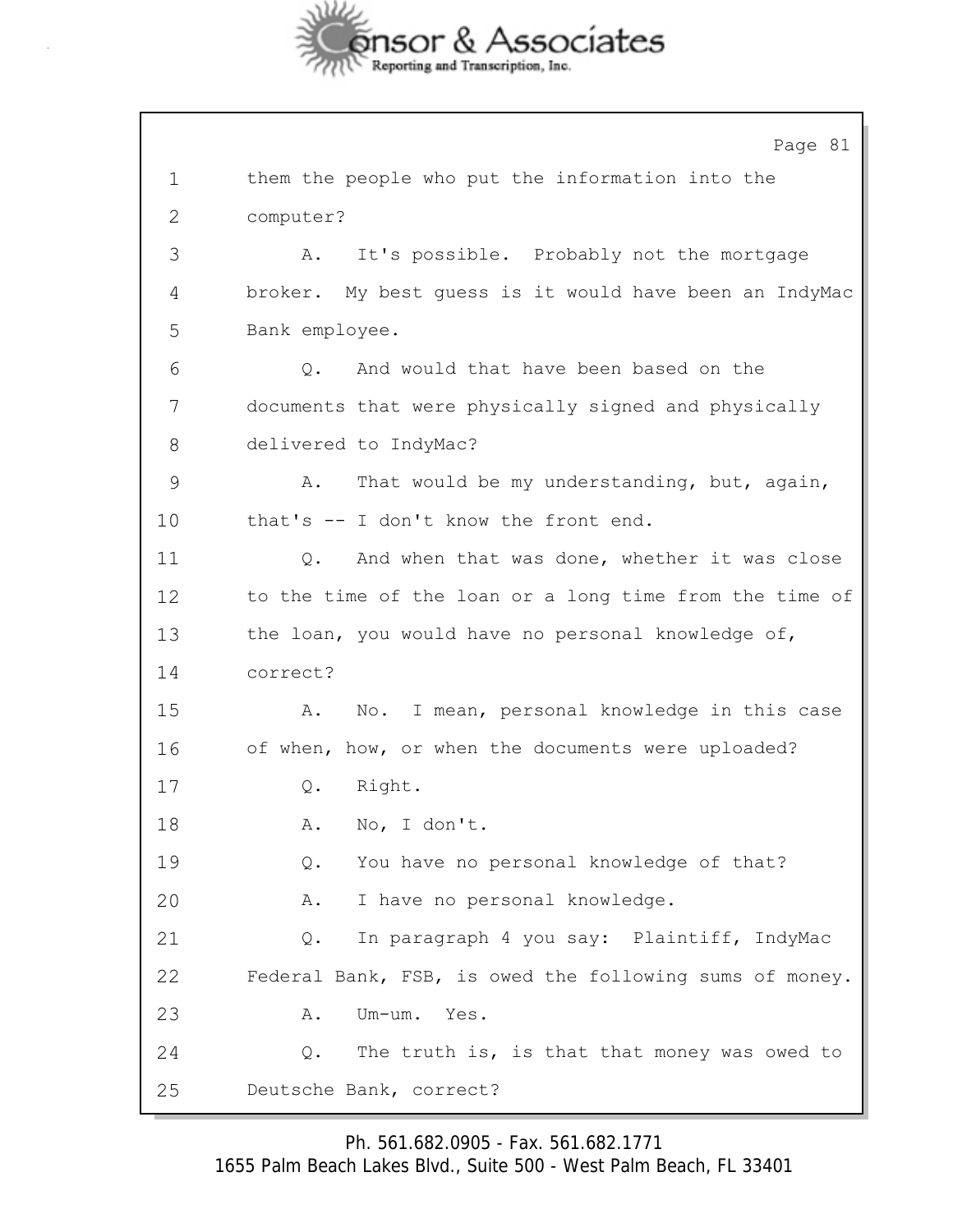

Page 82 1 A. I guess it depends on how you interpret that 2 word "owed." As the servicing agent for Deutsche Bank, 3 OneWest Bank would be collecting the funds. 4 Q. For Deutsche Bank? 5 A. To pass through to Deutsche Bank. 6 Q. And it's really the same for this foreclosure 7 action, too. IndyMac is the plaintiff, but if you win 8 this lawsuit, it's Deutsche Bank that collects the 9 proceeds or the house at the end of the day, correct? 10 A. Yes. 11 Q. Okay. Let's just see what's been marked as 12 Exhibit C to your deposition, ask you if you recognize 13 that document? 14 A. Yes. 15 Q. What is it? 16 A. The responses to the interrogatories. 17 Q. Do you recognize the signature on that 18 document? 19 A. That's my new signature. 20 Q. The new and improved? 21 MR. MANCILLA: The new and shortened, 22 anyway. 23 BY MR. ICE: 24 Q. Are those the only two signatures that you 25 use?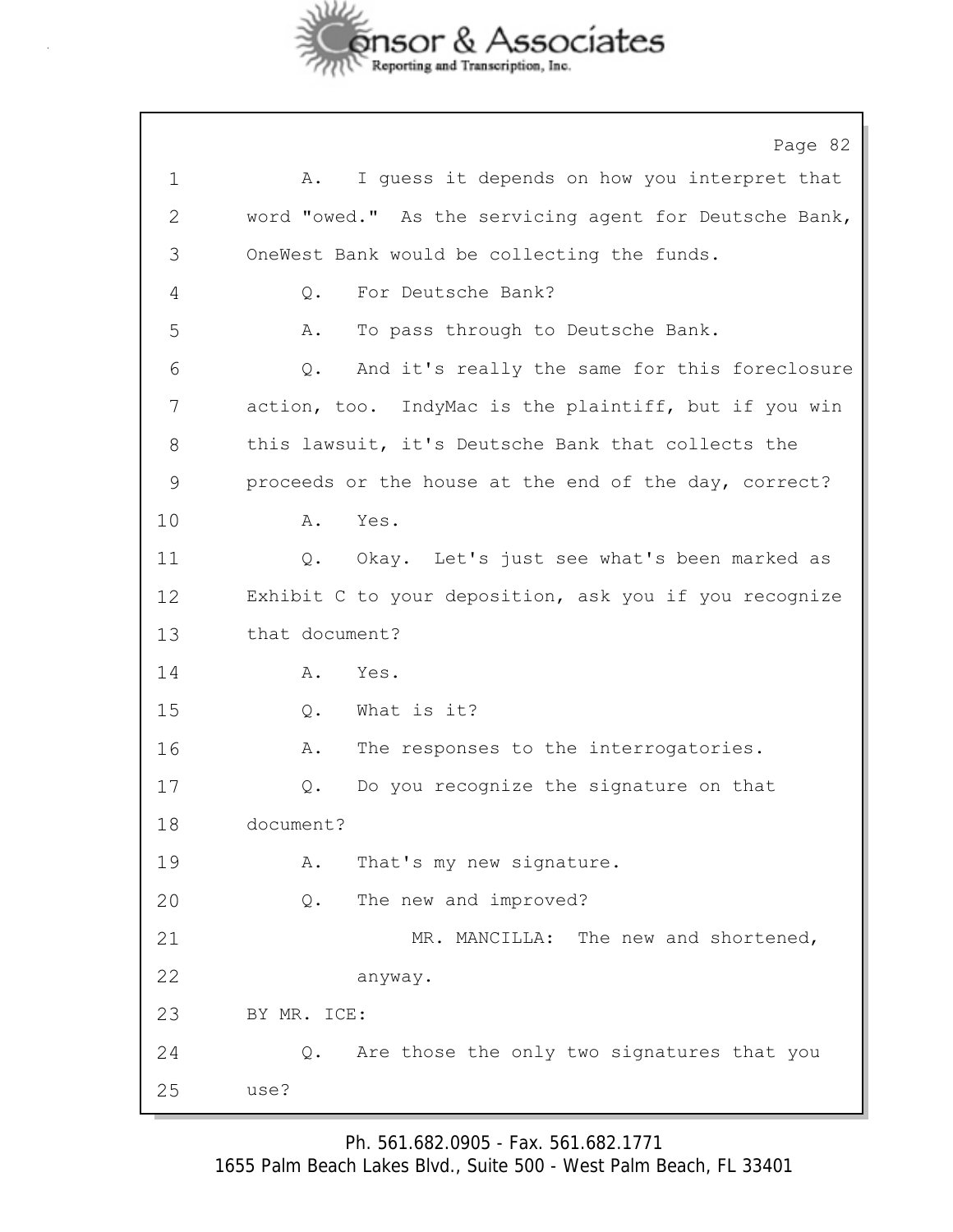

|              | Page 83                                                 |  |  |
|--------------|---------------------------------------------------------|--|--|
| $\mathbf 1$  | A. Yes.                                                 |  |  |
| $\mathbf{2}$ | And this is the one you use from now on on<br>Q.        |  |  |
| 3            | everything?                                             |  |  |
| 4            | Yes, except for my checkbook.<br>Α.                     |  |  |
| 5            | And on these interrogatories you signed as<br>Q.        |  |  |
| 6            | attorney-in-fact. Do you see that?                      |  |  |
| 7            | Α.<br>Yes.                                              |  |  |
| 8            | Who are you the attorney-in-fact for?<br>$Q$ .          |  |  |
| 9            | IndyMac Federal Bank.<br>Α.                             |  |  |
| 10           | Why did you not sign as the vice president of<br>$Q$ .  |  |  |
| 11           | IndyMac Federal Bank?                                   |  |  |
| 12           | At the time that I signed this -- does that<br>Α.       |  |  |
| 13           | say May 29th, 2009?                                     |  |  |
| 14           | I think so.<br>Q.                                       |  |  |
| 15           | As of March 19th, I could only do<br>Α.                 |  |  |
| 16           | attorney-in-fact for IndyMac, IndyMac Federal, and FDIC |  |  |
| 17           | as receiver, and FDIC as conservator.                   |  |  |
| 18           | But at that time it had already become<br>Q.            |  |  |
| 19           | OneWest, correct?                                       |  |  |
| 20           | Yes, but since the action -- yes. But since<br>Α.       |  |  |
| 21           | the action, the plaintiff in the action was IndyMac     |  |  |
| 22           | Federal, I can still sign for IndyMac Federal as        |  |  |
| 23           | attorney-in-fact until 2010.                            |  |  |
| 24           | Who granted you the power of attorney to sign<br>Q.     |  |  |
| 25           | for a nonexistent entity?                               |  |  |